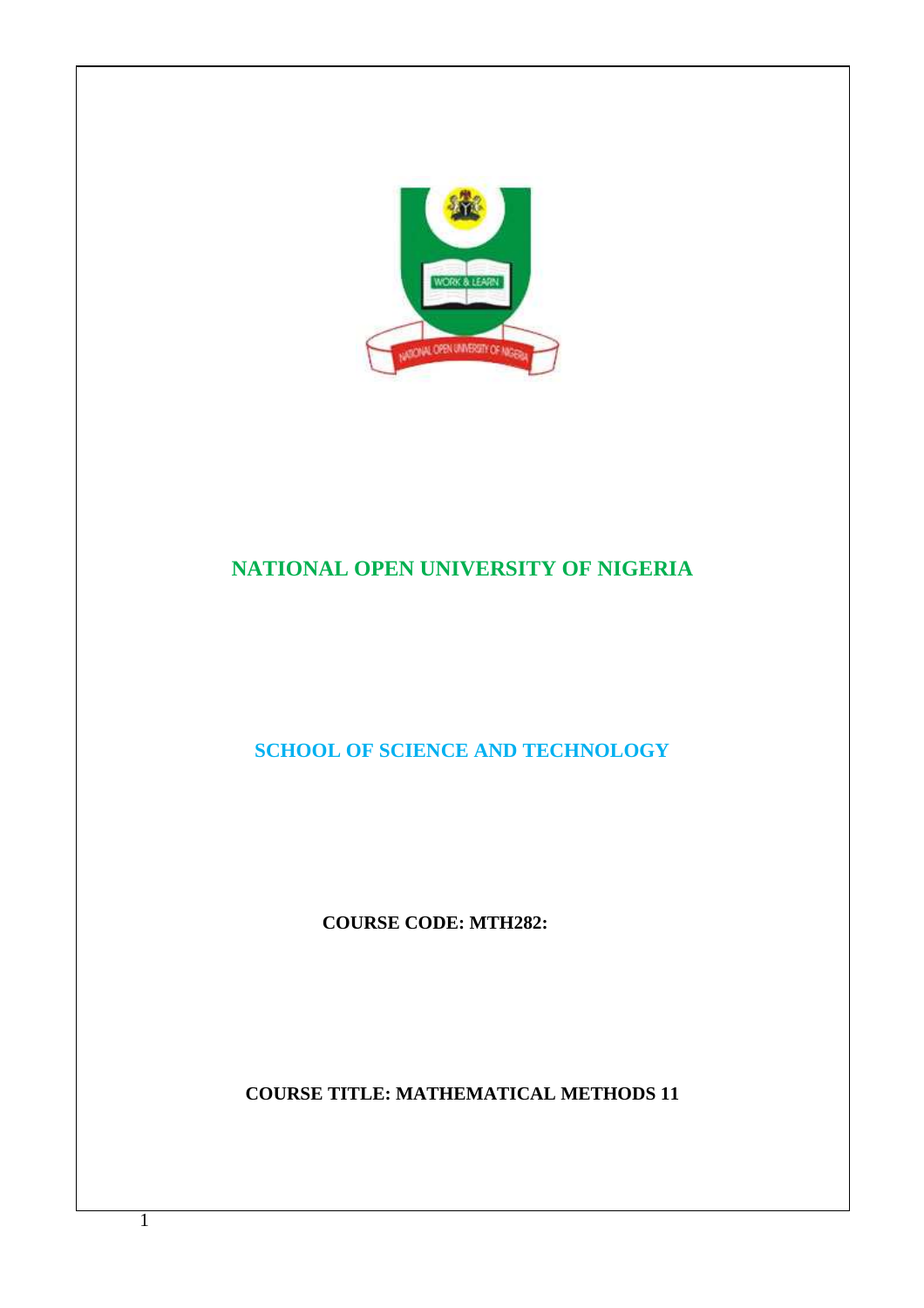# **MTH282: MATHEMATICAL METHODS 11**

Course Team: Dr. Bankole Abiola (Developer/Writer) – NOUN Dr. S.O. Ajibola (Editor) – NOUN Dr. Bankole Abiola (Programme Leader) – NOUN Dr S.O.Ajibola (Course Coordinator) – NOUN

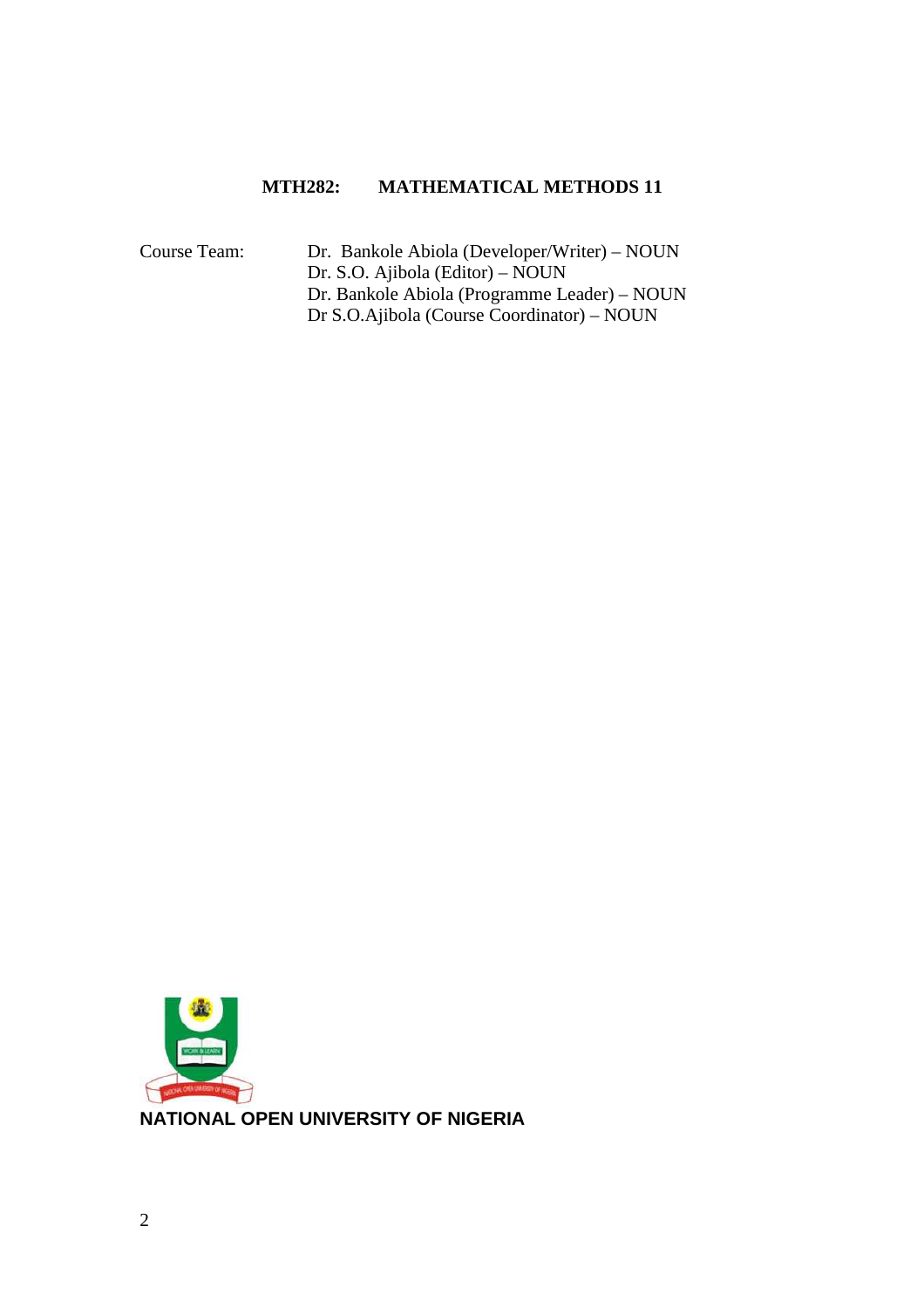# MTH 282 - MATHEMATICAL METHODS 11

# **CONTENTS**

# MODULE 1- **REVIEW OF VECTOR THEORY**

# UNIT 1- **VECTOR ALGEBRA**

1.0 Introduction.

- 2.0 Objectives
- 3.0 Main Content
- 3.1Vector Algebra
	- 3.1.1 Definitions.
	- 3.1.2 Addition and Subtraction of Vectors
	- 3.1.3 Unit Vectors
	- 3.1.4 Rectangular Unit Vectors
	- 3.1.5 Component of Vectors.
- 4.0 Conclusion
- 5.0 Summary
- 6.0 Tutor Marked Assignment
- 7.0 References / Further Reading.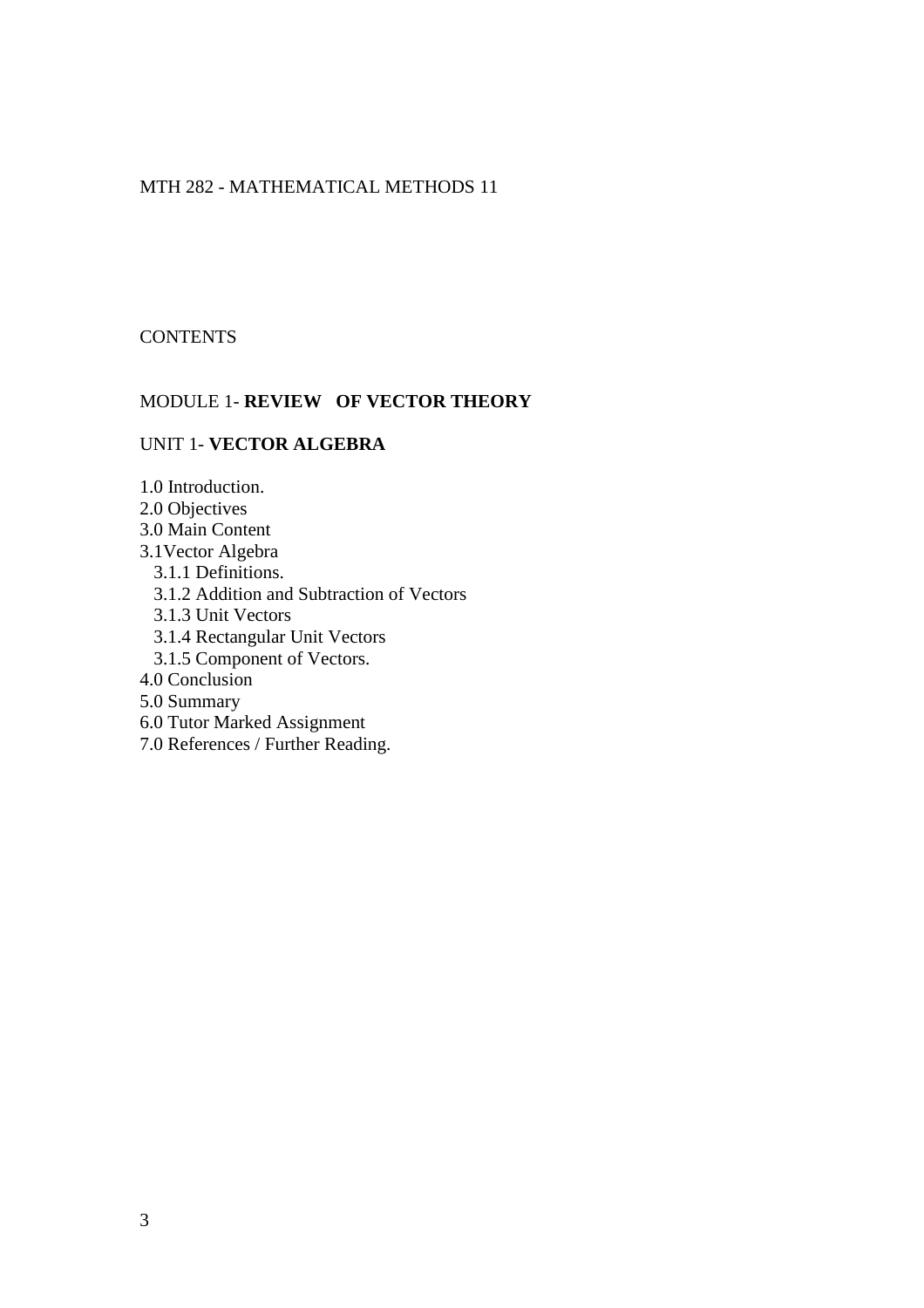#### 1.0 **INTRODUCTION**

 The notion of vector has proved to be of greatest value in physics and mathematics. It is one of the most important concepts that would be studied in this course. It will be found to recur in a great variety of applications. A full appreciation of the value of vectors can come only after considerable experience with them. Two aspect of their usefulness worth emphasizing are the following:

(1) Vectors enable one to reason about problems in space without use of coordinates axes. This is particularly true because the fundamental laws of physics do not depend on the particular position of co-ordinates axes in space. For example the Newton's second law, that has the form:

 $F = ma$ 

Where F is the force vector and  $\alpha$  is the acceleration vector of a moving particle of mass m. does not necessarily depend on co-ordinate axis.

(2) Vector provides an economical "Short hand" for complicated formulas. For example the condition that points  $P_1, P_2, P_3, and, P_4$  lie in a plane can be written in the concise form as:

 $a \cdot b \times c = 0$ 

Where  $\underline{a}$ ,  $\underline{b}$  and  $\underline{c}$  are vectors represented by the directed segment,  $\overrightarrow{P_1P_2}$ 

 $1<sup>1</sup>$  3  $\vec{P_1 P_3}$  and  $\vec{P_1 P_4}$  respectively. The significant of the dot (.) and cross ( $\times$ ) will be explained later in this course. The conciseness of vector formulae makes vector useful both for manipulation and understanding.

#### **2.0 OBJECTIVES**

At the end of this unit you should be able to:

- (1) define vectors and gives example
- (2) define unit vectors, rectangular vectors, and resolve vectors into components
- (3) perform algebraic functions on vectors.
- (4) solve related problems on vectors.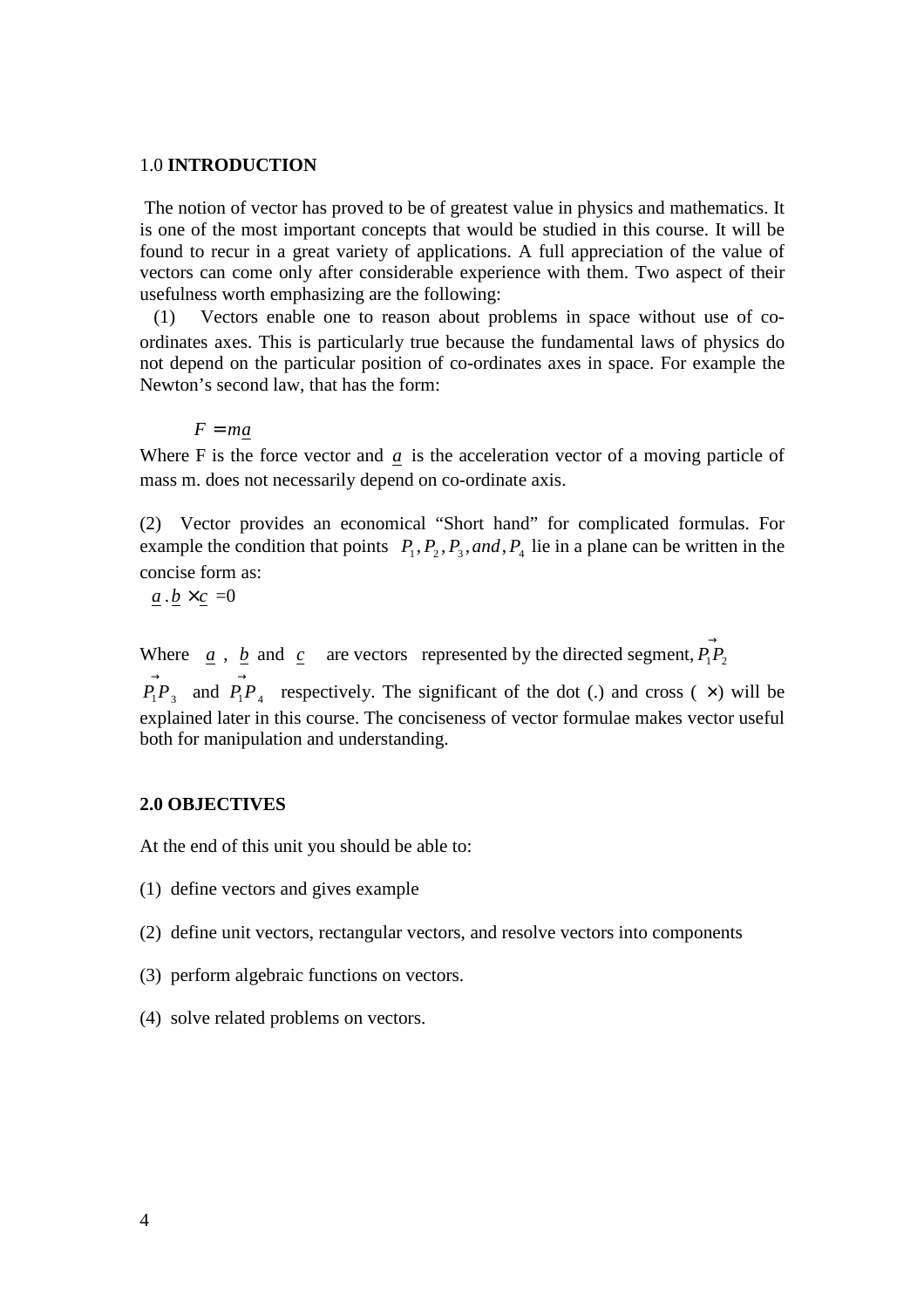### **3.0 MAIN CONTENT**

### **3.1 VECTOR ALGEBRA**

3.1.1 Definition 1: A vector in space is a combination of a magnitude (positive real number) and a direction.

A vector can be represented by a directed line segment  $\vec{PQ}$  in space. It is convenient to represent vectors by bold letters such as **a, b, c**…

Definition 2: Two vectors are said to be equal if their magnitude and directions are the same.

Definition 3: A zero vector is a vector whose magnitude is zero. We can represent zero vectors by a degenerated line segment  $\overrightarrow{PP}$ 

#### 3.1.2. **Addition and Subtraction of Vectors**

Given two vectors: **a, b,** then we can obtain a third vector  $c=a + b$  and if we write  **we have defined the operation of subtraction.** 

Addition and Subtraction of Vectors obey the following laws:

(1)  $\mathbf{a} + \mathbf{b} = \mathbf{b} + \mathbf{a}$  [Commutative law of addition]

- (2)  $\mathbf{a} + (\mathbf{b} + \mathbf{c}) = (\mathbf{a} + \mathbf{b}) + \mathbf{c}$  [Associative law]
- (3)  $\mathbf{a} + \mathbf{b} = \mathbf{c}$  if  $\mathbf{b} = \mathbf{c} \mathbf{a}$
- (4)  $\mathbf{a} + \mathbf{0} = \mathbf{a}$
- (5)  $a a = 0$

Definition 4: If  $h$  is a number and **a** is vector then the expression  $h$ **a** is defined as vector whose magnitude is  $|h|$ .

Thus  $|ha| = |h| |a|$ 

Two vectors a**, b,** are said to collinear ( or linearly dependent) if there are scalars  $h_1, h_2$ , not both zero, such that

$$
h_1 \mathbf{a} + h_2 \mathbf{b} = 0
$$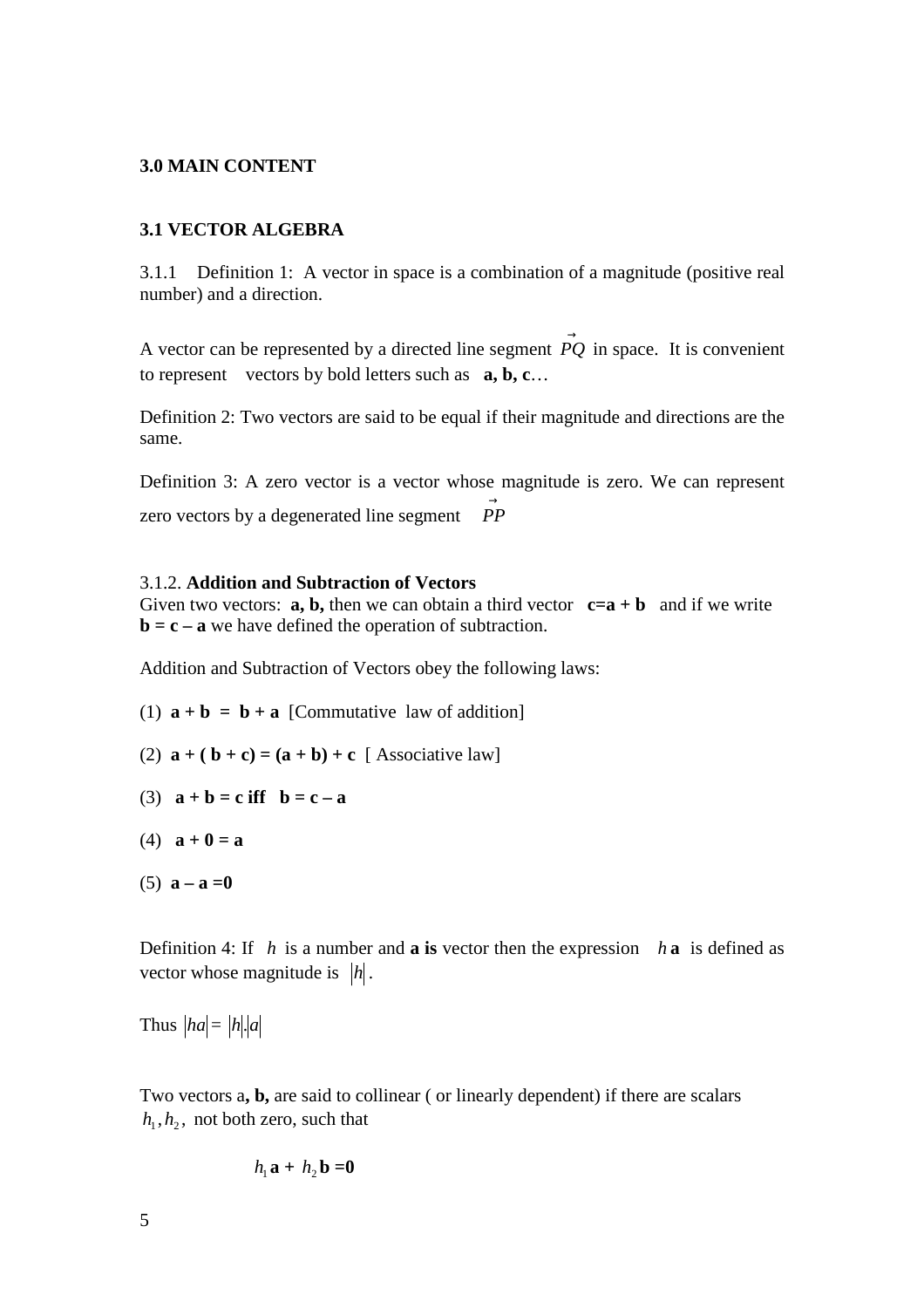This is equivalent to asserting that **a** and **b** are represented by parallel line segments. Definition5: Three vectors **a, b, c** are said to be coplanar (or linearly dependent) if there are scalar  $k_1, k_2, k_3$  not all 0 such that:

$$
k_1\mathbf{a} + k_2\mathbf{b} + k_3\mathbf{c} = 0
$$

In this case a, b, c can be represented by segments in the same plane. Let a and b be no collinear. Then every vector **c** coplanar with **a and b** can be represented in the form

$$
c = k_1 a + k_2 b
$$

For one and only one, choice of,  $k_1, k_2$ .

3.1.3 **Unit Vector**: Unit vectors are vectors having unit length. Let a be any vector with length  $|a| > 0$  then *a*  $\frac{a}{a}$  is a unit vector denoted by *â* having the same direction as **a** Then  $a=a\hat{a}$ 

# 3.1.4 **Rectangular Unit Vectors:**

The rectangular unit vectors  $i$ , *j*, and, *k* are unit vectors having the direction of the positive *x*, *y*, and, *z* axes of a rectangular co-ordinates system. We use right-handed rectangular co-ordinate system unless otherwise specified.

#### 3.1.5. **The Component of a Vector**

Any vector in 3- dimensions can be represented with initial point at the origin 0 of rectangular co-ordinates systems.

Let  $(A_1, A_2, A_3)$  be the rectangular co-ordinates of the terminal point of A with initial point at 0. The vectors  $A_1 i$ ,  $A_2 j$  and  $A_3 k$  are called the rectangular component vectors.

The sum of  $A_1 i$ ,  $A_2 j$  and  $A_3 k$  i.e

 $A = A_1 i + A_2 j + A_3 k$  is a vector. The magnitude of A is

$$
|A| = \sqrt{A_1^2 + A_2^2 + A_3^2}
$$

In particular, if

 $r = xi + yi + zk$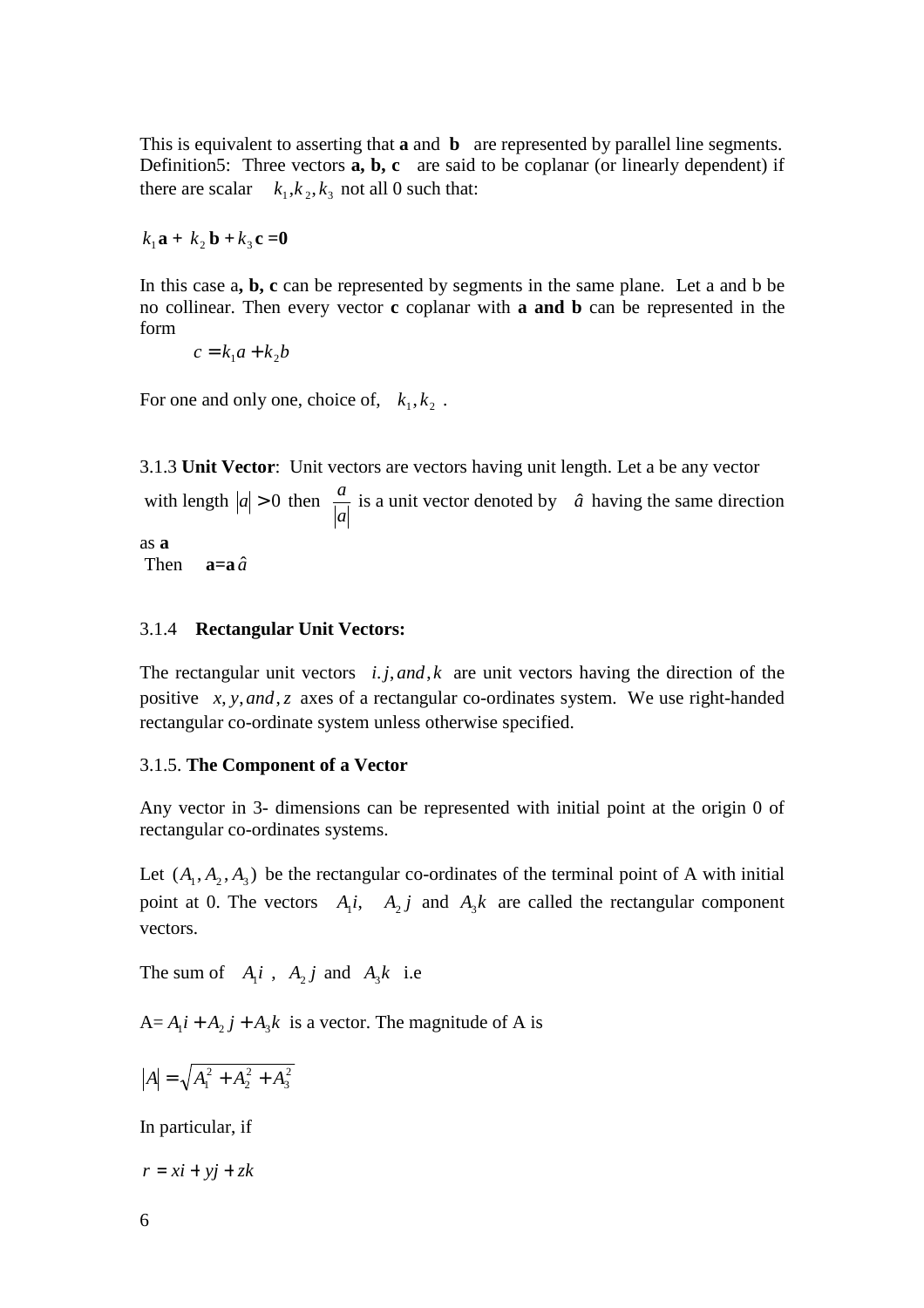then

$$
|r| = \sqrt{x^2 + y^2 + z^2}.
$$

#### SELF ASSESSMENT EXERCISE

1. Prove that for every four vectors *x*, *y*, *z*, and, *w* in space, scalars  $k_1$ ,  $k_2$ ,  $k_3$ , and,  $k_4$ Not all 0, can be found such that

$$
k_1 x + k_2 y + k_3 z + k_4 w = 0
$$

2. Let O, A, B be points of space. Show that the mid-point M of the segment  $\overrightarrow{AB}$  is located by the vector  $\vec{OM} = \frac{1}{2}(\vec{OA} + \vec{OB})$ 2  $\frac{1}{2}$  $(\overrightarrow{OA} + \overrightarrow{OB})$ 

3. Prove that the medians of a triangle intersect in a point which is a trisection point of each median.

# 4.0 **CONCLUSION**

In this unit you have learnt about vectors, vector addition and subtraction. In addition we also consider component of vectors and unit vectors as a special kind of vectors. You are to read carefully and master every bit of the material in this unit for you to follow the material in the next unit

#### 5.0 **SUMMARY**

Recall that in this unit we defined a vector as quantities having magnitude and directions. Two vectors are said to be equal if the directions and magnitudes are equal. Also we defined a unit vector as having magnitude equal to one. Finally any vector in 3-dimension can be represented with initial point at the origin 0 of a rectangular coordinates systems. Thus if  $(A_1, A_2, A_3)$  represent the rectangular co-ordinates of the terminal point of A then:

 $A = A_1 i + A_2 j + A_3 k$  is a vector.

Magnitude of this vector A is defined

$$
|A| = \sqrt{A_1^2 + A_2^2 + A_3^2}
$$
 in particular if  

$$
r = xi + yj + zk
$$
 then  

$$
|r| = \sqrt{x^2 + y^2 + z^2}
$$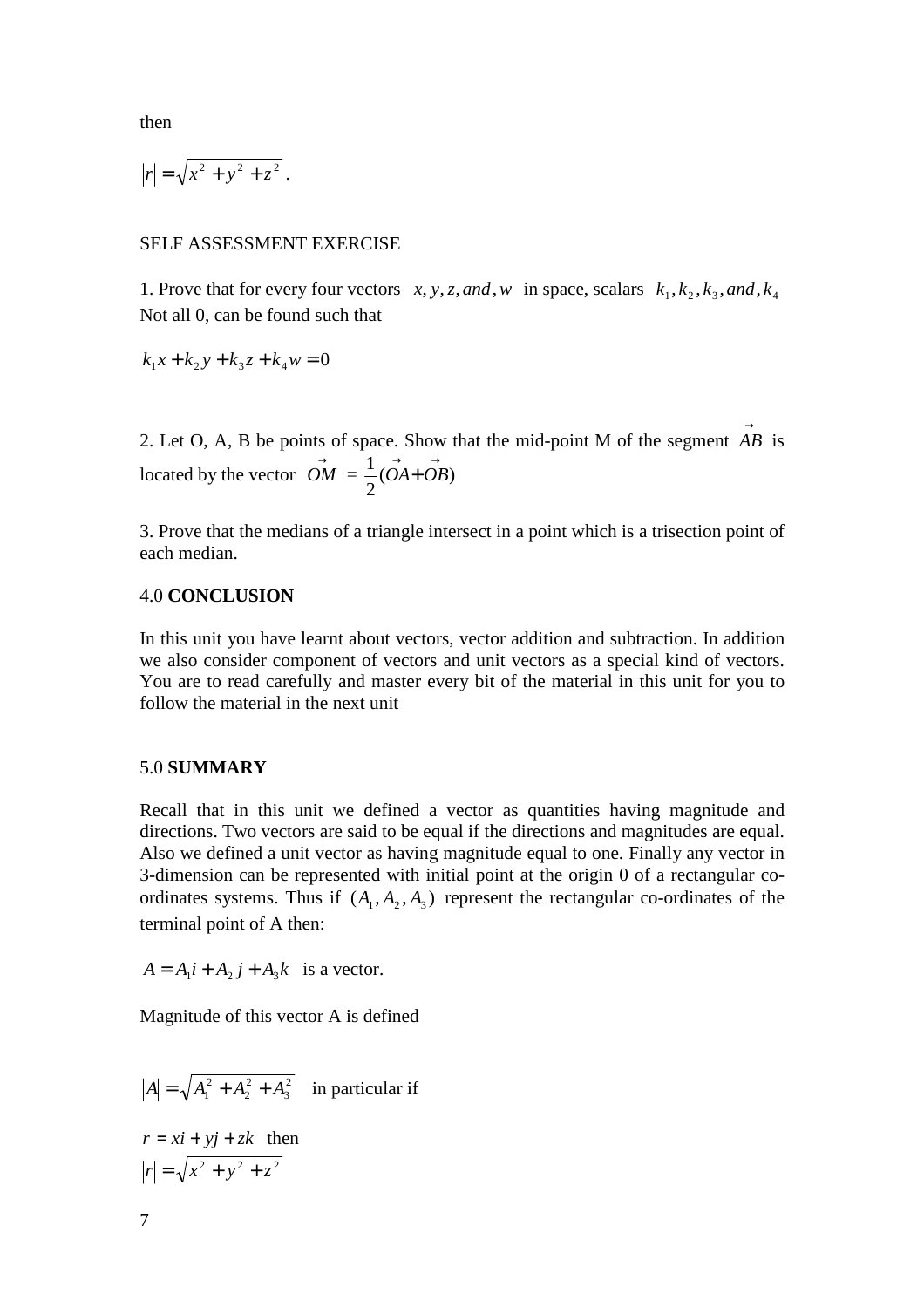You may wish to answer the following Tutor -Marked Assignment Questions.

# 6.0 **TUTOR -MARKED ASSIGNMENT**

1. Show that addition of vectors is commutative.

2. A car travels 3km due north, then 5 km northeast. Represent these displacements graphically and determine the resultant displacement by (1) graphical method (2) Analytical method.

3. If *A*, *B*, and, *C* are non-coplanar vectors and  $x_1A + y_1B + z_1C = x_2A + y_2B + z_2C$ , prove that it is necessary that  $x_1 = x_2, y_1 = y_2, z_1 = z_2$ 

4. Find the unit vector in the direction of the resultant of vectors  $A = 2i - j + k$ ,  $B = i + j + 2k$  .  $C = 3i - 2j + 4k$ .

# 7.0 **REFERENCES /FURTHER READING**

1) Wilfred Kaplan (1959). : Advanced Calculus. Addison –Wesley Publishing Company, Inc, Reading Massachusetts, U.S.A.

2) Murray R. Spiegel (1974) Theory and Problems of Advanced Calculus, Schaum'sOutline Series, McGRAW-HILL BOOK COMPANY New-York.

3) G.Stephenson (1977): Mathematical Methods for Science Students Longman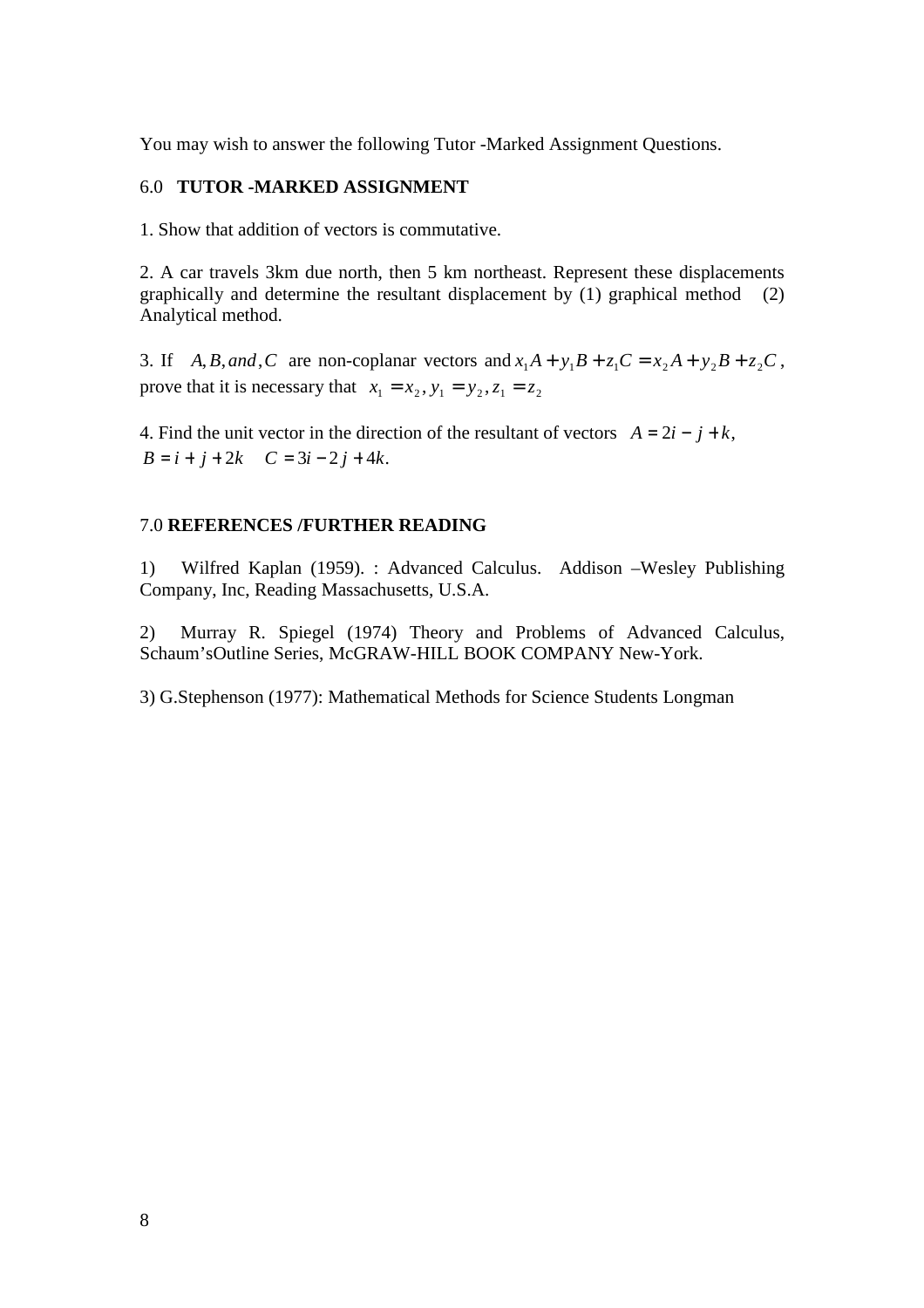# UNIT 2- **VECTOR ALGEBRA-PRODUCT OF VECTORS**

1.0 Introduction 2.0 Objective 3.0 Main Content 3.1 Scalar Product 3.2 Vector Product 3.3 Triple Product 3.4 Axiomatic Approach to Vector Analysis. 4.0 Conclusion 5.0 Summary 6.0 Tutor Marked Assignment 7.0 References /Further Reading

# 1.0 **INTRODUCTION**

In this unit you will learn about product of vectors. We shall differentiate between scalar product and vector product. These two concepts are very useful in vector analysis because many physical phenomena can be explained in terms of either scalar product or vector products. For example, work done can be calculated as a scalar product of displacement and the applied force. This implies that if we let **F** represent force and **d** represent the displacement then work done (**W)** can be defined as **W=F.d** 

 Other physical interpretation of vector product will be discussed in this unit. You are advised to read this unit very carefully.

# 2.0 **OBJECTIVES**

At the end of this unit you should be to:

- 1. define scalar product of vectors and give examples
- 2. define vector product and give examples
- 3. solve accurately all related exercises in this unit.

# 3.0 **MAIN CONTENT**

Two types of vector products are recognised, namely:

- 1) Scalar Product
- 2) Vector Product

In what now follows, we shall define and explain scalar product of vectors.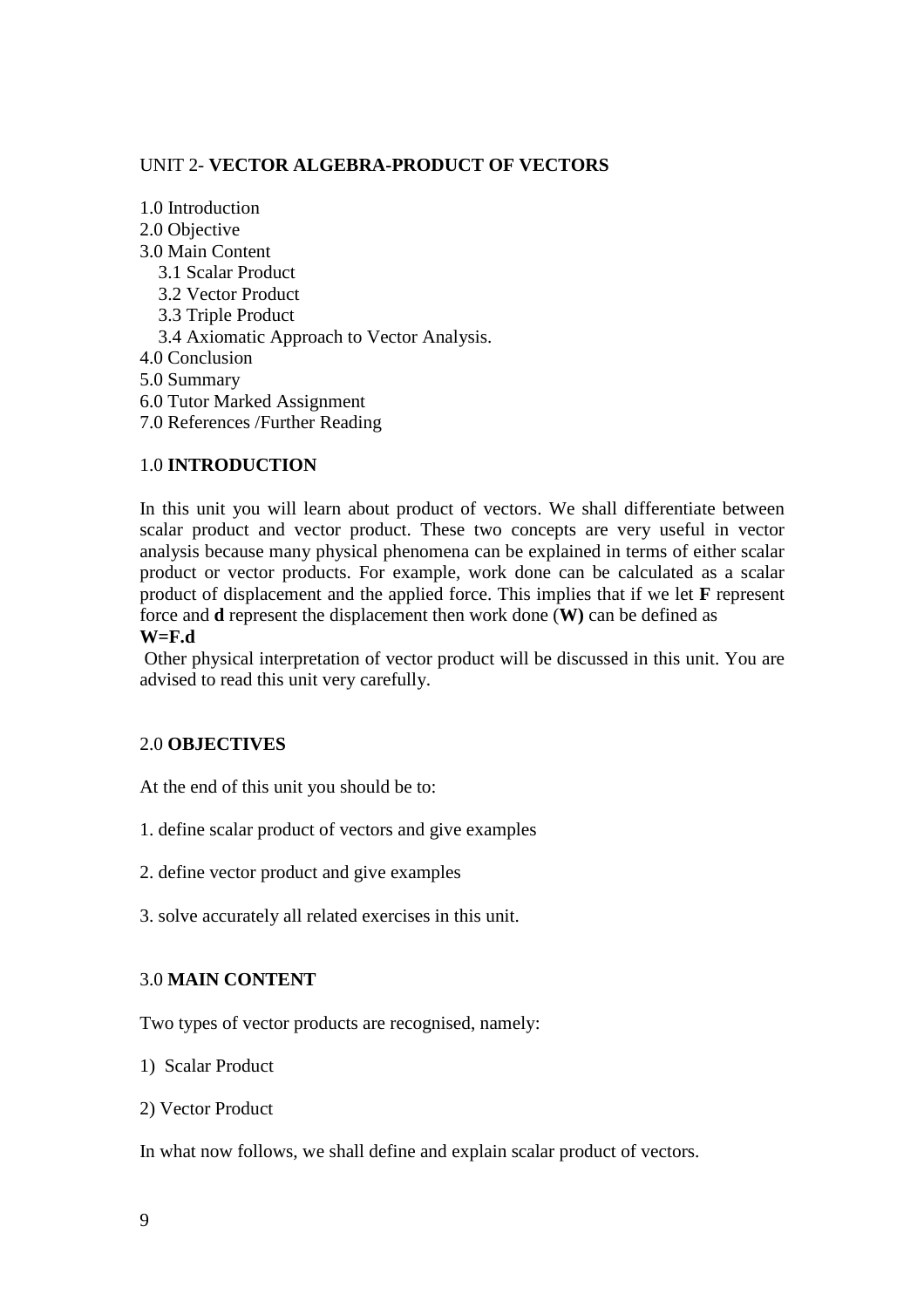### 3.1 **Scalar Product**

Let **a** and **b** be vectors then the scalar product of **a** and **b** is defined as

.*ba* = *ba* cosθ ……………………………………………………….(1)

 $\theta$  is the angle between them. The quantity  $|b| \cos \theta$  which appears in (1) can be interpreted as the component of **b** in the direction of **a**. We can write it as

*comp b* cosθ *b <sup>a</sup>* = …………………………………………………………(2)

This component is a scalar which measures the length of the projection of **b** on a line parallel to **a.** 

The notion of component is basic for application of vectors in mechanics. For example, the velocity vector or force vector can be described by giving its component in three mutually perpendicular directions. If a constant force F acts on an object

moving from A to B along the segment  $\overrightarrow{AB}$ , the only component of F along AB does work. The work done is precisely the product of this component by the distance moved, thus:

Work= (force component in the direction of motion). (distance)

Hence

Work = F cosθ. *AB* = *F*. *AB*.………………………………………(3)

Scalar product obeys the following laws:

(1)  $a.b = b.a$  (commutative)

(2)  $a.(b+c) = a.b + a.c$  (Distributive law)

(3)  $a(kb) = (ka)b = k(a)b$  where k is a scalar.

We make the following inference from the scalar product of vectors.

(i) If  $ab = 0$  then a is perpendicular to b.

(ii) It is not permitted to cancel in an equation of the form

a.b=a.c and conclude that  $b=c$ .

For equation a.b=a.c it implies only that  $a,b=a.c=a.(b-c)=0$  that is a is perpendicular to b-c

We note that: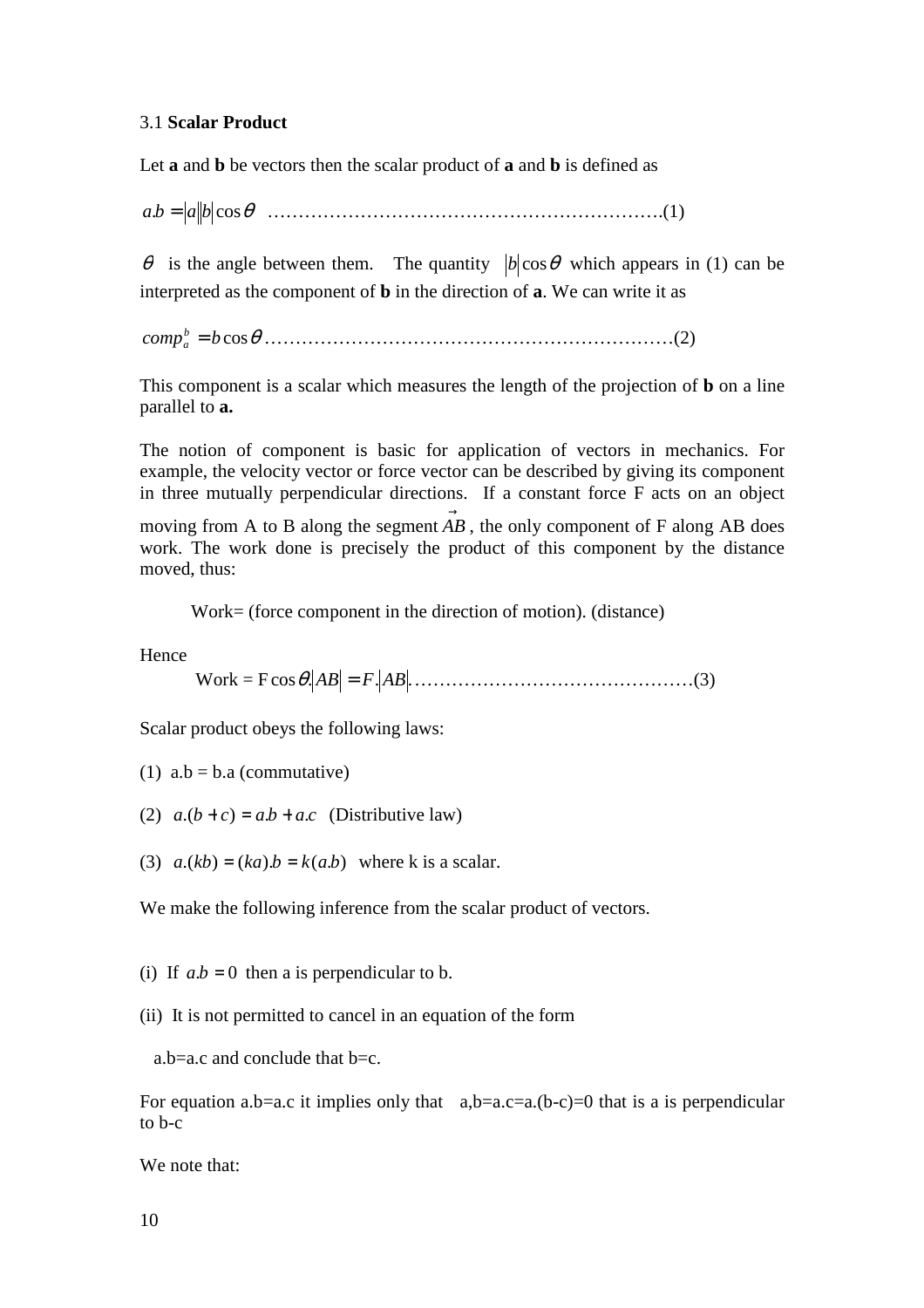$i.i = 1, j.j = 1, and, k.k = 1$  and  $i.j = 0, j.k = 0, and, ki = 0$  ...(4) Given that:

$$
a = a_1 i + a_2 j + a_3 k, and, b = b_1 i + b_2 j + b_3 k \tag{5}
$$

Then:

$$
a.b = (a_1 i + a_2 j + a_3 k).(b_1 i + b_2 j + b_3 k)
$$
  
=  $a_1 b_1 + a_2 b_2 + a_3 b_3$ ...(6)

### SELF ASSESSMENT EXERCISE

1. Show that:

$$
(A_1i + A_2j + A_3k)(B_1i + B_2j + B_3k) = A_1B_1 + A_2B_2 + A_3B_3
$$

# 3.1.1 **Direction Cosines**

Recall from unit1 that if **a** is a vector of length 1 i.e.  $|a|=1$  then **a** will be termed a unit vector. In this case denote:

$$
a = a_x i + a_y j + a_z k
$$

Then

 $a_x = a.1 = 1.1 \cos \alpha = \cos \alpha$ . where  $\alpha$  is the angle between  $a, and, i$ . This is the angle between *a* and the positive *x* direction. In a similar manner

 $a_y = \cos \beta, a_z = \cos \gamma$  where  $\beta$ , *and*,  $\gamma$  are the angles between **a and** the y, *and*, *z*, directions respectively.

From a.b= $|a||b| \cos \theta$  then

$$
\cos \theta = \frac{a_x b_x + a_y b_y + a_z b_z}{\sqrt{a_x^2 + a_y^2 + a_z^2} \sqrt{b_x^2 + b_y^2 + b_z^2}}
$$
...(7)

#### SELF ASSESSMENT EXERCISE

1. Given that  $u = i - j + k$ ,  $v = i + j + 2k$ ,  $w = 3i - k$  evaluate (a)  $u + v + w$ , (b),  $2u - v$ , (c),  $u \cdot v$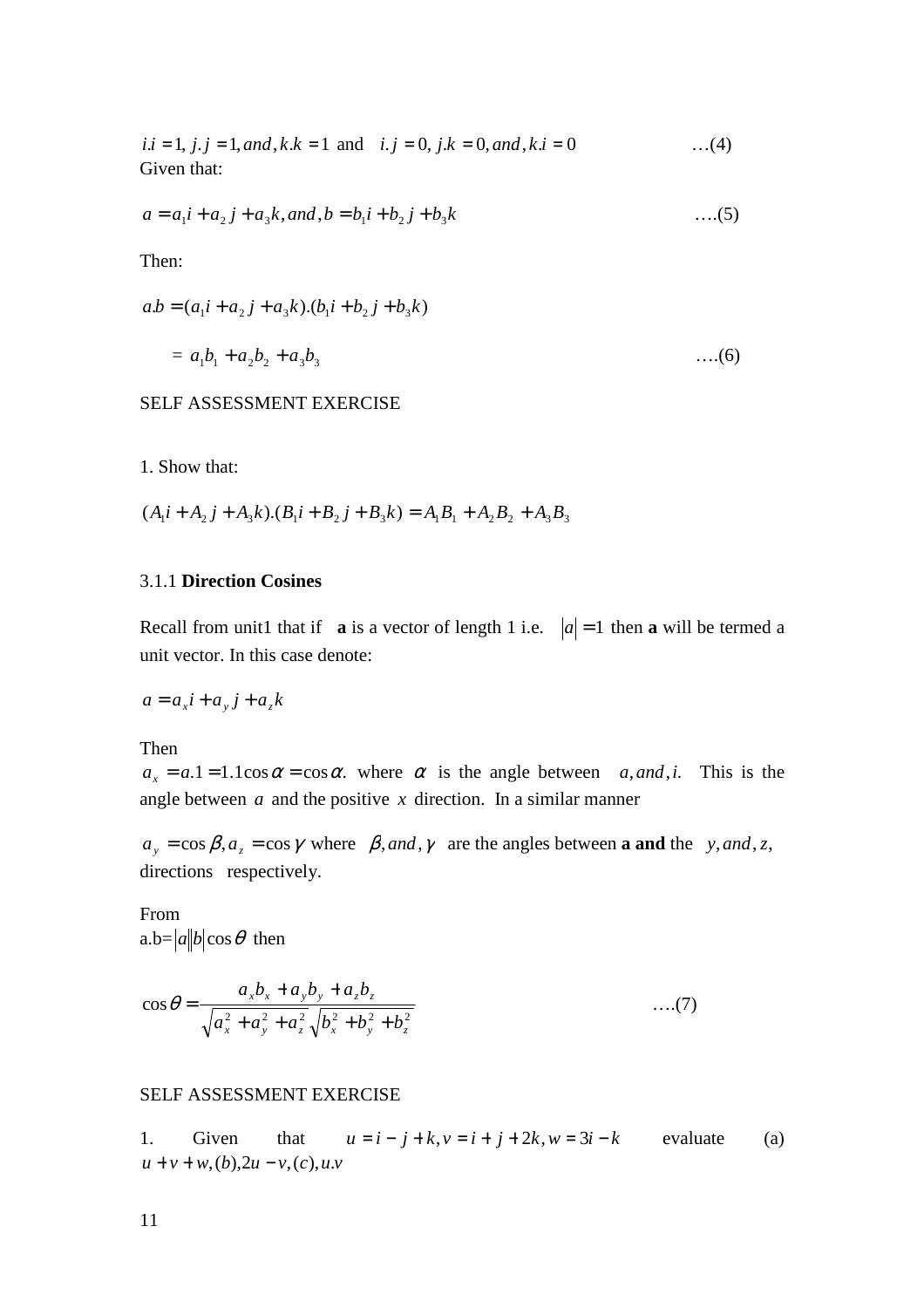# 3.2. **The Vector Product**

The vector product of a and b in that order is a vector  $c = a \times b$  which is 0 if **a** and **b** are collinear and otherwise is such that:

 $c = ab \sin \theta$ 

The vector product satisfies the following laws:

- $(1) a \times b = -(b \times a)$  (Anti- commutative law)
- (2)  $a \times (b + c) = a \times b + a \times c$  (Distributive law)
- (3)  $a \times (kb) = k(a \times b)$
- (4)  $a \times a = 0$
- (5)  $i \times j = k$ ,  $j \times k = i$ ,  $k \times i = j$

$$
(6) i \times i = 0, j \times j = 0, k \times k = 0
$$

(7) Let 
$$
a = a_x i + a_y j + a_z k
$$

$$
b = b_x i + b_y j + b_z k
$$

Then,

$$
a \times b = \begin{vmatrix} i & j & k \\ a_x & a_y & a_z \\ b_x & b_y & b_z \end{vmatrix}
$$

$$
(a_yb_z - a_zb_y)i + (a_zb_x - a_xb_z)j + (a_xb_y - a_yb_x)k.
$$
 (8)

Also you should note that:

 $|a \times b|$  = area of parallelogram with sides **a** and **b** 

# SELF ASSESSMENT EXERCISE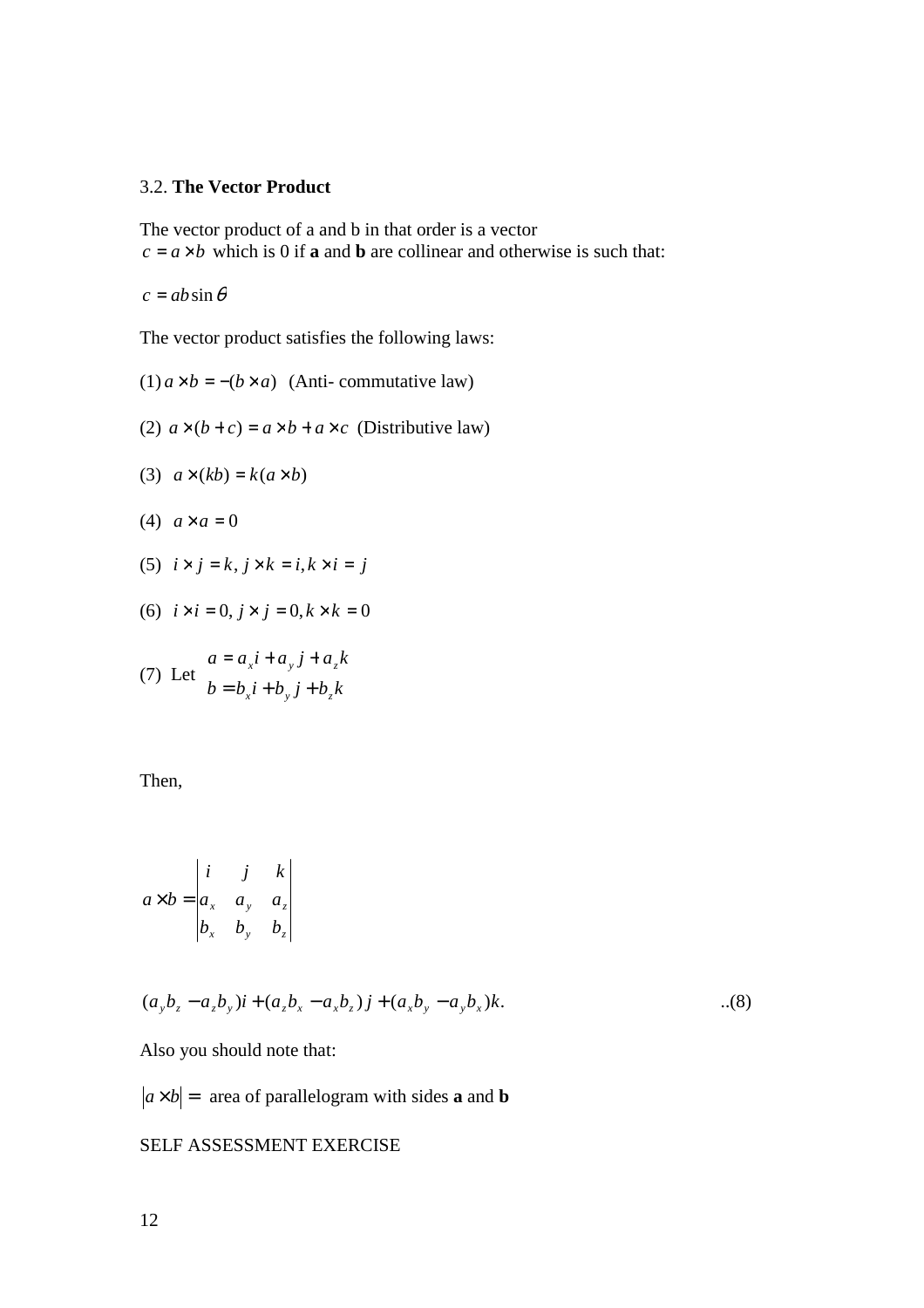Given the vectors  $a = 2i - j$ ,  $b = i + j + k$   $c = -2i + k$ 

Evaluate the following

(i)  $a \times b$  (ii)  $c \times b$  (iii)  $(a \times b) \times c$  (iv)  $a \cdot (a \times b)$  (v)  $a \times (a \times b)$ 

#### 3.3 **Triple Product**

In this section, we shall consider (1) The Scalar Triple Product (2) The Vector Triple Product.

### 3.3.1 **The Scalar Triple Product**

The scalar  $a \times b.c$  is known as the scalar triple product a, b, c, in that order. We need to remark here that parentheses are not needed since  $a \times (b.c)$  would have no meaning.

The scalar triple product satisfies the following laws:

(1)  $a \times b.c = 0$  if and only if a,b,c, are coplanar

(2)  $a \times b.c$  = volume of parallelepiped with edges a, b, and c

(3) 
$$
a \times b.c = a.b \times c
$$
.

$$
(4) \quad axb.c = \begin{vmatrix} a_x & a_y & a_z \\ b_x & b_y & b_z \\ c_x & c_y & c_z \end{vmatrix}
$$

(5) 
$$
a \times b.c = -b \times a.c = -b.a \times c
$$

### **SELF ASSESSMENT EXERCISE**

Evaluate the following:

(1) (i)  $i, j \times k$  (ii)  $(i + j) \cdot k + j$ 

(2) Given the vectors

$$
u = i - 2j + k
$$
  
\n
$$
v = 3i + k
$$
  
\n
$$
w = j - k
$$
  
\nEvaluate, (a)  $u \cdot v \times w$  (b)  $w \times v \cdot u$  (c)  $(u + v) \cdot (v + w) \times w$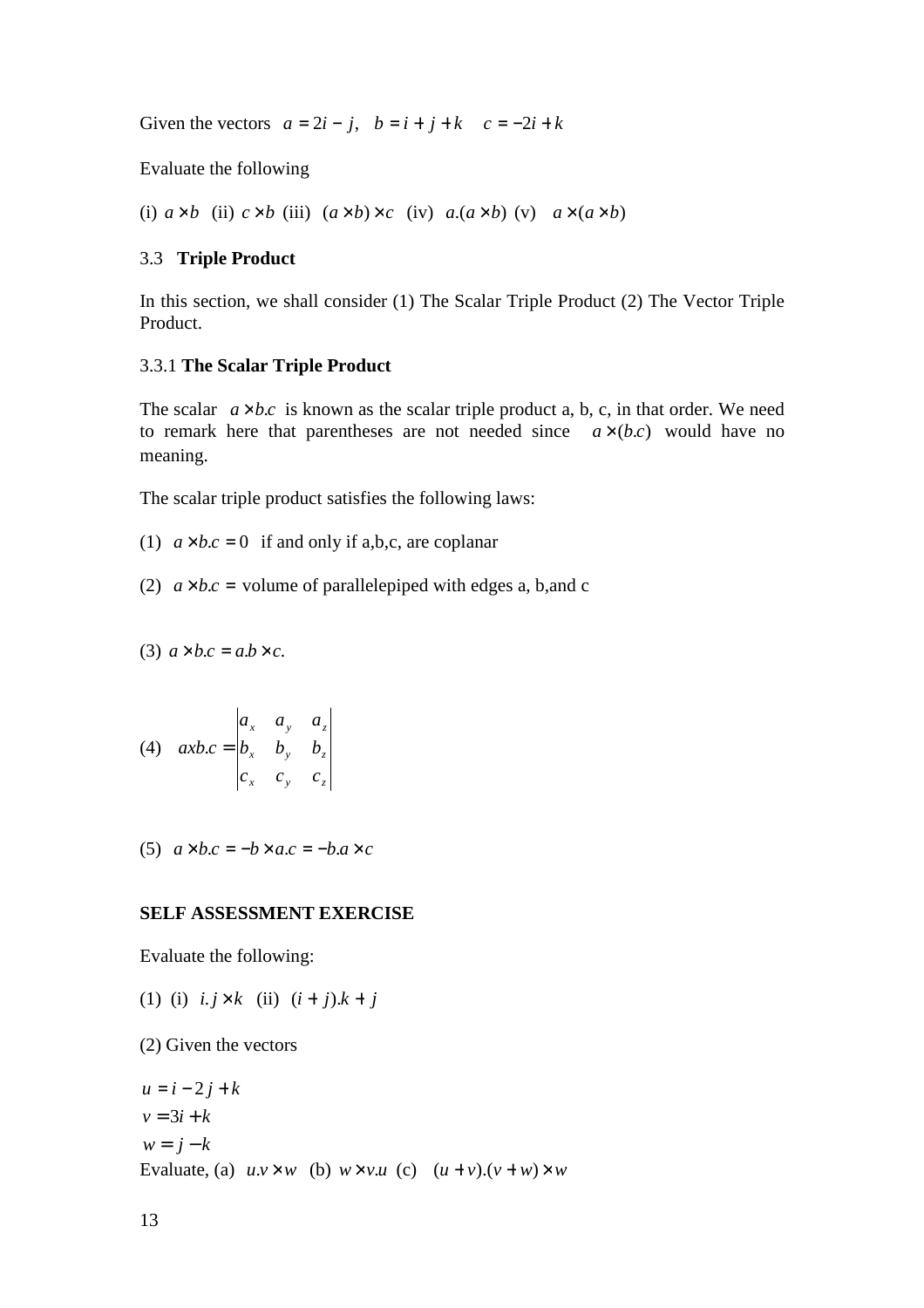### 3.4 **The Vector Triple Products.**

The expression  $(a \times b) \times c$  and  $a \times (b \times c)$  are known as vector triple products.

Note that the parentheses are necessary because for example;

 $(i \times i) \times j = 0$  while  $i \times (i \times j) = i \times k = -j$ 

The following identities are to be noted

$$
(1) \quad a \times (b \times c) = (a.c)b - (a.b)c
$$

$$
(2) (a \times b) \times c = (c.a)b - (c.b)a
$$

We can prove the identity stated in  $(1)$  i.e.

 $a \times (b \times c) = (a.c)b - (a.b)c$ Proof: Let  $b = b_x i + b_y j + b_z k$  $c = c_x i + c_y j + c_z k$  $a = a_x i + a_y j + a_z k$ 

Taking component *i* , then

$$
i.a \times (b \times c) = \begin{vmatrix} 1 & 0 & 0 \\ a_x & a_y & a_z \\ b_y & b_z & b_z \\ c_c & c_z & c_x & c_x \end{vmatrix} \begin{vmatrix} b_x & b_y \\ c_x & c_y \end{vmatrix}
$$

$$
= a_y(b_xc_y - b_yc_x) - a_z(b_zc_x - b_xc_z)
$$
  

$$
= b_x(a_xc_x + a_yc_y + a_xc_z) - c_x(a_xb_x + a_yb_y + a_zb_z)
$$
  

$$
= i.[(a.c)b - (a.b)c]
$$
...(9)

We can similarly prove the above for y and z components.

3.4 **Axiomatic Approach to Vector Analysis**: Recall from our previous section (unit 1 section 3.1.5) that we can represent a vector: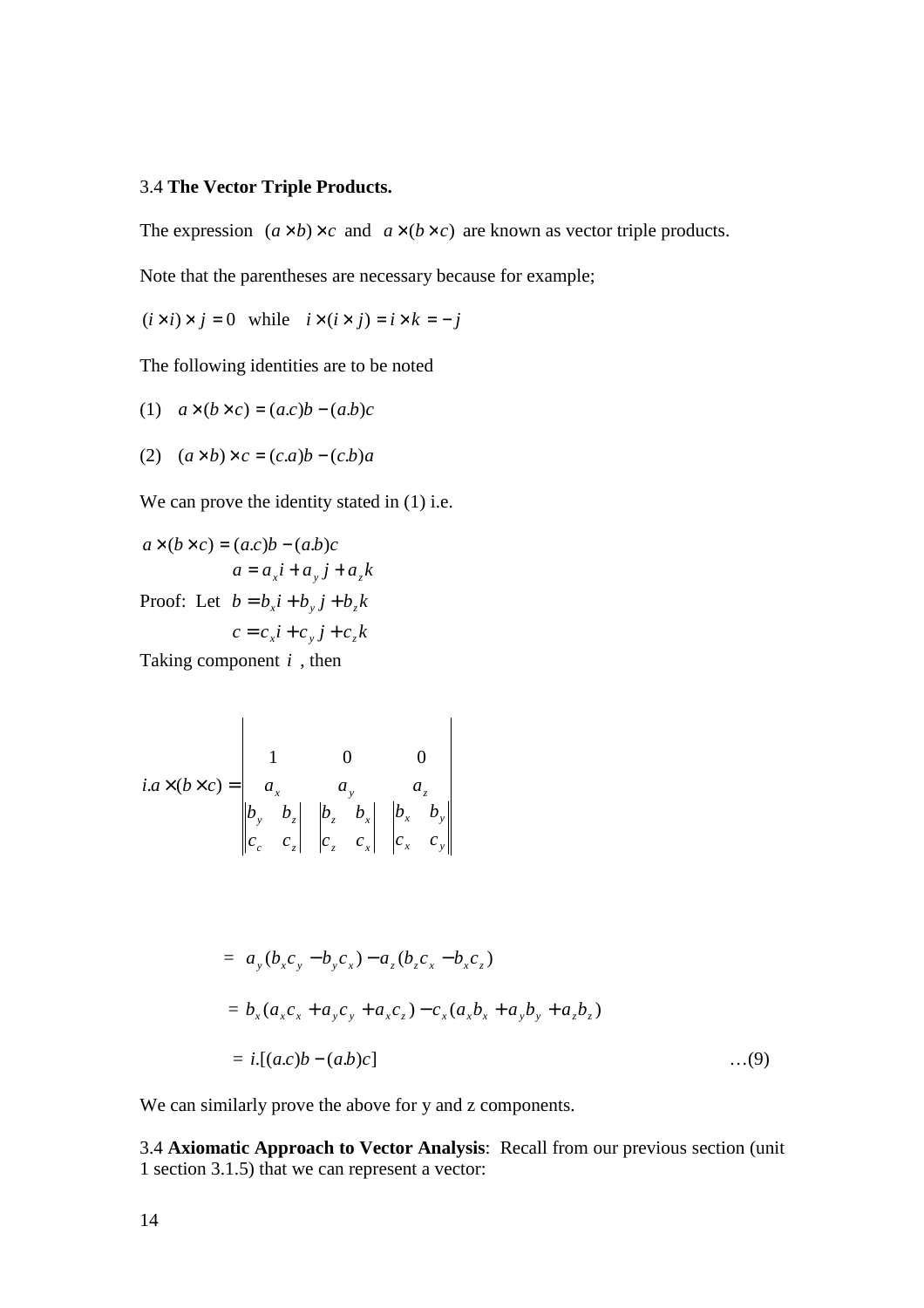$r = x\mathbf{i} + y\mathbf{j} + z\mathbf{k}$  is determined when its components  $(x, y, z)$  relative to some coordinate system are known. In adopting an axiomatic approach it is natural for us to make the following:

Definition. A 3 dimensional vector is an ordered triplet of real numbers  $(A_1, A_2, A_3)$ . With the above definition, we can define equality, vector addition and subtraction, e.t.c.

- Let  $A = (A_1, A_2, A_3)$  and  $B = (B_1, B_2, B_3)$  then
- 1. A=B if and only if  $A_1 = B_1, A_2 = B_2, A_3 = B_3$
- 2.  $A+B = (A_1 + B_1, A_2 + B_2, A_3 + B_4)$
- 3.  $A B = (A_1 B_1, A_2 B_2, A_3 B_3)$
- 4.  $0 = (0, 0, 0)$
- 5.  $mA = m(A_1, A_2, A_3) = (mA_1, mA_2, mA_3)$
- 6.  $A.B = A_1.B_1 + A_2.B_2 + A_3.B_3$
- 7. Length or magnitude of  $A = |A| = \sqrt{A_1^2 + A_2^2 + A_3^2}$ 2 2  $A = \sqrt{A_1A_2 + A_2^2 + A_3^2}$

From these we obtain other properties of vectors, such as  $A + B = B + A$ ,  $(A + B) + C = A + (B + C)$ ,  $A(B + C) = A \cdot B + A \cdot C$ . By defining the unit vectors:

$$
i = (1,0,0)
$$
  $j = (0,1,0)$   $k = (0,0,1)$ 

We can show that

$$
A = A_1 i + A_2 j + A_3 k
$$

In like manner we can define  $A \times B = (A_2 B_3 - A_3 B_2, A_3 B_1 - A_1 B_3, A_1 B_2 - A_2 B_1)$ 

After this axiomatic approach has been developed we can interpret the result geometrically or physically. For example we can show that  $A.B = AB \cos \theta$ 

and  $|A \times B| = AB \sin \theta$ 

4.0 **CONCLUSION**: In this unit we have learnt about scalar multiplication and cross multiplications of vectors .We have also considered vector triple products .The application of these concepts will be apparent as we proceed further in this course.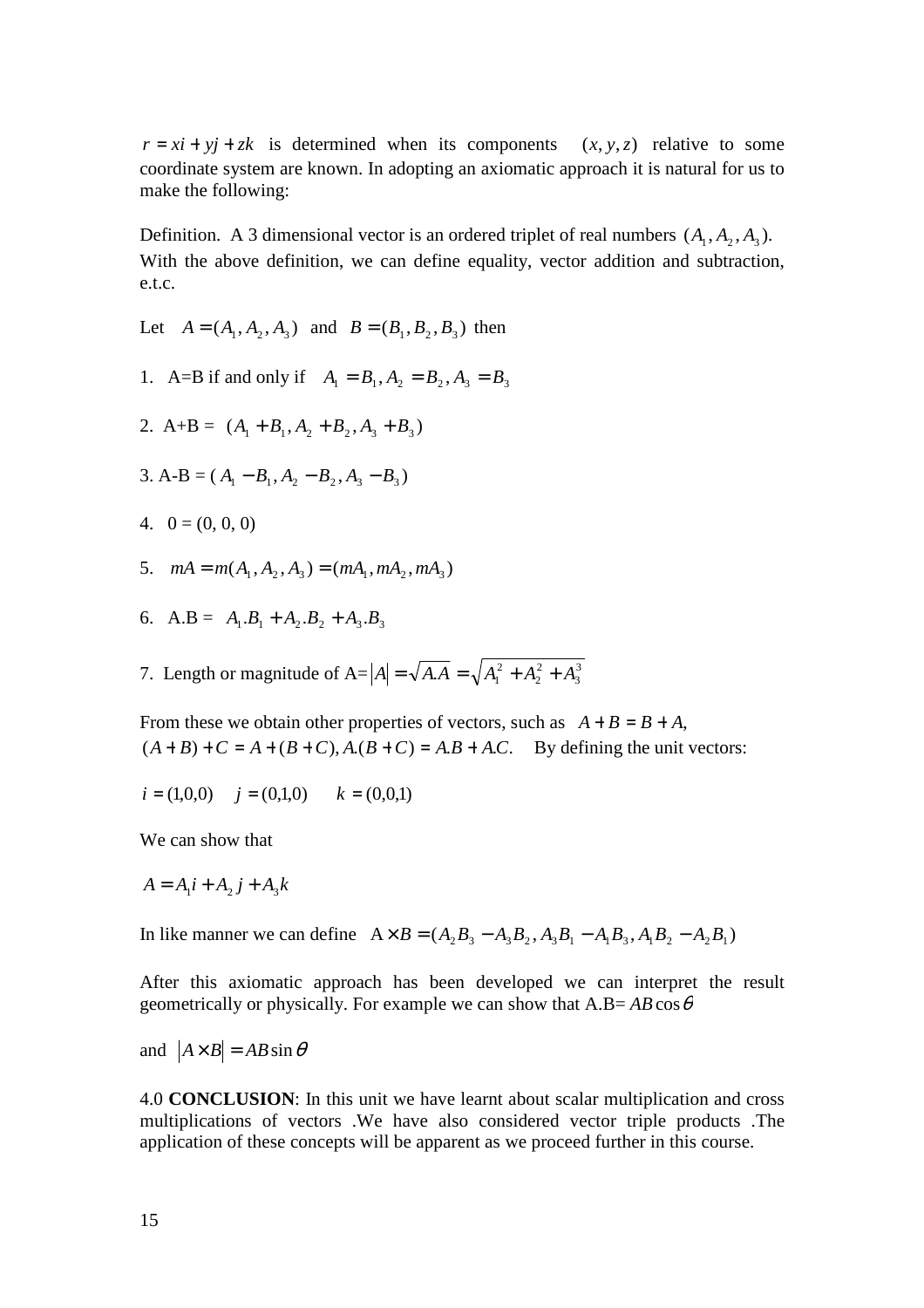#### **5.0 SUMMARY**:

In summary we recap the following about vector products, namely:

1) Given that A and B are vectors then the scalar product of A and B is defined as,

 $A.B = |A||B| \cos \theta$ 

- 2. If  $A = A_1 i + A_2 j + A_3 k$ , and  $B = B_1 i + B_2 j + B_3 k$  then  $A.B = A_1 B_1 + A_2 B_2 + A_3 B_3$
- 3. If A.B=0 and A and B are not null vector, then A and B are perpendicular.

4. Also 
$$
A \times B = \begin{vmatrix} i & j & k \\ A_1 & A_2 & A_3 \\ B_1 & B_2 & B_3 \end{vmatrix}
$$

- 5.  $|A \times B|$  = the area of parallelogram with sides A and B.
- 6. If  $A \times B = 0$  and A and B are not null vectors, then A and B are parallel.

7. 
$$
A \times B = -B \times A
$$

We also note the following about triple products of vectors. Dot and cross multiplication of three vectors A , B and C may produce meaningful products of the form (A.B) C, A.( $B \times C$ ) and  $A \times (B \times C)$ . The following laws are valid: (a)  $(A.B)C \neq A(B.C)$  in general

- (b)  $A \times (B \times C) \neq (A \times B) \times C$
- (c)  $A \times (B \times C) = (A.C)B (A.B)C$
- (d)  $(A \times B) \times C = (A.C)B (B.C)A$

#### 6.0 **TUTOR- MARKED ASSIGNMENT**

- 1. Prove  $A.(B + C) = A.B + A.C$
- 2. Evaluate  $|(A + B)(A B)|$  if  $A = 2i 3j + 5k$  and  $B = 3i + j 2k$
- 3. Find the unit vector perpendicular to the plane of the vectors A=3i-2j+4k and  $B = i + j - 2k$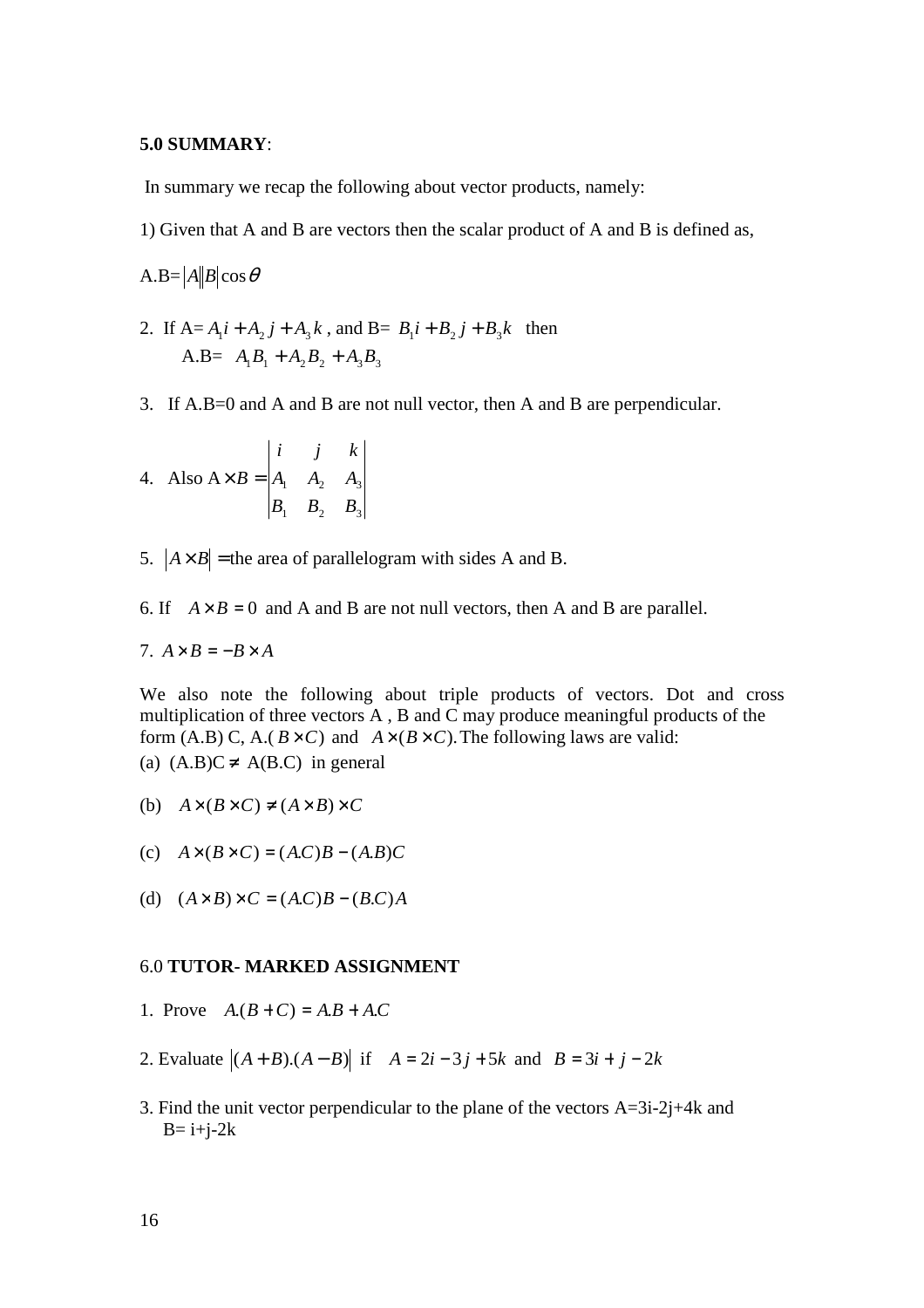4. Given that  $A=2i+j-3k$ ,  $B=i-2j+k$ ,  $C=i+j-4k$ , then find (i) A.  $(B \times C)$  (ii) C.  $(A \times B)$ 

# 7.0 **REFERENCES/FURTHER READING**

 Stephenson. (1977) .*Mathematical Methods for Science Students*. London: Longman Group Limited.

 Murray, R. Spiegel (1974) .*Advanced Calculus. Schaum's Outline Series*. McGraw-Hill Book Company.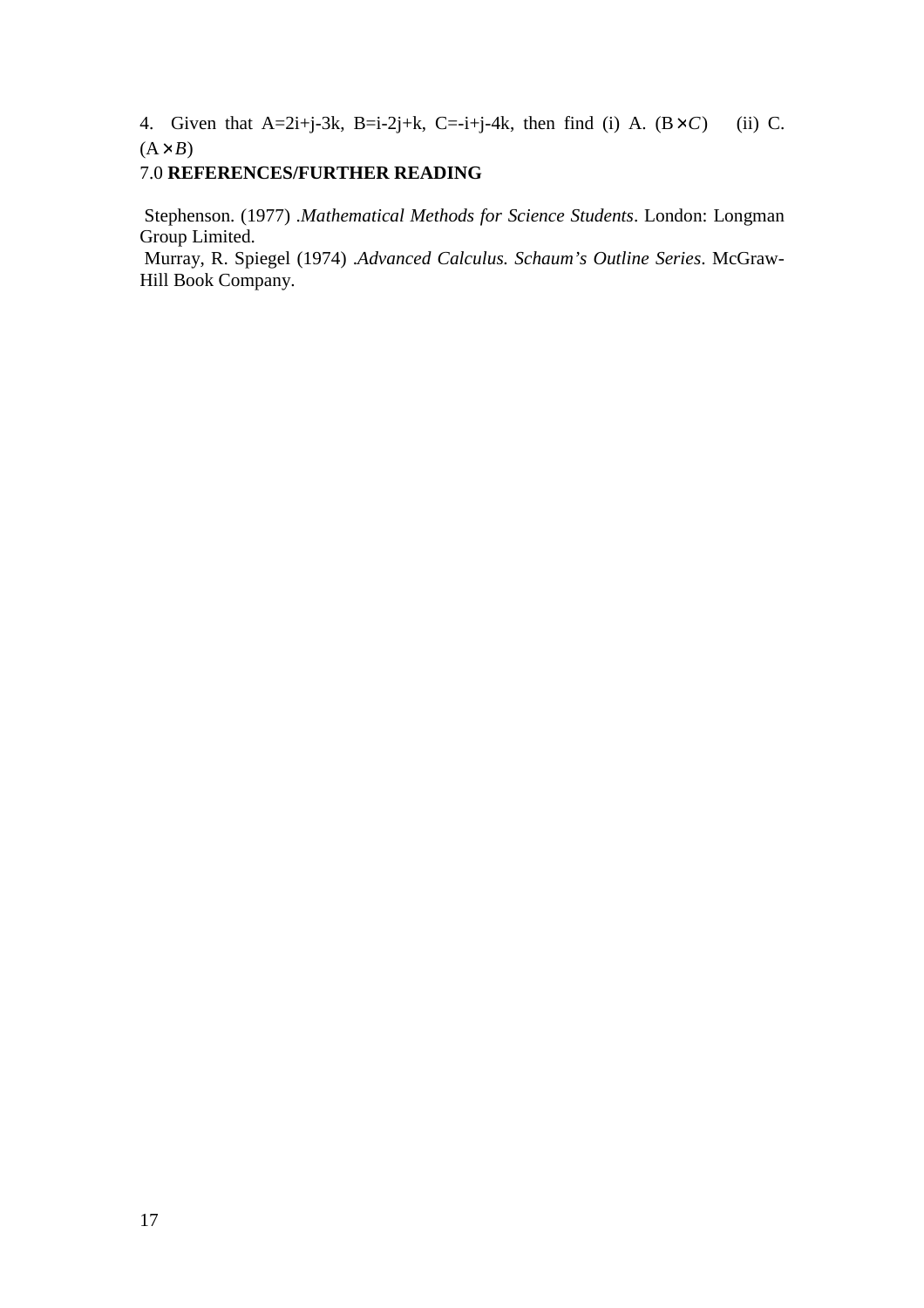# UNIT 3: **VECTOR FUNCTIONS**

1.0 Introduction 2.0 Objectives 3.0 Main Body 3.1 Vector Function of One Variable 3.2 Limit and Continuity of Vector Function 3.3 Derivatives of a Vector Function 3.4 Geometric Interpretation of Vector Derivatives 4.0 Conclusion 5.0 Summary 6.0 Tutor-Marked Assignment 7.0 References/Further Readings

# 1.0 **INTRODUCTION**

In this unit you shall learn about vector functions. You will also learn limit and continuity of vector functions. You will also find derivatives of vectors and this will allows you to determine vector velocity. Finally we shall give geometric interpretation of vector derivatives.

# 2.0 **OBJECTIVES**

At the end of this unit you should be able to:

define limit and continuity of vector functions

- find the derivatives of vector functions
- give a geometric interpretation to vector derivatives and be able to determine vector velocity.
- solve correctly all related problems on vector functions.

# **3.0 MAIN CONTENT**

# 3.1 **Vector Function of One Variable**

Given an interval  $t_1 \le t \le t_2$ , suppose we assign a vector *u* in space, then *u* is said to be given a vector function of *t* over that interval.

For example

 $u = t^2 i + t^3 j + \sin tk$ 

Where  $i, j, k$  form a triple of mutually perpendicular unit vectors. If a co-ordinate system is chosen in space then the vector  $u$  can always be expressed in the form

 $u = u_x i + u_y j + u_z k$ 

Where  $u_x, u_y, and u_z$ , are the corresponding components. These components will themselves depend on t.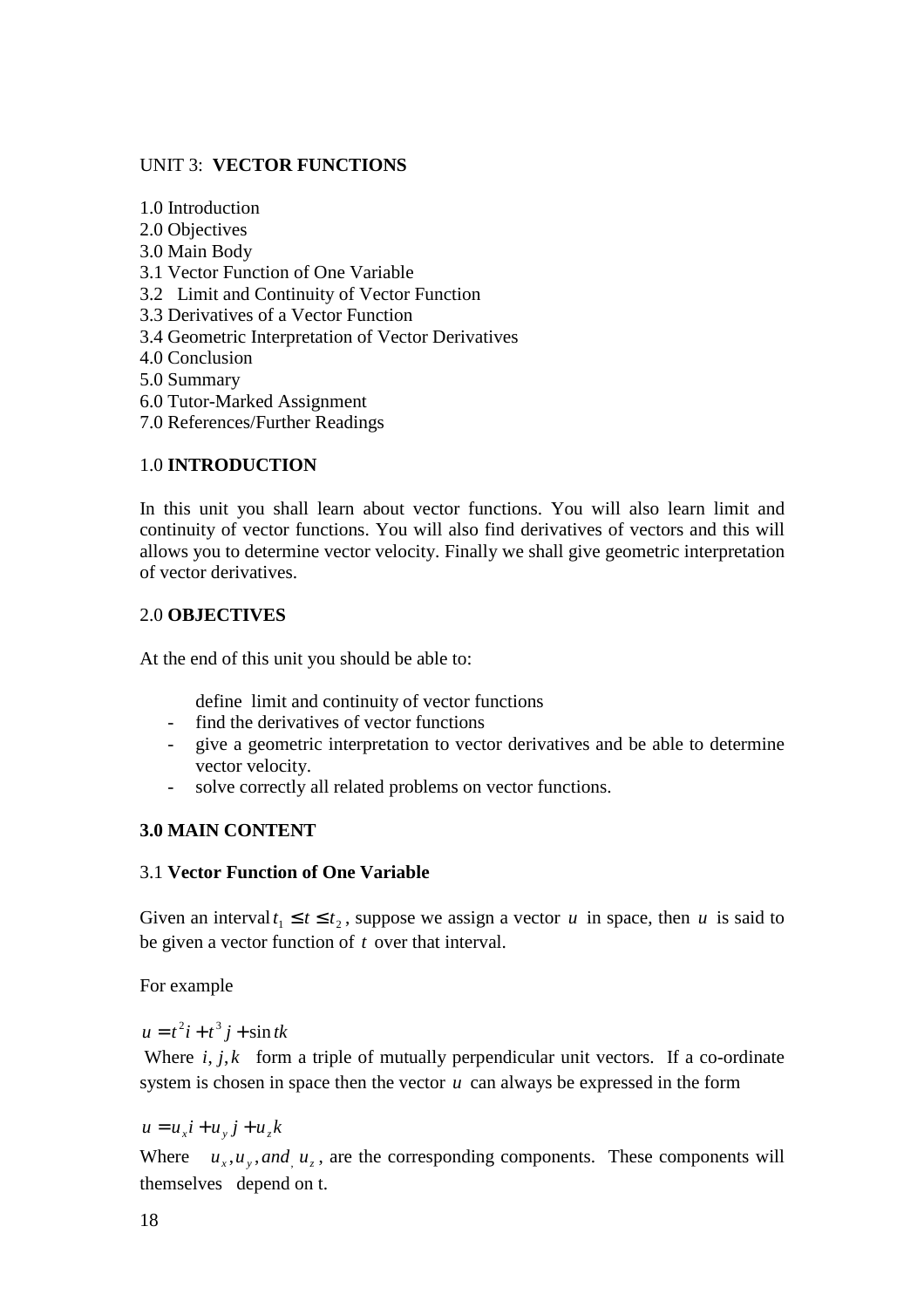Suppose the axes are fixed independent of t, then we can write  $u_x = f(t)$ ,  $u_y = g(t)$  and  $u_z = h(t)$ ,  $t_1 \le t \le t_2$ 

Thus a vector functions of *t*, determines three scalar functions of *t*. conversely, if *f*(*t*), *g*(*t*) and *h*(*t*) are three scalar function of *t* defined on the interval,  $t_1 \le t \le t_2$ then the vector

 $u = f(t)i + g(t)j + h(t)k$  is a vector function of t.

#### **3.2 Limit and Continuity of Vector Function**

The vector function  $u = u(t)$  is said to have a limit *v* as *t* approaches  $t_o$ . This implies that  $\lim u(t) = v$  if  $|u(t) - v| < \varepsilon$  $t \rightarrow t_o$  $|u(t) - v| < \varepsilon$  whenever  $|t - t_o| < \delta$ .

The implication of this is that the difference between  $u(t)$  and  $v$  can be made arbitrarily small for t sufficiently close to  $t_0$ 

**Continuity:** The function  $u = u(t)$  is said to be continuous at the value  $t_0$  if one has

0  $\lim_{t \to t_0} u(t) = u(t_0)$  $u(t) = u(t)$  $\rightarrow$ =

We can establish by prove that  $u(t)$  is continuous at a value  $t_o$ , if and only if its component  $u_x, u_y, and, u_z$  are all continuous. Also given two vectors  $u_1(t)$ , and,  $u_2(t)$  such that they are both continuous functions for  $t_1 \le t \le t_2$  then the functions:

 $u_1(t) + u_2(t)$ ,  $u_1(t)u_2(t)$  and  $u_1(t) \times u_2(t)$  are continuous functions of *t* over the defined interval.

### **3.3 Derivative of a Vector Function**

1. Velocity Vector: The derivative of the vector function  $u = u(t)$  is defined as a limit.

$$
\frac{du}{dt} = \lim_{\Delta t \to 0} \frac{u(t + \Delta t) - u(t)}{\Delta t} = \lim_{\Delta t \to 0} \frac{\Delta u}{\Delta t}
$$

We can define the above in terms of component as follows:

 $u(t + \Delta t) - u(t) = [f(t + \Delta t) - f(t)]\mathbf{i} + [g(t + \Delta t) - g(t)]\mathbf{j} + [h(t + \Delta t) - h(t)]\mathbf{k}$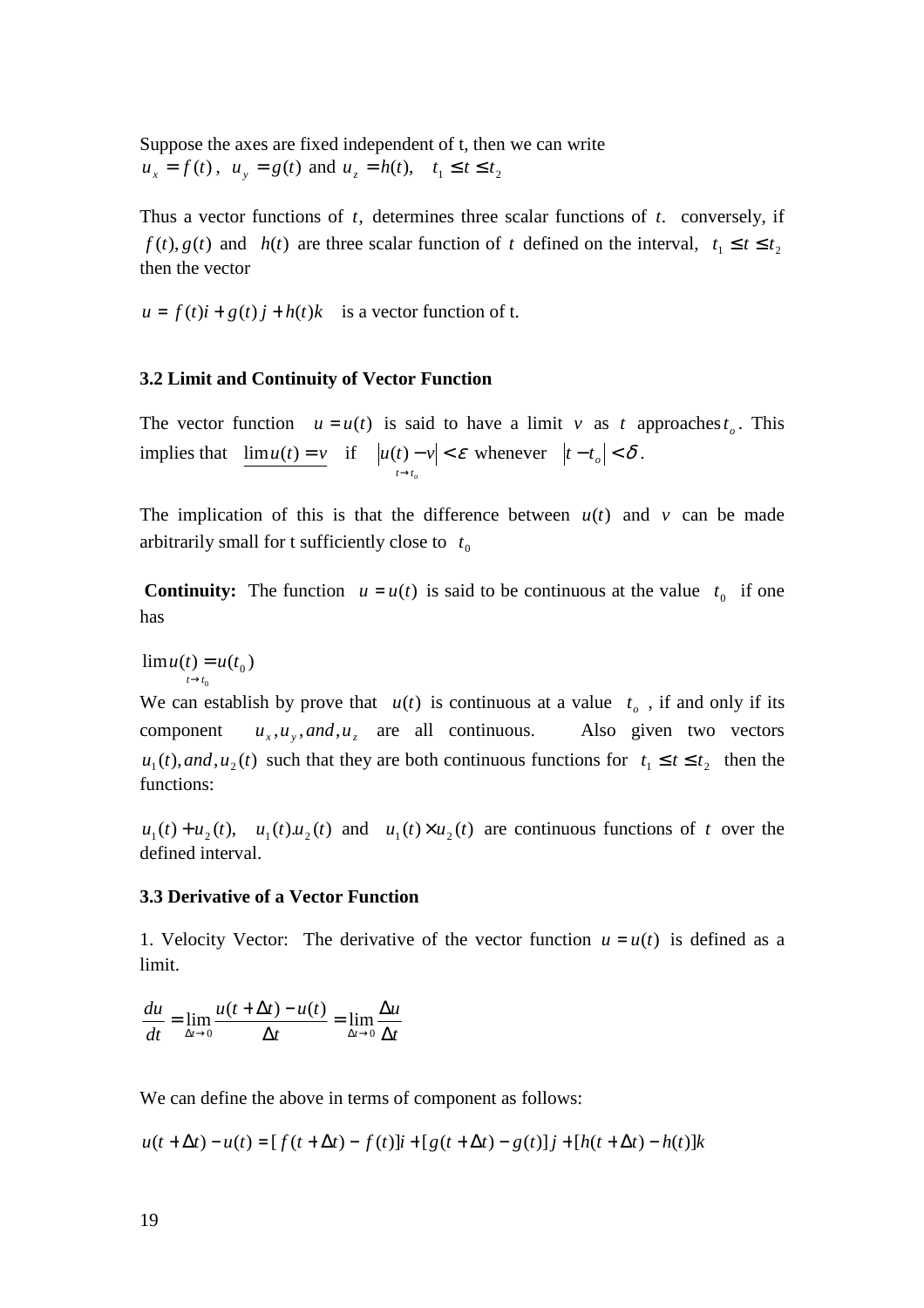Hence on dividing by  $\Delta t$  and letting  $\Delta t \rightarrow 0$  one finds

$$
\frac{du}{dt} = f'(t)i + g'(t)j + h'(t)k
$$

$$
= \frac{du_x}{dt}i + \frac{du_y}{dt}j + \frac{du_z}{dt}k
$$

Therefore to differentiate a vector function, one differentiates each component separately.

### **3.4 Geometric Interpretation**

Let S be the distance traversed by P from  $t = t_1$  up to time t, then

$$
\frac{ds}{dt} = \sqrt{f'(t)^2 + g'(t)^2 + h'(t)^2}
$$

$$
= \sqrt{(\frac{dx}{dt})^2 + (\frac{dy}{dt})^2 + (\frac{dz}{dt})^2}
$$

Let  $u = \overrightarrow{OP}$  the position vector of the moving point P, then the vector

 $v = (d/dt) \vec{OP}$  is the tangent to the curve traced by P and has at each point a magnitude

$$
|v| = \left| \frac{du}{dt} \right| = \sqrt{f'(t)^2 + g'(t)^2 + h'(t)^2}
$$

The conclusion drawn from above is that  $v$  is precisely the velocity vector of the moving point P for *v* is the tangent to the path and has magnitude  $v = ds/dt$  (speed) and clearly points in the direction of motion.

We then have the following rule:

$$
\frac{d}{dt}\vec{OP}
$$
 = velocity of P, where 0 is a fixed reference point.

Finally we consider the following differentials: Given that

$$
A(x, y, z) = A_1(x, y, z)i + A_2(x, y, z)j + A_3(x, y, z)k
$$
  
Then

$$
dA = \frac{\partial A}{\partial x} dx + \frac{\partial A}{\partial y} dy + \frac{\partial A}{\partial z} dz
$$
, is the differential of A.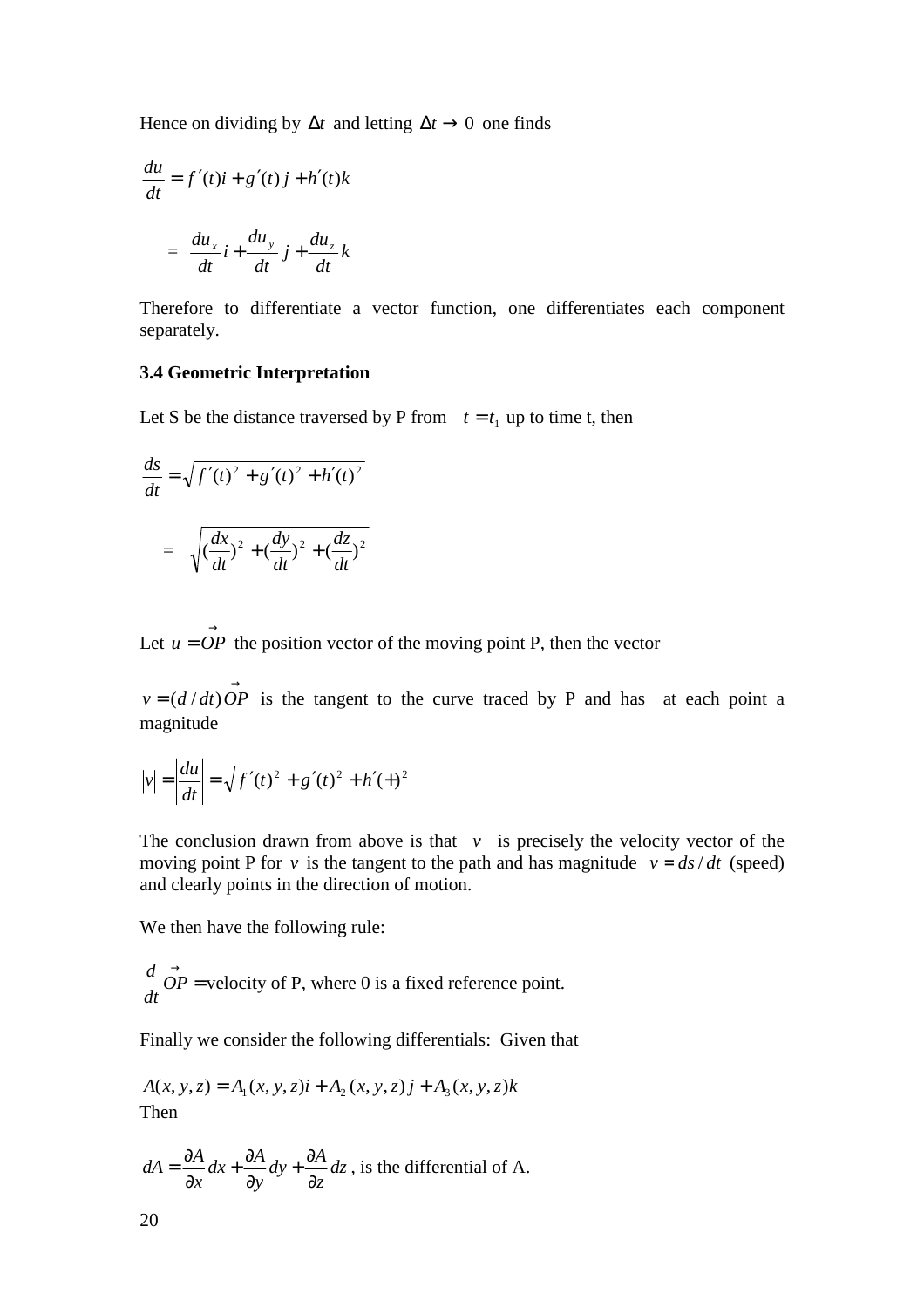Remarks: Derivatives of products obey rules similar to those for scalar functions. However when cross product are involved the order may be important. Some examples are:

(a) 
$$
\frac{d}{dx}(\phi A) = \phi \frac{dA}{dx} + \frac{d\phi}{dx}A
$$

(b) 
$$
\frac{\partial}{\partial x}(A.B) = A.\frac{\partial B}{\partial x} + \frac{\partial A}{\partial x}.B
$$

(c) 
$$
\frac{\partial}{\partial z}(A \times B) = A \times \frac{\partial B}{\partial z} + \frac{\partial A}{\partial z} \times B
$$

# 3.3.1 **Solved Problems**:

1. Suppose  $u = r \cos(wt)i + r \sin(wt) j$  where *r* and *w* are constants. Let the point P moves according to the equations  $x = r \cos(wt)$ ,  $y = r \sin(wt)$  which represent the circle  $x^2 + y^2 = r^2$  in the *xy*-plane. The polar angle  $\theta$  of P at time *t* is  $\theta = wt$ . Find the angular velocity, the vector velocity and the speed of the movement.

Solution: The angular velocity of P

$$
= \frac{d\theta}{dt} = w
$$

2. Vector velocity:

$$
v = \frac{dv}{dt} = \frac{dx}{dt}i + \frac{dy}{dt}j = -rw\sin(wt)i + rw\cos(wt)j
$$

3. Speed is

$$
\frac{ds}{dt} = \sqrt{r^2 w^2 \sin^2(wt) i + r^2 w^2 \cos^2(wt)} = rw, w \ge 0
$$

Problem 2: If 
$$
r = (t^3 + 2t)i - 3e^{-2t} j + 2\sin 5t k
$$
, Find (a)  $\frac{dr}{dt}$  (b)  $\left| \frac{dr}{dt} \right|$ , (c)  $\frac{d^2r}{dt^2}$   
(d)  $\left| \frac{d^2r}{dt^2} \right|$ , at t=0 and give a possible physical significance.

Solution: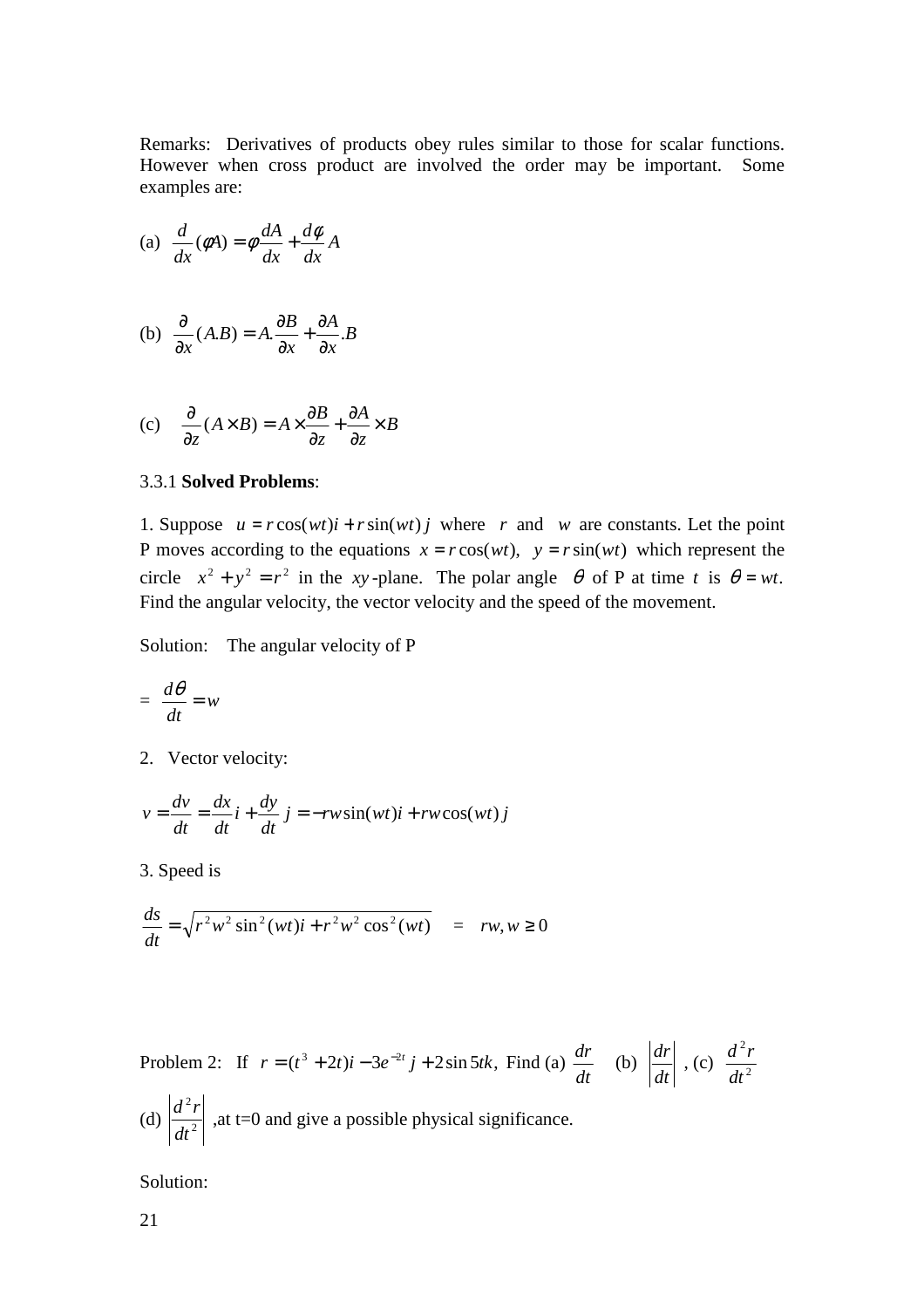(a) 
$$
\frac{d}{dt}(t^3 + 2t)i + \frac{d}{dt}(-3e^{-2t})j + \frac{d}{dt}(2\sin 5t)k
$$
  
\n
$$
= 3t^2 + 2)i + 6e^{-2t}j + 10\cos 5tk
$$
  
\nAt t=0  $dr/dt = 2i + 6j + 10k$   
\n(b) From (a)  $|dr/dt| = \sqrt{(2)^2 + (6)^2 + (10)^2} = \sqrt{140} = 2\sqrt{35}$  at t=0.  
\n(c) 
$$
\frac{d^2r}{dt^2} = \frac{d}{dt}(\frac{dr}{dt}) = \frac{d}{dt}\{(3t^2 + 2)i + 6e^{-2t}j + 10\cos 5tk\} = 6ti - 12e^{-et}j - 50\sin 5tk
$$
  
\nAt t=0  $d^2r/dt^2 = -12j$ 

(d) From (c) 
$$
|d^2r/dt^2| = 12
$$
 at t=0.

If t represents time, these represent respectively the velocity, magnitude of the velocity, acceleration and magnitude of the acceleration at t=0 of a particle moving along the space curve  $x = t^3 + 2t$   $y = -3e^{-2t}$ ,  $z = 2\sin 5t$ 

**4.0 CONCLUSION**: In this unit you have learnt about vector function, limit and continuity of vector functions derivatives of vectors and geometrical interpretations of vector derivatives. In the next unit we are going to extend these derivatives into partial derivatives and apply the results in the orthogonal curvilinear co-ordinates.

**5.0 SUMMARY**: We now recap what you have learnt in this unit as follows:

- (1) Given an interval  $t_1 \le t \le t_2$ , a vector function *u* can be assigned such that  $u = u(t)$ . For example,  $u(t) = t^2 i + \sin t j + \cos^2 t k$  is a vector function of t.
- (2) We can define a limit of the vector function as:

 $\lim u(t) = v$  if  $|u(t) - v| < \varepsilon$  whenever  $|t - t_0| < \delta$ . This implies that the difference between  $u(t)$  and  $v$  an be made arbitrarily small for t sufficiently close to  $t_0$ 

(3) We define continuity of  $u(t)$  as:

$$
\lim_{t \to t_0} u(t) = u(t_0)
$$

If  $u(t) = u_x(t) i + u_y(t) j + u_z(t) k$  then we can prove that  $u(t)$  is continuous if and only if all the components of  $u(t)$  are continuous.

(4) We define derivatives of vectors as follows: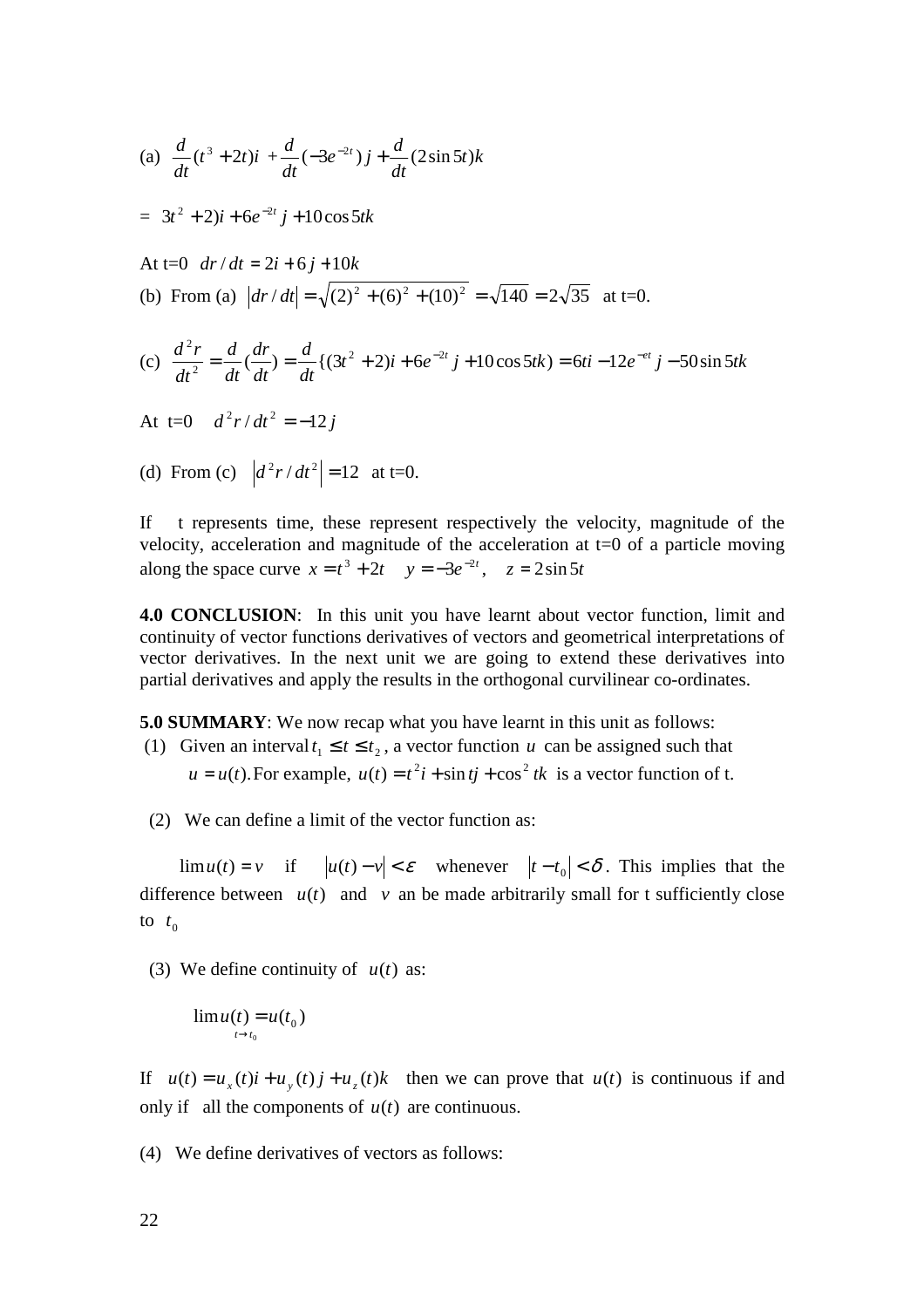If 
$$
u(t) = u_x(t)i + u_y(t)j + u_z(t)k
$$
 then

$$
\frac{du(t)}{dt} = \frac{du_x(t)}{dt}\dot{t} + \frac{du_y}{dt}\dot{y} + \frac{du_z}{dt}k
$$

We also give a geometric interpretation of the derivatives of vectors.

#### 6.0 **TUTOR -MARKED ASSIGNMENT**

1. Prove that  $\frac{a}{b}(AB) = A \cdot \frac{ab}{b} + \frac{ab}{c} \cdot B$ *du dA du*  $(A.B) = A \cdot \frac{dB}{I}$ *du*  $\frac{d}{dt}(A.B) = A.\frac{dB}{dt} + \frac{dA}{dt}$ . *B* where A and B are differentiable functions of u.

2. If 
$$
A = x^2 \sin y i + z^2 \cos y j - xy^2 k
$$
, find dA

3. A particle moves along a space curve,  $r = r(t)$ , where *t*, is the time measured from some initial time. If  $v = |dr/dt| = ds/dt$  is the magnitude of the velocity of the particle (*s* is the arc length along the space curve measured from the initial position) , prove that the acceleration a of the particle is given by:

$$
a = \frac{dv}{dt}T + \frac{v^2}{\rho}N
$$

Where T and N are unit tangent and normal vectors to the space curve and

$$
\rho = \left| \frac{d^2 r}{ds^2} \right|^{-1} = \left\{ \left( \frac{d^2 x}{ds^2} \right)^2 + \left( \frac{d^2 y}{ds^2} \right)^2 + \left( \frac{d^2 z}{ds^2} \right)^2 \right\}^{-1/2}
$$
  
4. Prove that grad  $f(r) = \frac{f'(r)}{r}r$ , where  $r = \sqrt{x^2 + y^2 + z^2}$  and  $f'(r) = df/dr$  is

assumed.

#### 7.0 **REFERENCES/FURTHER READINGS**

1. G Stephenson (1977): Mathematical Methods for Science Students ( $2<sup>nd</sup>$  Edition) Longman London and New York

2. P D S Verma (1994): Engineering Mathematics, Vikas Publishing House PVT Ltd New Delhi.

3. Wilfred Kaplan (1959) Advanced Calculus Addison-Wesley Publishing Company, Inc U.S.A.

4. Murray R. Spiegel (1974) Advanced Calculus, Schaum's Outline Series, McGRAW-HILL BOOK COMPANY New-York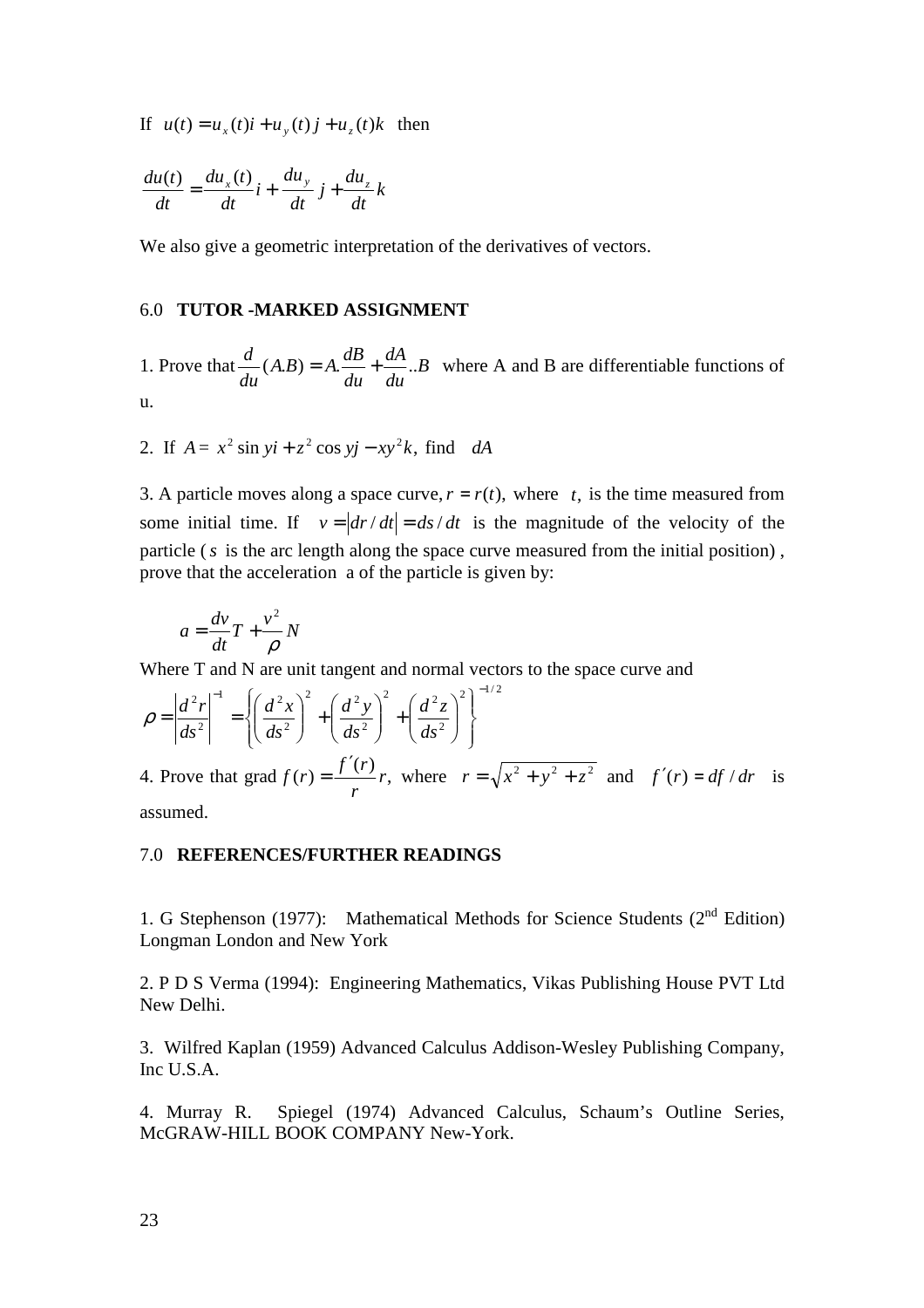# MODULE TWO – **DIFFERENTIAL OPERATORS**

### Unit 1- **THE OPERATOR DEL (**∇ **)**

1.0 Introduction 2.0 Objectives 3.0 Main Body 3.1 Operator Del (∇) 3.2 Gradient of  $\phi(x, y, z)$ 3.3 Interpretation of Gradient of  $\phi(x, y, z)$  3.4 Illustrative Examples. 4.0 Conclusion 5.0 Summary 6.0 Tutor Marked Assignment

7.0 References / Further Readings

1.0 **INTRODUCTION.** In this unit you will learn about certain differential operations which can be performed on scalar and vector fields. These operations have wide-ranging applications in the physical sciences. The most important operations are those of finding the gradient of a scalar field and the divergence and curl of a vector field. Central to all these differential operations is the vector operator  $\nabla$  which is called Del (or sometimes, nabla) which e shall deal with in this unit.

#### **2.0 OBJECTIVES**

At the end of this unit you should be able to:

- -define the Operator Del  $(\nabla)$
- apply the Operator in finding gradient of function  $\phi(x, y, z)$
- -give physical interpretation to gradient of  $\phi(x, y, z)$
- solve correctly exercises involving the use of gradient of

#### **3.0 MAIN CONTENT**

3.1 Operator Del  $(\nabla)$ Consider the operator  $\nabla (del)$  defined by:

$$
\nabla = \frac{\partial}{\partial x}\mathbf{i} + \frac{\partial}{\partial y}\mathbf{j} + \frac{\partial}{\partial z}\mathbf{k} \tag{1}
$$

Equation (1) is called operator Del. It has a lot of physical application in vector analysis as we shall see shortly.

Now if  $\phi(x, y, z)$  and  $A(x, y, z)$  have continuous first partial derivatives in a region we can define the gradient of  $\phi(x, y, z)$ 

(1) Gradient: The gradient of  $\phi(x, y, z)$  is defined by: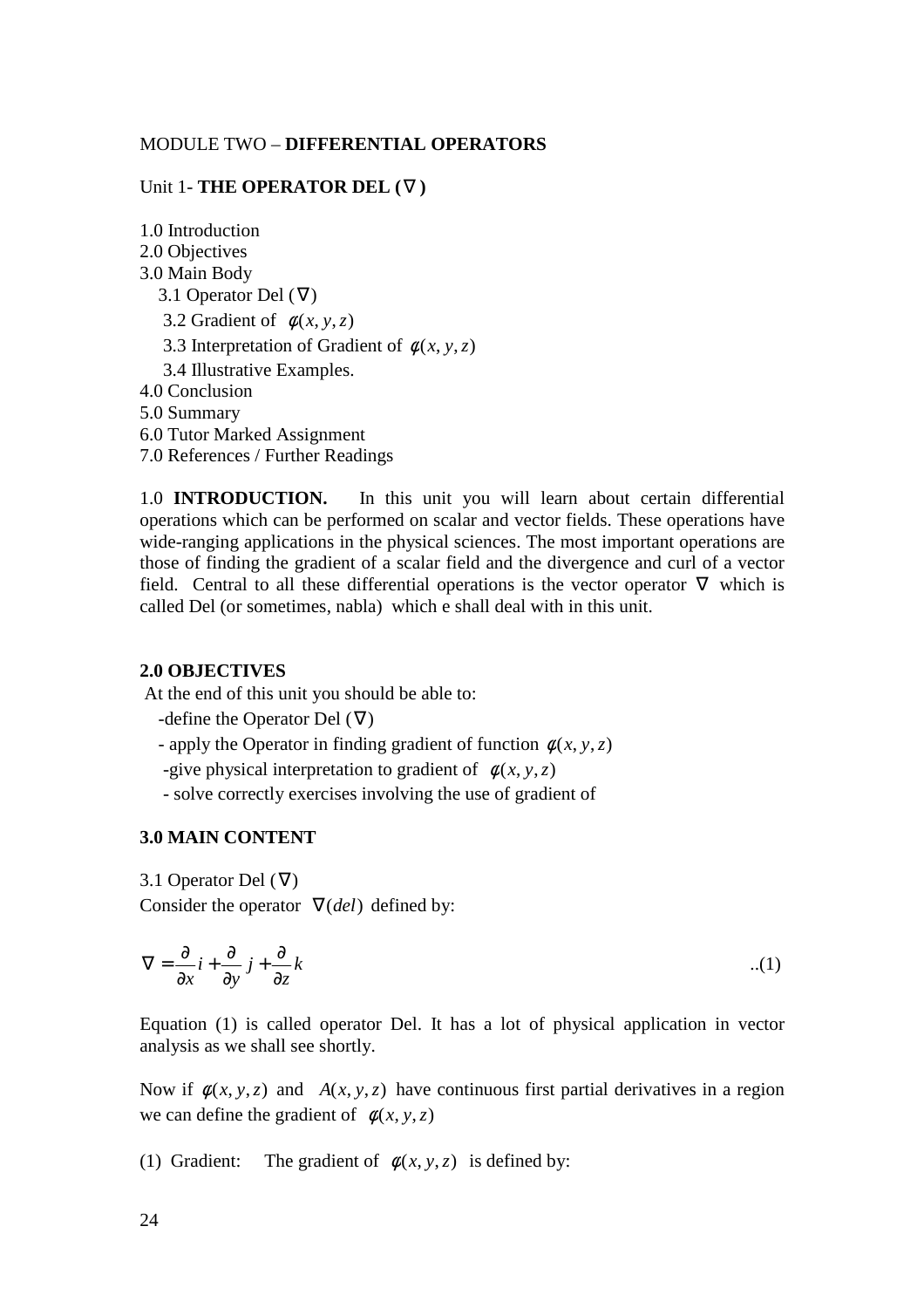$$
grad \phi = \nabla \phi = \frac{\partial \phi(x, y, z)}{\partial x} i + \frac{\partial \phi(x, y, z)}{\partial y} j + \frac{\partial \phi(x, y, z)}{\partial z} k
$$

3.2 **Interpretation**: One interesting application of *grad*φ can be view as follows:

Let 
$$
\phi(x, y, z) = c
$$
 ...(2)

Be equation of a surface then,  $\nabla \phi$  is normal to this surface. To see this let  $\phi(x, y, z)$ b a scalar field.

Consider the differential defined by:

$$
dr = dx\mathbf{i} + dy\mathbf{j} + dz\mathbf{k} \tag{3}
$$

The corresponding differential in  $\phi(x, y, z)$  is

$$
d\phi = \frac{\partial \phi}{\partial x} dx + \frac{\partial \phi}{\partial y} dy + \frac{\partial \phi}{\partial z} dz
$$
 (4)

$$
= \nabla \phi \, dr \tag{5}
$$

Now if  $\phi = c$  then  $d\phi = 0$  therefore

$$
\nabla \phi \cdot dr = 0
$$
\n... (6)  
\nHence  $\nabla \phi$  is normal to the surface given by the equation  $\phi(x, y, z) = c$ 

Illustrative Examples: (1) Find the gradient of the scalar field  $\phi = xy^2z^3$ 

Solution: 
$$
\nabla \phi = y^2 z^3 i + 2xyz^3 j + 3xy^2 z^3 k
$$

Example 2: Given the function  $\phi(x, y, z) = x^2y + yz$  at the point (1, 2,-1) find it's rate of change with distance in the direction  $a = i + 2j + 3k$ . At this same point, what is the greatest possible rate of change with distance and in which direction does it occur?

Solution: Gradient of  $\phi$  is given by

 $\nabla \phi = \nabla(x^2 y + yz) = 2xyi + (x^2 + z)j + yk$ 

Now at the point  $(1, 2,-1)$ ,  $\nabla \varphi = 4i + 2k$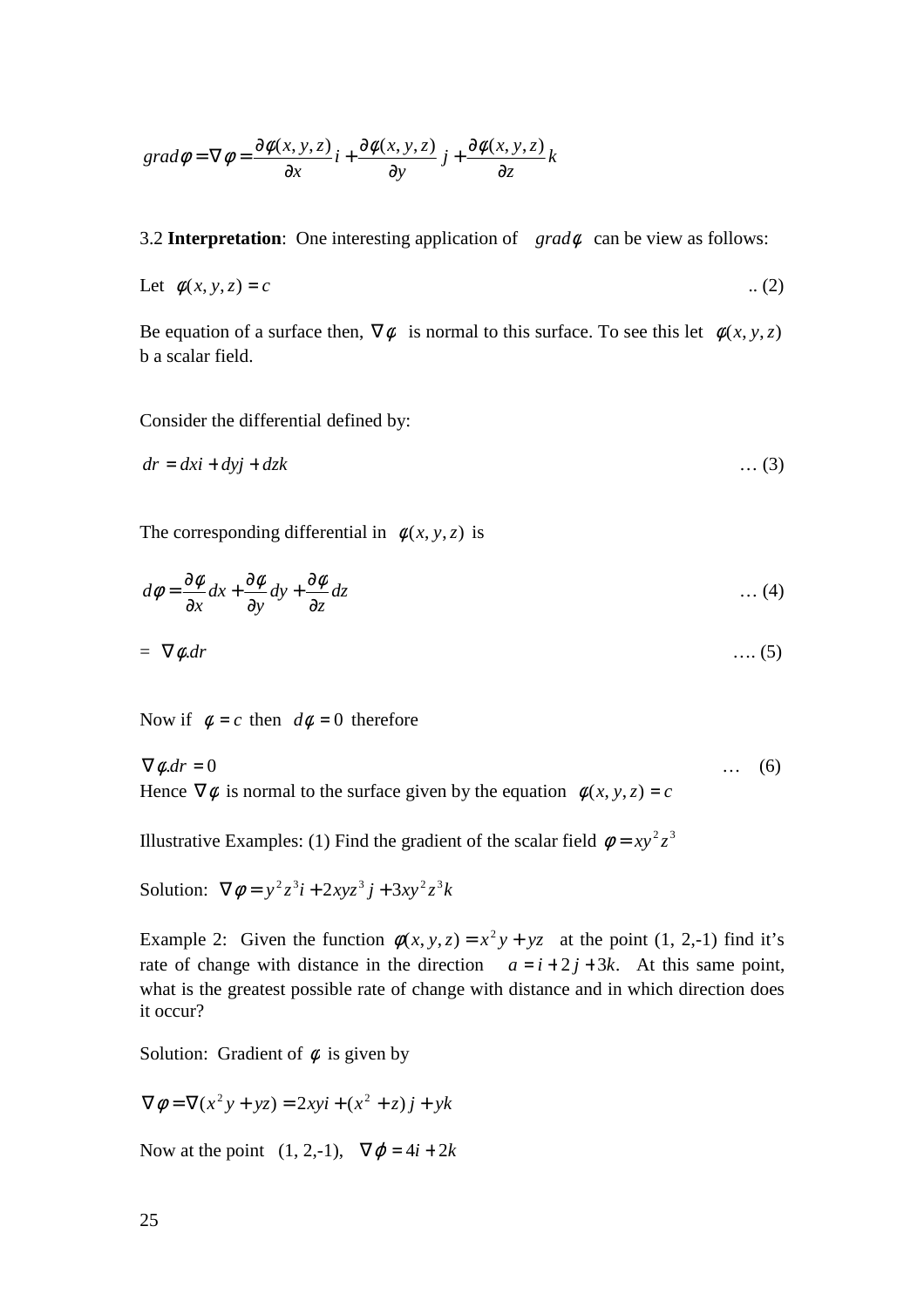The unit vector in the direction of a is  $\hat{a} = \frac{1}{\sqrt{2}}(i + 2j + 3k)$ , 14  $\frac{1}{\sqrt{2}}$  (*i* + 2*j* + 3*k*), so the rate of change of  $\phi$  with distance s in this direction is

$$
\frac{d\phi}{ds} = \nabla \phi . \hat{a} = \frac{1}{\sqrt{14}} (4+6) = \frac{10}{\sqrt{14}}
$$

From the above discussion, at the point  $(1, 2,-1)$   $d\phi/ds$  will be greatest in the direction of  $\nabla \phi = 4i + 2k$  and has the value  $|\nabla \phi| = \sqrt{20}$  in this direction.

The gradient obeys the following laws:

 $grad(f+g) = gradf + gradg$ 

 $grad(fg) = fgradg + ggradf$ 

In addition to these, we note that the gradient operation also obey the chain rule as in ordinary differential calculus, i.e. if  $\phi$  and  $\phi$  are scalar fields in some region R then

$$
\nabla[\phi(\varphi)] = \frac{\partial \phi}{\partial \varphi} \nabla \varphi \qquad \qquad \dots (7)
$$

4.0 **CONCLUSION**: In this unit you have learnt about gradient of vector and scalar fields. In the next unit we are going to learn about divergence of a vector field still relying on the operator Del. It is very important for you to learn this operator very well before you make any meaningful progress beyond this point.

5.0 **SUMMARY**: Recall that you have learnt in this unit the following:

1) The operation Del ( $\nabla$ ) is defined as

$$
\nabla = \frac{\partial}{\partial x}\vec{i} + \frac{\partial}{\partial y}\vec{j} + \frac{\partial}{\partial z}\vec{k}
$$

2) If  $\phi(x, y, z)$  is a scalar field then the gradient of  $\phi(x, y, z)$  is defined as

$$
\operatorname{grad} \phi = \frac{\partial \phi}{\partial x} i + \frac{\partial \phi}{\partial y} j + \frac{\partial \phi}{\partial z} k
$$

3. The corresponding differential of  $\phi(x, y, z)$  is given as

$$
d\phi = \frac{\partial \phi}{\partial x} dx + \frac{\partial \phi}{\partial y} dy + \frac{\partial \phi}{\partial z} dz
$$

$$
= \nabla \phi \, dr
$$

Where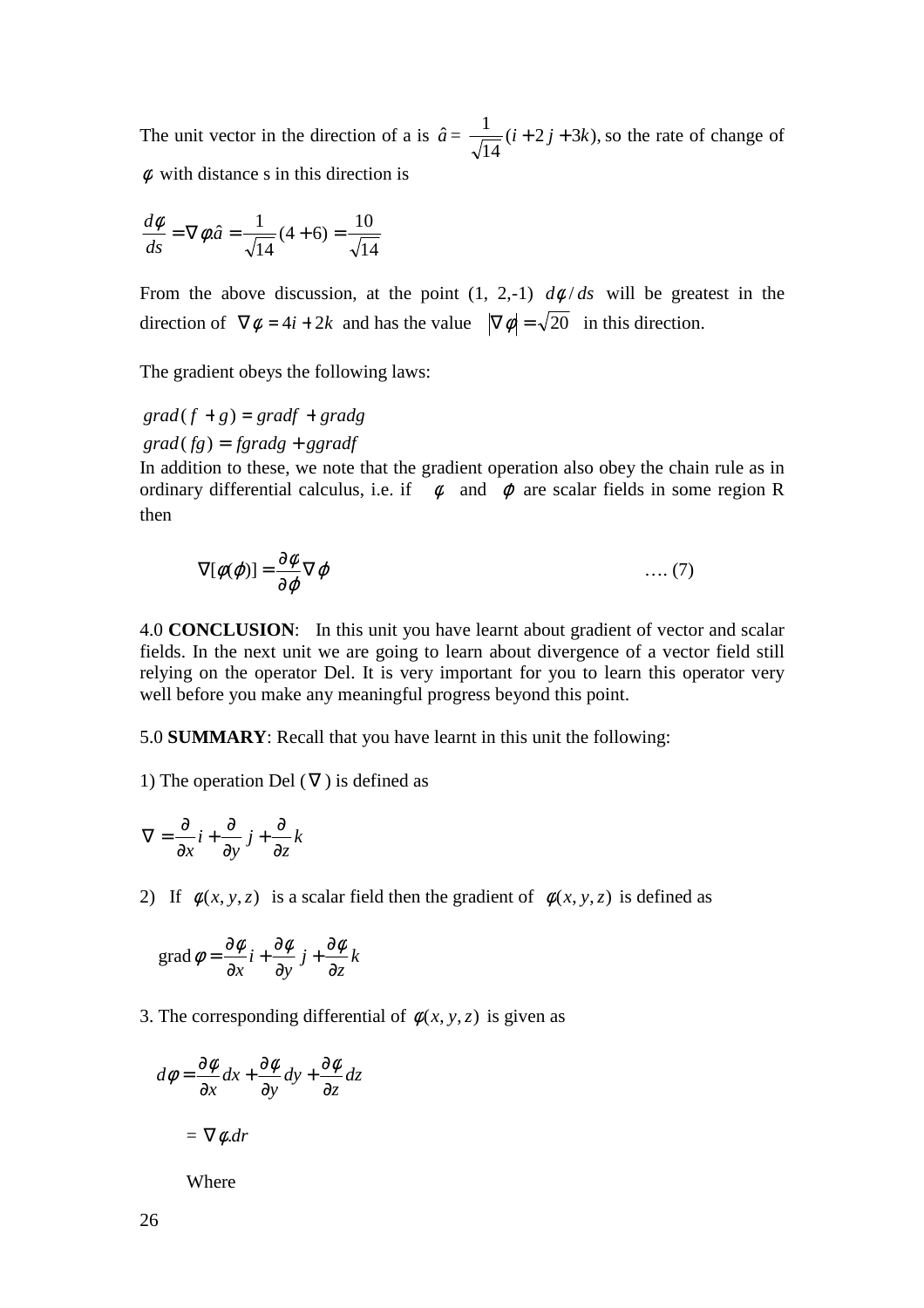5. If  $\phi(x, y, z) = c$  then  $d\phi = 0$  this implies that

 $\nabla \phi \cdot dr = 0$ , hence  $\nabla \phi$  is normal to the surface given by  $\phi(x, y, z) = c$ 

# 6.0 **TUTOR- MARKED ASSIGNMENT**

1. If  $\phi = x^2yz^3$  and  $A = xzi - y^2j + 2x^2yk$  find (i)  $\nabla \phi$  (ii)  $\nabla A$ 

2. Prove that  $\nabla \phi$  is a vector perpendicular to the surface  $\phi(x, y, z) = c$  where c is a constant.

3. If  $\phi = 2x^2y - xz^3$  find  $\nabla \phi$  and  $\nabla^2 \phi$ 

# 7.0 **REFERENCES/ FURTHER READING**

1. G Stephenson (1977): Mathematical Methods for Science Students ( $2<sup>nd</sup>$  Edition)

2. P D S Verma (1994): Engineering Mathematics, Vikas Publishing House PVT Ltd New Delhi.

3. Wilfred Kaplan (1959) Advanced Calculus Addison-Wesley Publishing Company, Inc U.S.A.

4. Murray R. Spiegel (1974) Advanced Calculus, Schaum's Outline Series, McGRAW-HILL BOOK COMPANY New-York.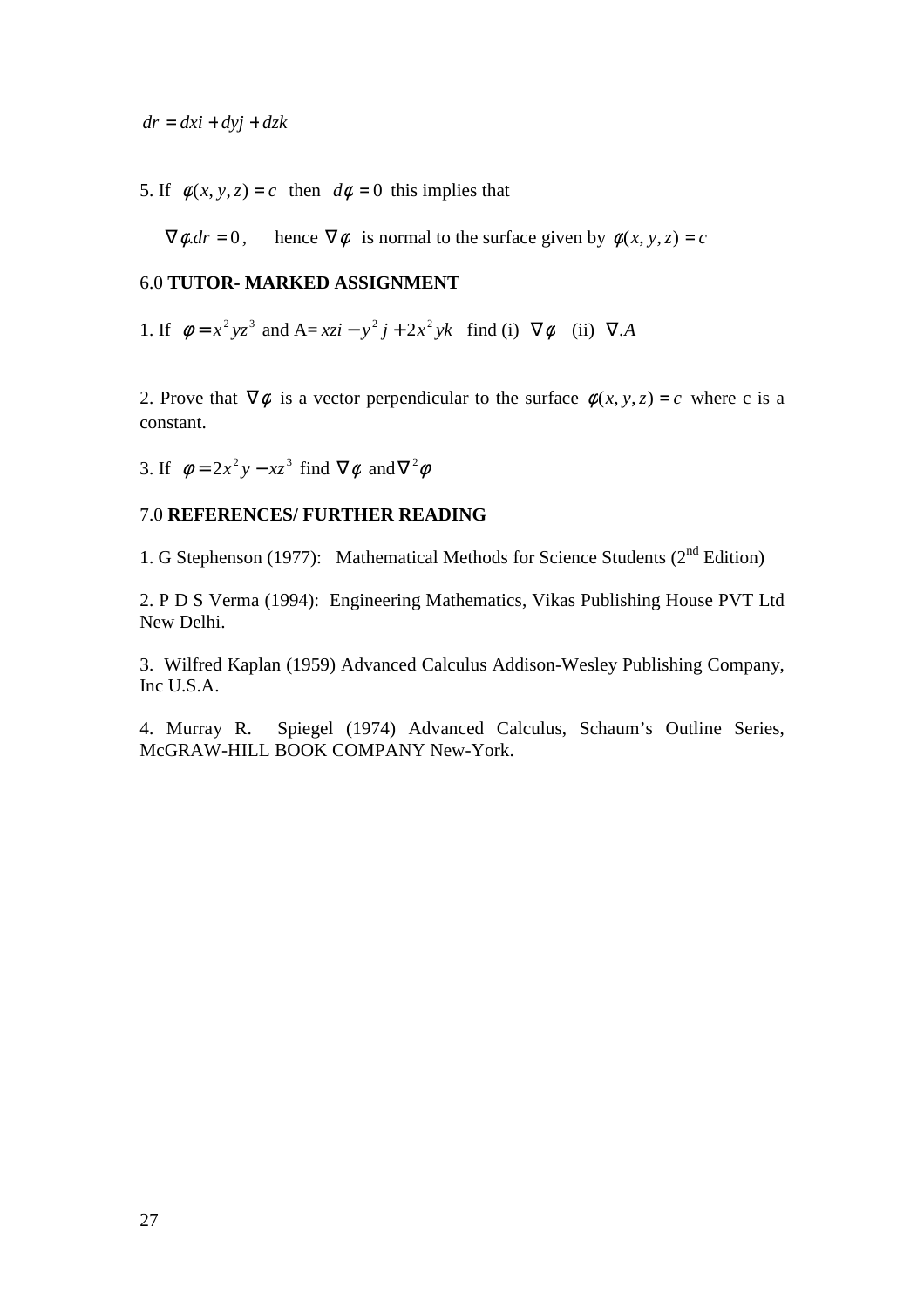# **UNIT 2 DIVERGENCE OF A VECTOR FIELD**

1.0 Introduction 2.0 Objectives 3.0 Main Body 3.1 The Divergence of a vector field 3.1.1 The Laplacian 3.2 Illustrative Examples 4.0 Conclusion 5.0 Summary 6.0 Tutor- Marked Assignments 7.0 References /Further Reading

# **1.0 INTRODUCTION**

 In this unit you will learn about the divergence of vector field. Divergence can be considered as a quantitative measure of how much a vector field diverges (spread out) or converges at any given point. For example if we consider the vector field  $v(x, y, z)$ describing the local velocity at any point in a fluid then the divergence is equal to the net rate of outflow of fluid per unit volume, evaluated at a point. We will be exposed to mathematical exposition of this very important concept in this unit. The prerequisite to our learning this unit is the thorough understanding of the unit on Differential operators. (Module 2- unit 1)

2.0 OBJECTIVES

At the end of this you should have understood what is meant by

1) divergence of a vector field

2) the Laplacian

3) be able to solve correctly the exercises at the end of this unit.

### 3.0 **MAIN CONTENT**

3.1 **The divergence of a vector field**: Suppose we are given a vector field  $v(x, y, z)$ in the domain D of space, given three scalar functions  $v_x, v_y, v_z$  suppose these functions possess partial derivatives in D then the divergence is defined as:

$$
divv = \frac{\partial v_x}{\partial x} + \frac{\partial v_y}{\partial y} + \frac{\partial v_z}{\partial z}
$$
 ...... (1)

Formula (1) can be written in the symbolic form:

 $divv = \nabla \cdot v$  which implies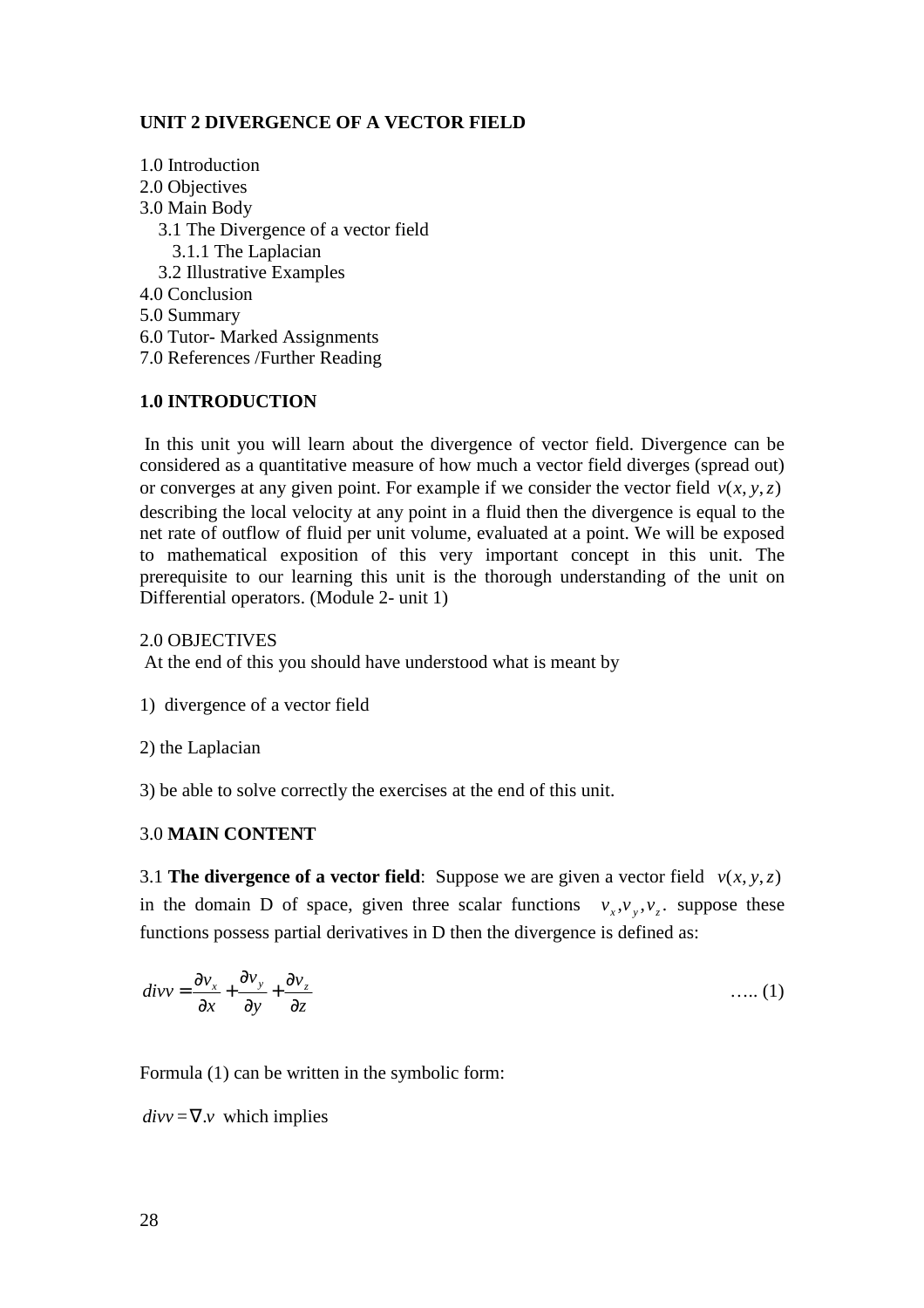$$
\nabla \cdot \mathbf{v} = \left(\frac{\partial}{\partial x}\mathbf{i} + \frac{\partial}{\partial y}\mathbf{j} + \frac{\partial}{\partial z}\mathbf{k}\right) \cdot \left(\mathbf{v}_x\mathbf{i} + \mathbf{v}_y\mathbf{j} + \mathbf{v}_z\mathbf{k}\right) = \frac{\partial \mathbf{v}_x}{\partial x} + \frac{\partial \mathbf{v}_y}{\partial y} + \frac{\partial \mathbf{v}_z}{\partial z}
$$
 ...... (2)

The divergence defined above has a physical significance. In fluid dynamics it appears as a measure of the rate of decrease of density at a point. More precisely Let  $u = u(x, y, z, t)$  denote the velocity vector of a fluid motion and let  $\rho = \rho(x, y, z, t)$  denote the density.

Then  $v = \rho u$  is a vector whose divergence satisfies the equation.

$$
divv = -\frac{\partial \rho}{\partial t} \tag{3}
$$

Equation (3) is called continuity equation of fluid mechanics. If fluid is incompressible, this reduce to the simpler equation

$$
divu = 0 \tag{4}
$$

2. The divergence also plays an important role in the theory of electromagnetic fields. To see this we note that the divergence of the electric force vector E satisfies the equation defined by:

$$
divE = 4\pi\rho \tag{5}
$$

Where  $\rho$  is the charge density. Thus where there is no charge, equation (5) reduces to

$$
divE = 0 \tag{6}
$$

The divergence has the following basic properties

(1) div  $(u+v) = div u + div v$ 

$$
(2) \quad \text{div}(fu) = \text{fdiv}u + \text{grad}f.u \tag{7}
$$

#### 3.1.1. **The Laplacian**

Let  $w = f(x, y, z)$  then the Laplacian of *w* is defined as

$$
\nabla^2 w = \frac{\partial^2 w}{\partial x^2} + \frac{\partial^2 w}{\partial y^2} + \frac{\partial^2 w}{\partial z^2}
$$
 ...... (8)

The origin of the  $\nabla^2$  lies in the interpretation of  $\nabla$  as a vector differential operator defined before as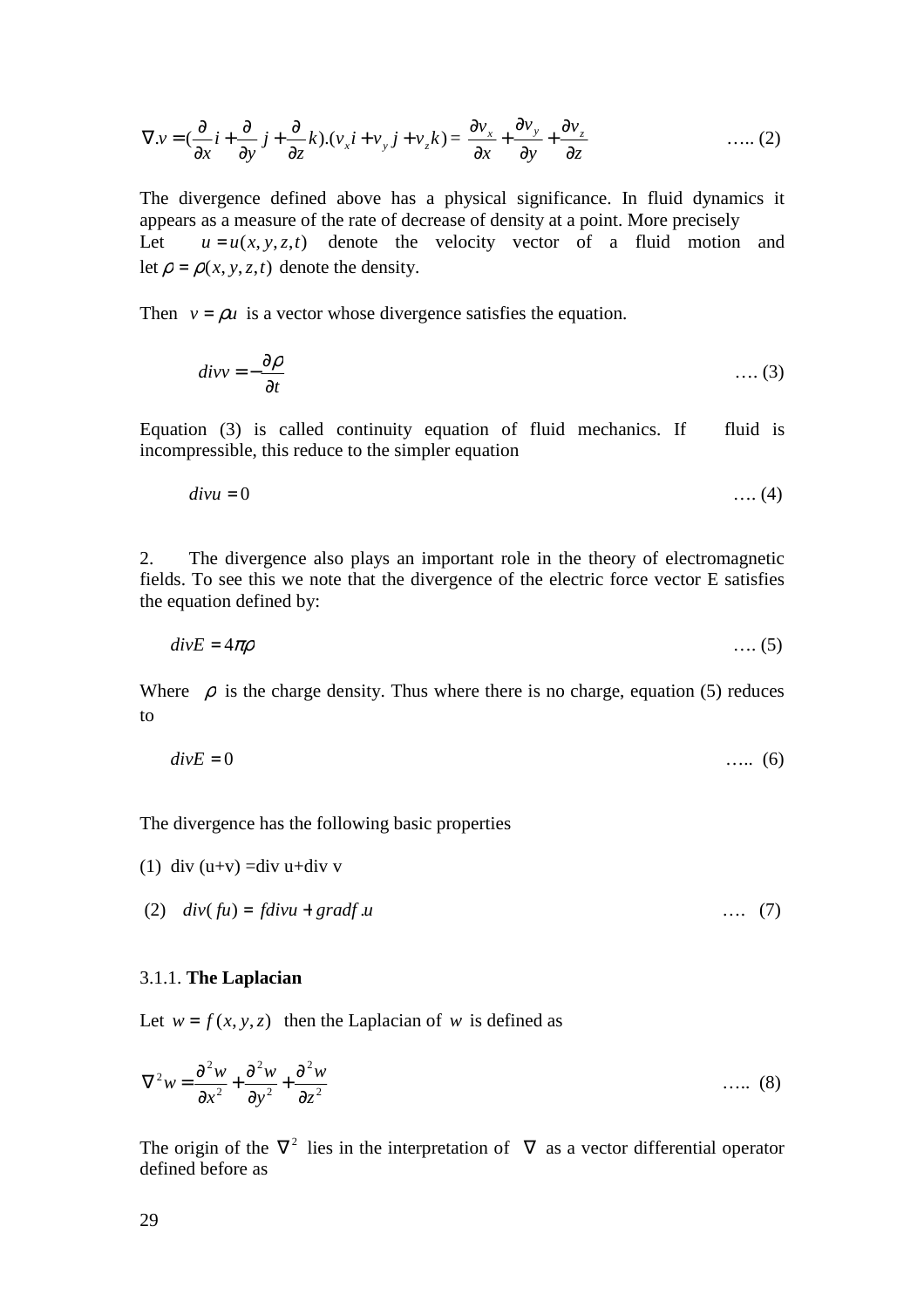$$
\nabla = \frac{\partial}{\partial x}\mathbf{i} + \frac{\partial}{\partial y}\mathbf{j} + \frac{\partial}{\partial z}\mathbf{k} \tag{9}
$$

Symbolically

$$
\nabla^2 = \nabla \cdot \nabla = \frac{\partial^2}{\partial x^2} + \frac{\partial^2}{\partial y^2} + \frac{\partial^2}{\partial z^2}
$$
 ... (10)

If  $z = f(x, y)$  and has second derivatives in the domain D and

$$
\nabla^2 z = 0 \tag{11}
$$

In D, then z is said to be harmonic in D. We also used the same term for a function of three variables which has continuous second derivatives in a domain D in space and whose Laplacian is 0 in D. The two equations for harmonic functions:

$$
\frac{\partial^2 z}{\partial x^2} + \frac{\partial^2 z}{\partial y^2} = 0, \frac{\partial^2 w}{\partial x^2} + \frac{\partial^2 w}{\partial y^2} + \frac{\partial^2 w}{\partial z^2} = 0 \tag{12}
$$

are known as the Laplacian equations in two and three dimensions respectively.

**Remark**: In the theory of elasticity we have the following equation:

$$
\frac{\partial^4 z}{\partial x^4} + 2 \frac{\partial^4 z}{\partial x^2 \partial y^2} + \frac{\partial^4 z}{\partial y^4} = 0
$$
 (13)

The combination which appears above can be expressed in terms of the Laplacian as follows:

$$
\nabla^2 (\nabla^2 z) = \frac{\partial^4 z}{\partial x^4} + 2 \frac{\partial^4 z}{\partial x^2 \partial y^2} + \frac{\partial^4 z}{\partial y^4}
$$
 ... (14)

The expression in (14) is called biharmonic expression whose solutions are termed biharmonic functions. Harmonic functions arise in the theory of electromagnetic fields, in fluid dynamics, in the theory of heat conduction, and many other parts of physics.

#### 3.2 **Illustrative Examples**:

1) Given that  $A = xzi - y^2 j + 2x^2 yk$  find the divergence of A.

Solution: The divergence of A is defined as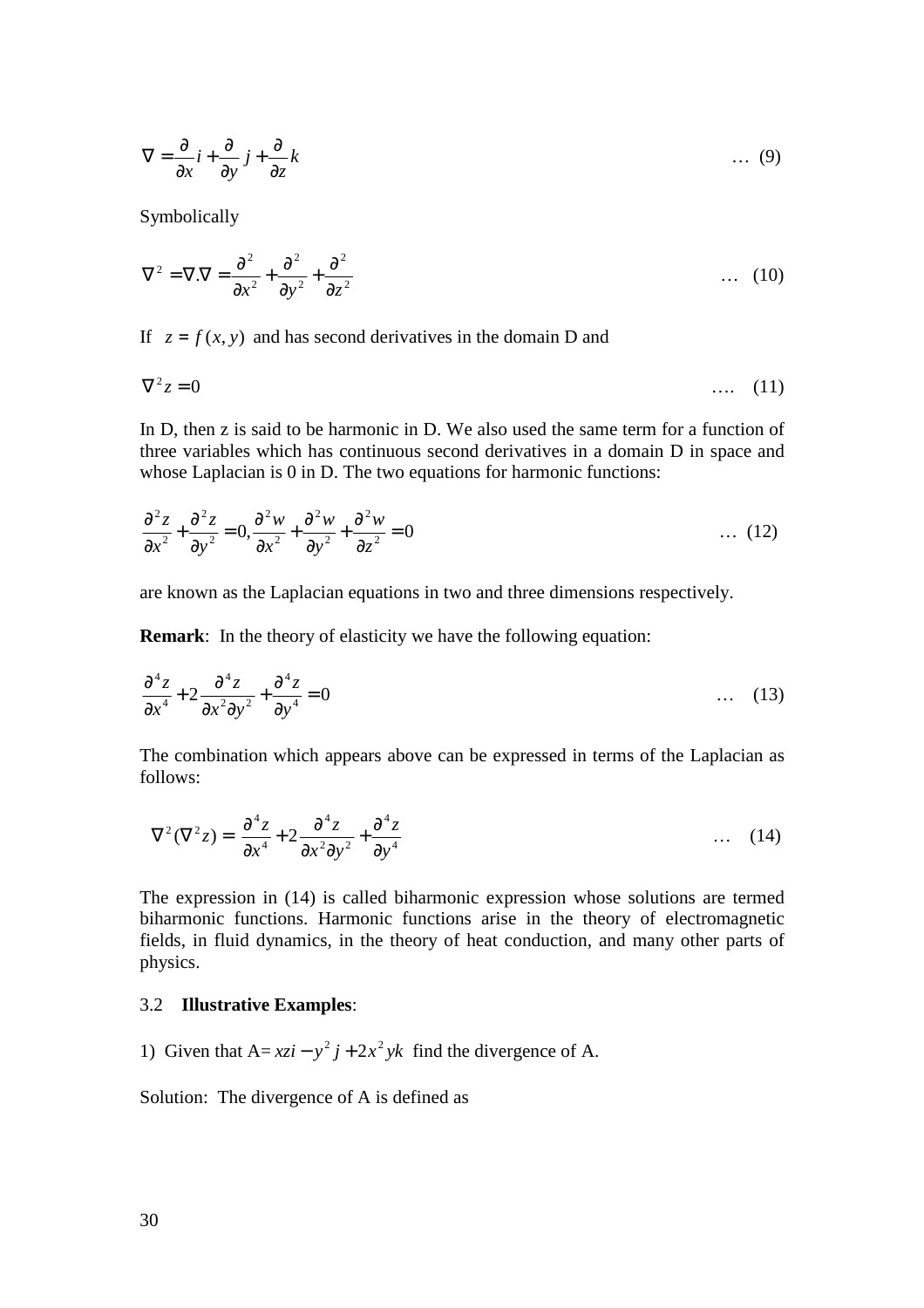$$
\nabla \cdot \mathbf{A} = \frac{(\frac{\partial}{\partial x}i + \frac{\partial}{\partial y}j + \frac{\partial}{\partial z}k) \cdot (xz - y^2j + 2x^2yk)}{(\frac{\partial}{\partial x}k + \frac{\partial}{\partial y}k) + (\frac{\partial}{\partial z}k) \cdot (xz - y^2) + \frac{\partial}{\partial z}k^2(y - z - 2y)\n\}
$$

2) Prove that  $\nabla$ .( $\phi$ A) = ( $\nabla$  $\phi$ ). $A + \phi$ ( $\nabla$ .A)

Solution:  $\nabla \cdot (\phi A) = \nabla \cdot (\phi A_i \mathbf{i} + \phi A_i \mathbf{j} + \phi A_i \mathbf{k})$ 

$$
= \frac{\partial}{\partial x}(\phi A_1) + \frac{\partial}{\partial y}(\phi A_2) + \frac{\partial}{\partial z}(\phi A_3)
$$
  

$$
= \frac{\partial \phi}{\partial x}A_1 + \frac{\partial \phi}{\partial y}A_2 + \frac{\partial \phi}{\partial z}A_3 + \phi(\frac{\partial A_1}{\partial x} + \frac{\partial A_2}{\partial y} + \frac{\partial A_3}{\partial z})
$$
  

$$
\frac{\partial \phi}{\partial x} = \frac{\partial \phi}{\partial y} \qquad \frac{\partial \phi}{\partial y} = \frac{\partial \phi}{\partial y} \qquad \frac{\partial \phi}{\partial z} = \frac{\partial \phi}{\partial y} \qquad \frac{\partial \phi}{\partial z} = \frac{\partial \phi}{\partial y} \qquad \frac{\partial \phi}{\partial z} = \frac{\partial \phi}{\partial y} \qquad \frac{\partial \phi}{\partial z} = \frac{\partial \phi}{\partial y} \qquad \frac{\partial \phi}{\partial z} = \frac{\partial \phi}{\partial z} \qquad \frac{\partial \phi}{\partial z} = \frac{\partial \phi}{\partial z} \qquad \frac{\partial \phi}{\partial z} = \frac{\partial \phi}{\partial z} \qquad \frac{\partial \phi}{\partial z} = \frac{\partial \phi}{\partial z} \qquad \frac{\partial \phi}{\partial z} = \frac{\partial \phi}{\partial z} \qquad \frac{\partial \phi}{\partial z} = \frac{\partial \phi}{\partial z} \qquad \frac{\partial \phi}{\partial z} = \frac{\partial \phi}{\partial z} \qquad \frac{\partial \phi}{\partial z} = \frac{\partial \phi}{\partial z} \qquad \frac{\partial \phi}{\partial z} = \frac{\partial \phi}{\partial z} \qquad \frac{\partial \phi}{\partial z} = \frac{\partial \phi}{\partial z} \qquad \frac{\partial \phi}{\partial z} = \frac{\partial \phi}{\partial z} \qquad \frac{\partial \phi}{\partial z} = \frac{\partial \phi}{\partial z} \qquad \frac{\partial \phi}{\partial z} = \frac{\partial \phi}{\partial z} \qquad \frac{\partial \phi}{\partial z} = \frac{\partial \phi}{\partial z} \qquad \frac{\partial \phi}{\partial z} = \frac{\partial \phi}{\partial z} \qquad \frac{\partial \phi}{\partial z} = \frac{\partial \phi}{\partial z} \qquad \frac{\partial \phi}{\partial z} = \frac{\partial \phi}{\partial z} \qquad \frac{\partial \phi}{\partial
$$

$$
= \left(\frac{\partial \phi}{\partial x}i + \frac{\partial \phi}{\partial y}j + \frac{\partial \phi}{\partial z}k\right) \cdot \left(A_1i + A_2j + A_3k\right) + \phi\left(\frac{\partial}{\partial x}i + \frac{\partial}{\partial y}j + \frac{\partial}{\partial z}k\right) \cdot \left(A_1i + A_2j + A_3k\right)
$$

$$
= (\nabla \phi) . A + \phi (\nabla . A)
$$

3). Given that  $\phi = 2x^2y - xz^3$  find  $\nabla^2 \phi$ 

Solution: 
$$
\nabla^2 \phi = \text{Laplacian of } \phi = \nabla \cdot \nabla \phi = \frac{\partial}{\partial x} (4xy - x^2) + \frac{\partial}{\partial y} (2x^2) + \frac{\partial}{\partial z} (-3xz^2)
$$
  
=  $4y - 6xz$ 

**4.0CONCLUSION**: In this unit you have learnt about divergence of vector field, we have also learnt about Laplacian and discussed various applications of these concepts to physical phenomenal. You are advised to read this unit properly and carefully, before moving to other unit.

**5.0 SUMMARY**: The following should be noted: That divergence is a measure of how much a vector field spread out or converges.

If  $v(x, y, z)$  is a vector field then its divergence is defined as

$$
\nabla \cdot v(x, y, z) = \frac{\partial v_x}{\partial x} + \frac{\partial v_y}{\partial y} + \frac{\partial v_z}{\partial z} = \text{div}v
$$

We may derive from the definition of divergence we can also define Laplacian as follows

$$
\nabla.(gradf) = \frac{\partial^2 f}{\partial x^2} + \frac{\partial^2 f}{\partial y^2} + \frac{\partial^2 f}{\partial z^2}
$$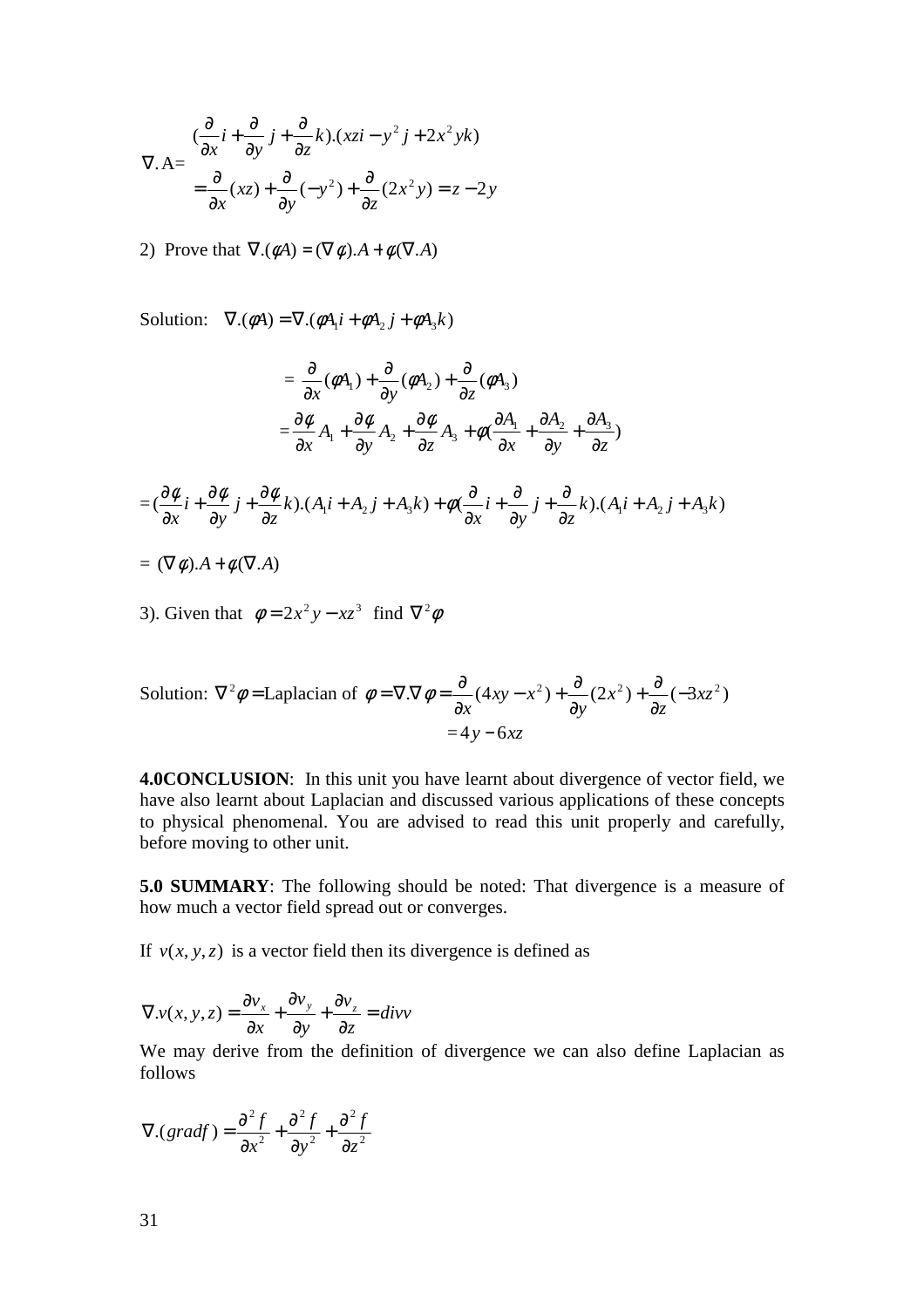We also considered other physical application such as application of biharmonic functions of the form

$$
\nabla^2 (\nabla^2 z) = \frac{\partial^4 z}{\partial x^4} + 2 \frac{\partial^4 z}{\partial^2 x \partial^2 y} + \frac{\partial^4 z}{\partial y^4}
$$
 in the theory of elasticity.

# **6.0 TUTOR -MARKED ASSIGNMENT**

1. Given that the vector field  $v = 2x\mathbf{i} + y\mathbf{j} - 3z\mathbf{k}$ , verify that the divergence of v (div v) is zero.

2. Evaluate  $[(xi - yj)\mathbf{\nabla}](x^2i - y^2j + z^2k)$ 

3. Given that  $\phi = x^2yz^3$  and  $A = xzi - y^2j + 2x^2yk$ . Evaluate  $div(\phi A)$ 

# 7.0 **REFERENCES/ FURTHER READINGS**

1. G Stephenson (1977): Mathematical Methods for Science Students ( $2<sup>nd</sup>$  Edition)

2. P D S Verma (1994): Engineering Mathematics, Vikas Publishing House PVT Ltd New Delhi.

3. Wilfred Kaplan (1959) Advanced Calculus Addison-Wesley Publishing Company, Inc U.S.A.

4. Murray R. Spiegel (1974) Advanced Calculus, Schaum's Outline Series, McGRAW-HILL BOOK COMPANY New-York.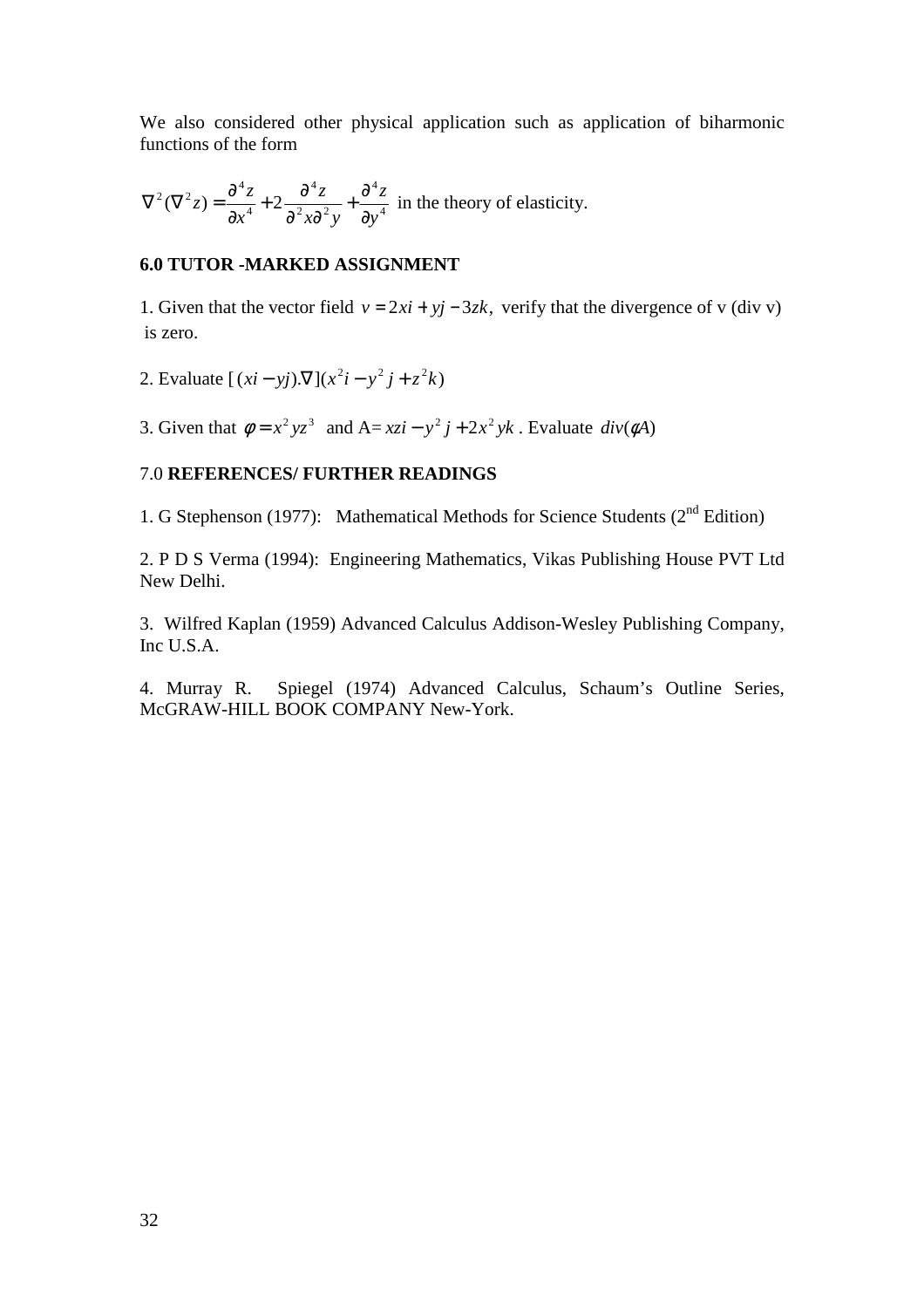# **UNIT 3 THE CURL OF A VECTOR FIELD**

- 1.0 Introduction 2.0 Objectives 3.0 Main Body 3.1 The Curl of a Vector field 3.2. Illustrative examples. 4.0 Conclusion 5.0 Summary 6.0 Tutor Marked Assignment
- 7.0 References/Further Readings

# **1.0 INTRODUCTION**

 In this unit we will learn about curl of vector field. This concept has a wide range of application in physical phenomenal such as electromagnetic theory. The concepts we learnt, earlier such as gradient of vector field and divergence theory will be applied later in the theory of orthogonal curvilinear coordinates systems.

# **2.0 OBJECTIVES**

At the end of this unit you should be able to

- define Curl of vector field correctly
- interpret the physical implication of Curl of vector field
- solve correctly all the associated mathematical problems involving the curl of vector fields

#### - **3.0 MAIN CONTENT**

# **3.1 The Curl of a Vector Field**

We can define the Curl of a vector field as follows:

Let  $v(x, y, z)$  be a vector field then the curl of vector  $v(x, y, z)$  is

$$
\text{Curl } \mathbf{v} = \nabla \times \mathbf{v} = \begin{vmatrix} \mathbf{i} & \mathbf{j} & \mathbf{k} \\ \frac{\partial}{\partial x} & \frac{\partial}{\partial y} & \frac{\partial}{\partial z} \\ v_x & v_y & v_z \end{vmatrix} \tag{1}
$$

Expression (1) can be expressed as

$$
\text{Curl } \mathbf{v} = \left( \frac{\partial v_z}{\partial y} - \frac{\partial v_y}{\partial z} \right) \mathbf{i} + \left( \frac{\partial v_x}{\partial z} - \frac{\partial v_z}{\partial x} \right) \mathbf{j} + \left( \frac{\partial v_y}{\partial x} - \frac{\partial v_x}{\partial y} \right) \mathbf{k} \tag{2}
$$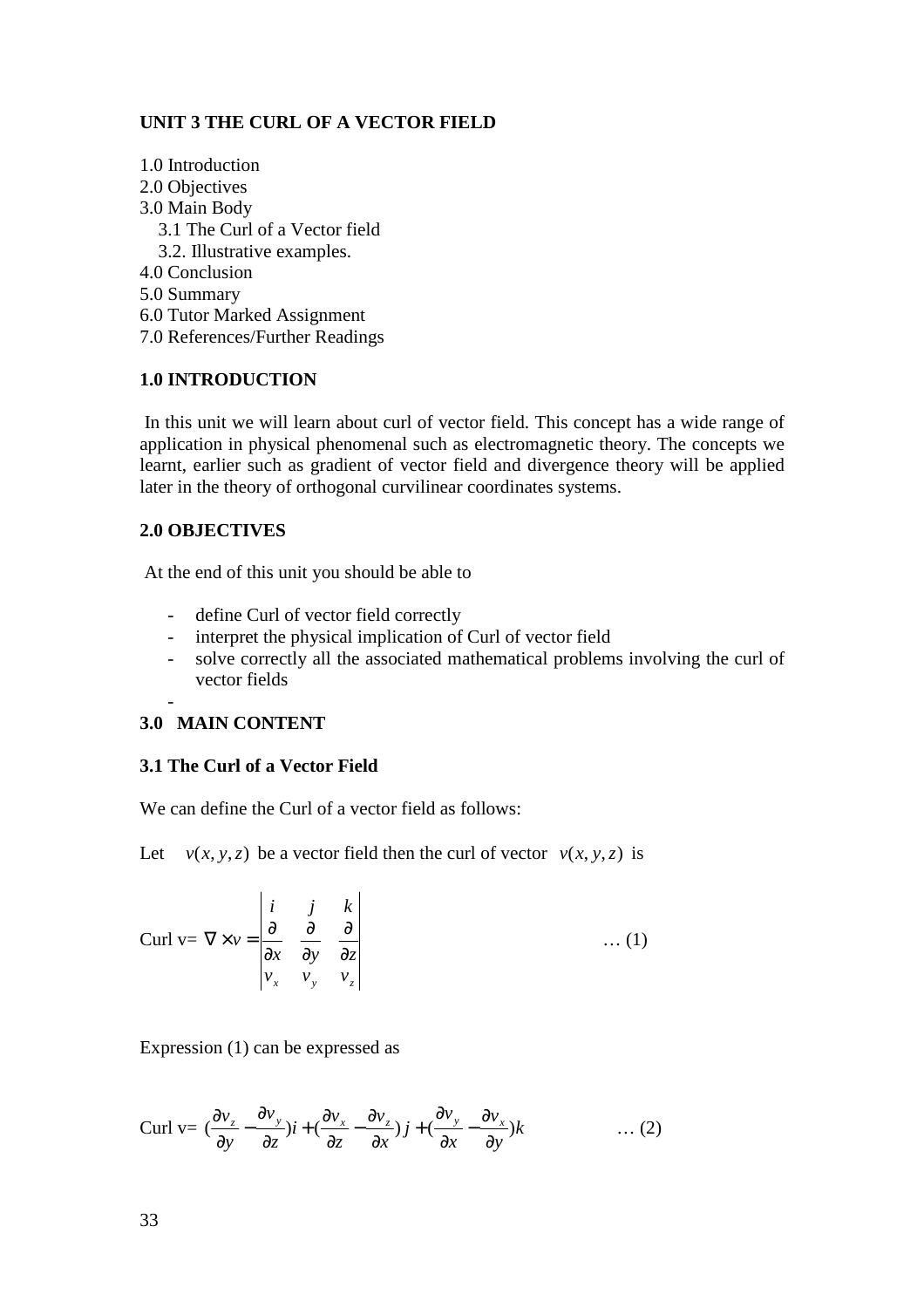This vector field has a meaning independent of the choice of axes. We shall see this in the treatment of orthogonal curvilinear coordinates to be considered in the next module.

The curl of vector field is important in the analysis of the velocity field of fluid dynamics and in the analysis of electromagnetic force fields. For example, curl can be interpreted as measuring angular motion of a fluid and the condition is:

$$
Curl v=0 \qquad \qquad \dots (3)
$$

For a velocity field v characterizes what are termed irrotational flows. The analogous equation is given as:

$$
\text{Curl } E=0 \qquad \qquad \dots (4)
$$

For the electric force vector E it holds when only electrostatic forces are present.

Recall that if  $\nabla \times V = 0$  in a region, we say that the flow is irrotational in that region. The implication of this is that the circulation around a closed curve in a simple region where the flow is irrotational is zero. If the fluid is incompressible and there is no distribution of sources or sink in the region, we have also  $\nabla V = 0$ . since the condition  $\nabla \times V = 0$  implies the existence of a potential  $\varphi$  such that

$$
V = \nabla \varphi \qquad \qquad \dots \tag{5}
$$

We see that if also  $\nabla V = 0$  then it follows that  $\nabla \nabla \varphi = \nabla^2 \varphi = 0$ . That is, in the flow of an incompressible irrotational fluid without distributed sources or sinks the velocity vector is the gradient of a potential  $\varphi$  which satisfies the equation

$$
\nabla^2 \varphi = 0 \quad \text{or} \quad \frac{\partial^2 \varphi}{\partial x^2} + \frac{\partial^2 \varphi}{\partial y^2} + \frac{\partial^2 \varphi}{\partial x^2} = 0 \quad \dots (6)
$$

Equation (6) is known as Laplace's equation already discussed in (unit 2, Module 2)

Generally, in any continuously differentiable vector field F with zero divergence and curl in a simple region, the vector F is the gradient of a solution of Laplace's equation. Solutions of this equation are called harmonic functions.

3.2 Illustrative Examples

1) If 
$$
A = xz^3i - 2x^2yzj + 2yz^4k
$$
. Find  $\nabla \times A$  (or curl A) at the point (1, -1, 1)

Solution:

$$
\nabla \times A = \left(\frac{\partial}{\partial x}i + \frac{\partial}{\partial y}j + \frac{\partial}{\partial z}k\right) \times \left(xz^3i - 2x^2yzj + 2yz^4k\right)
$$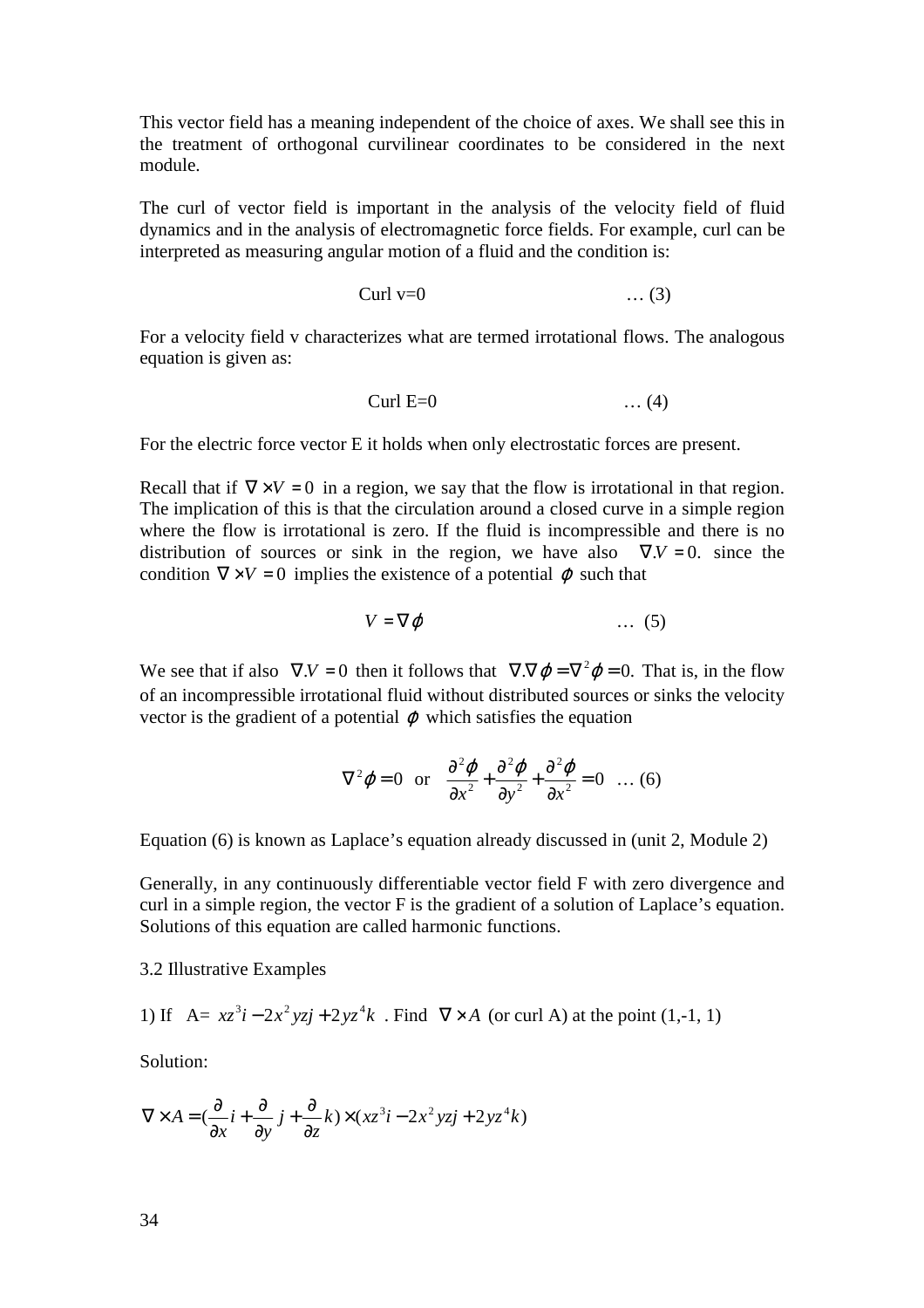$$
= \begin{vmatrix} i & j & k \\ \frac{\partial}{\partial x} & \frac{\partial}{\partial y} & \frac{\partial}{\partial z} \\ xz^3 & -2x^2yz & 2yz^4 \end{vmatrix}
$$
  
=  $[\frac{\partial}{\partial y}(2yz^4) - \frac{\partial}{\partial z}(-2x^2yz)]i + [\frac{\partial}{\partial z}(xz^3) - \frac{\partial}{\partial x}(2yz^4)]j + [\frac{\partial}{\partial x}(-2x^2yz - \frac{\partial}{\partial y}(xz^3)]k$   
=  $(2z^4 + 2x^2y)i + 3xz^2j - 4xyzk = 3j + 4k$  at point (1,-1, 1)

2) If  $A = x^2 yi - 2xzj + 2yzk$  find *CurlCurlA* 

Solution  $curlcurl A = \nabla \times (\nabla \times A)$ 

$$
= \nabla \times \begin{vmatrix} i & j & k \\ \frac{\partial}{\partial x} & \frac{\partial}{\partial y} & \frac{\partial}{\partial z} \\ x^2 y & -2xz & 2yz \end{vmatrix} = \nabla \times [(2x + 2z)i - (x^2 + 2z)k]
$$

$$
= \begin{vmatrix} i & j & k \\ \frac{\partial}{\partial x} & \frac{\partial}{\partial y} & \frac{\partial}{\partial z} \\ 2x + 2z & 0 & -x^2 - 2z \end{vmatrix} = (2x + 2) j
$$

3) Prove that  $\nabla \times (\nabla \phi) = 0$ 

Solution  $\nabla \times (\nabla \phi) = \nabla \times (\frac{\partial \phi}{\partial x} i + \frac{\partial \phi}{\partial y} j + \frac{\partial \phi}{\partial x} k)$ *z j y i x* ∂*y* ∂  $+\frac{6}{5}$ ∂  $+\frac{6}{5}$ ∂  $\nabla \times (\nabla \phi) = \nabla \times (\frac{\partial \phi}{\partial t} + \frac{\partial \phi}{\partial t}) + \frac{\partial \phi}{\partial t}$ 

$$
= \begin{vmatrix} i & j & k \\ \frac{\partial}{\partial x} & \frac{\partial}{\partial y} & \frac{\partial}{\partial z} \\ \frac{\partial \phi}{\partial x} & \frac{\partial \phi}{\partial y} & \frac{\partial \phi}{\partial z} \end{vmatrix}
$$

$$
=
$$

$$
[(\frac{\partial}{\partial y}(\frac{\partial \phi}{\partial z}) - \frac{\partial}{\partial z}(\frac{\partial \phi}{\partial y})]i + [\frac{\partial}{\partial z}(\frac{\partial \phi}{\partial x}) - \frac{\partial}{\partial x}(\frac{\partial \phi}{\partial z})]j + [\frac{\partial}{\partial x}(\frac{\partial \phi}{\partial y}) - \frac{\partial}{\partial y}(\frac{\partial \phi}{\partial x})]k
$$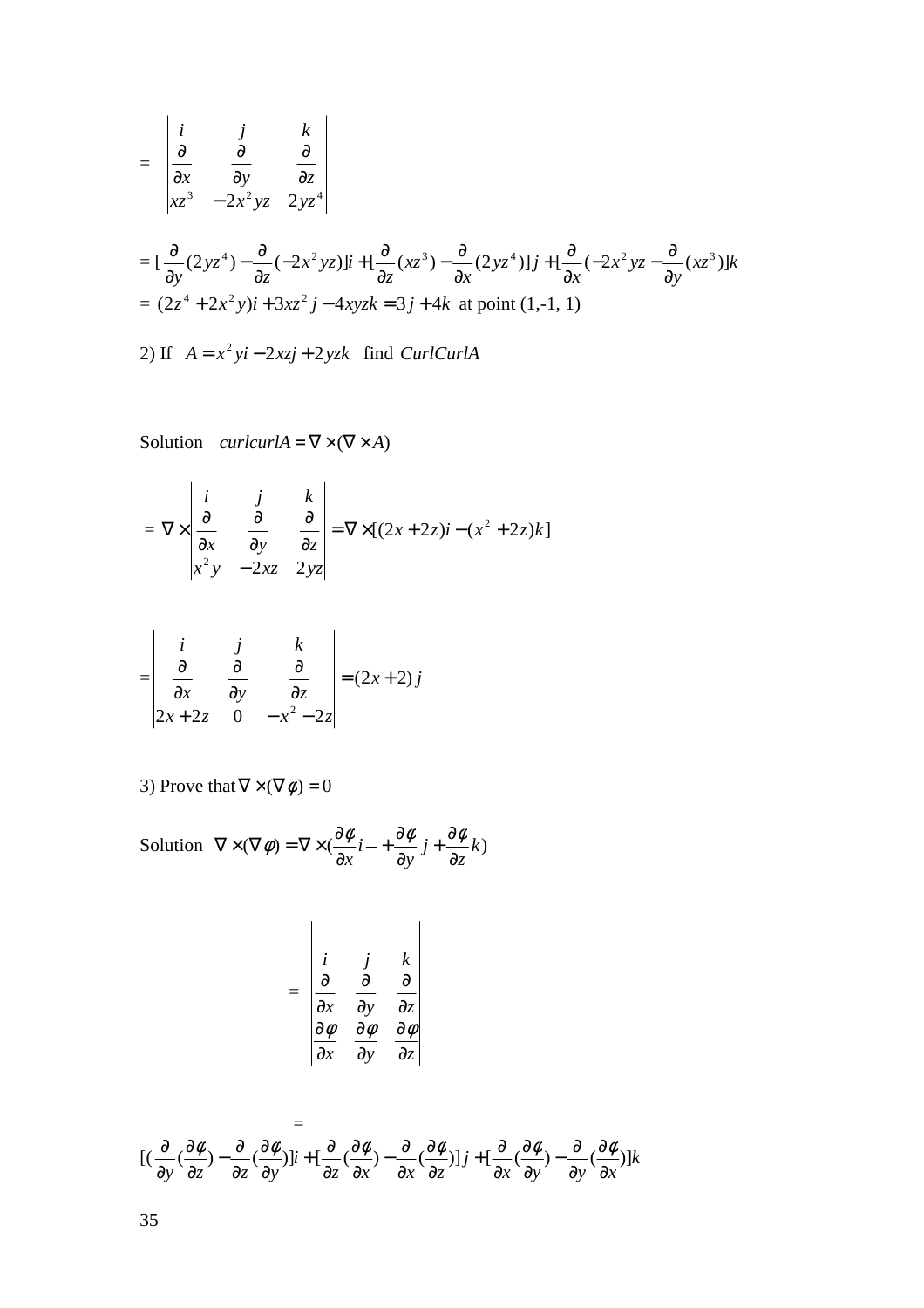$$
= \left(\frac{\partial^2 \phi}{\partial y \partial z} - \frac{\partial^2 \phi}{\partial z \partial y}\right)i + \left(\frac{\partial^2 \phi}{\partial z \partial x} - \frac{\partial^2 \phi}{\partial x \partial z}\right)j + \left(\frac{\partial^2 \phi}{\partial x \partial y} - \frac{\partial^2 \phi}{\partial y \partial x}\right)k = 0
$$

This is only true when  $\phi$  is continuously differentiable hence the order of the differentiation is immaterial.

**Conclusion**: In this unit you have learnt about Curl and various applications of Curl to physical situations. You need to read this unit carefully before moving to the next unit of this course.

**Summary:** We recall that in this unit we defined a Curl of a vector field, as

$$
\text{Curl} = \begin{vmatrix} i & j & k \\ \frac{\partial}{\partial x} & \frac{\partial}{\partial y} & \frac{\partial}{\partial z} \\ v_x & v_y & v_z \end{vmatrix}
$$

 $\mathbb{R}^2$ 

You are required to master this formula properly because of its physical application as we proceed in studying this course.

# **6.0 TUTOR-MARKED ASSIGNMENT**

1. Obtain the Curls of the following vectors: (a)  $xi, (b), r, (c), (xi - yj)/(x + y), (d), i \sin y + jx(1 + \cos y)$ 

2. If curlA=0 where A=  $(xyz)^m(x^n i + y^n j + z^n k)$  show that either m=0 or n=-1

3. If  $v=r$  (a.r) where a is a constant vector show that

Curly=  $a \wedge r$  (ii) curl  $(a \wedge r) = 2a$ 

# 7.0 REFERENCES/FURTHER READINGS

1. G Stephenson (1977): Mathematical Methods for Science Students ( $2<sup>nd</sup>$  Edition)

2. P D S Verma (1994): Engineering Mathematics, Vikas Publishing House PVT Ltd New Delhi.

3. Wilfred Kaplan (1959) Advanced Calculus Addison-Wesley Publishing Company, Inc U.S.A.

4. Murray R. Spiegel (1974) Advanced Calculus, Schaum's Outline Series, McGRAW-HILL BOOK COMPANY New-York.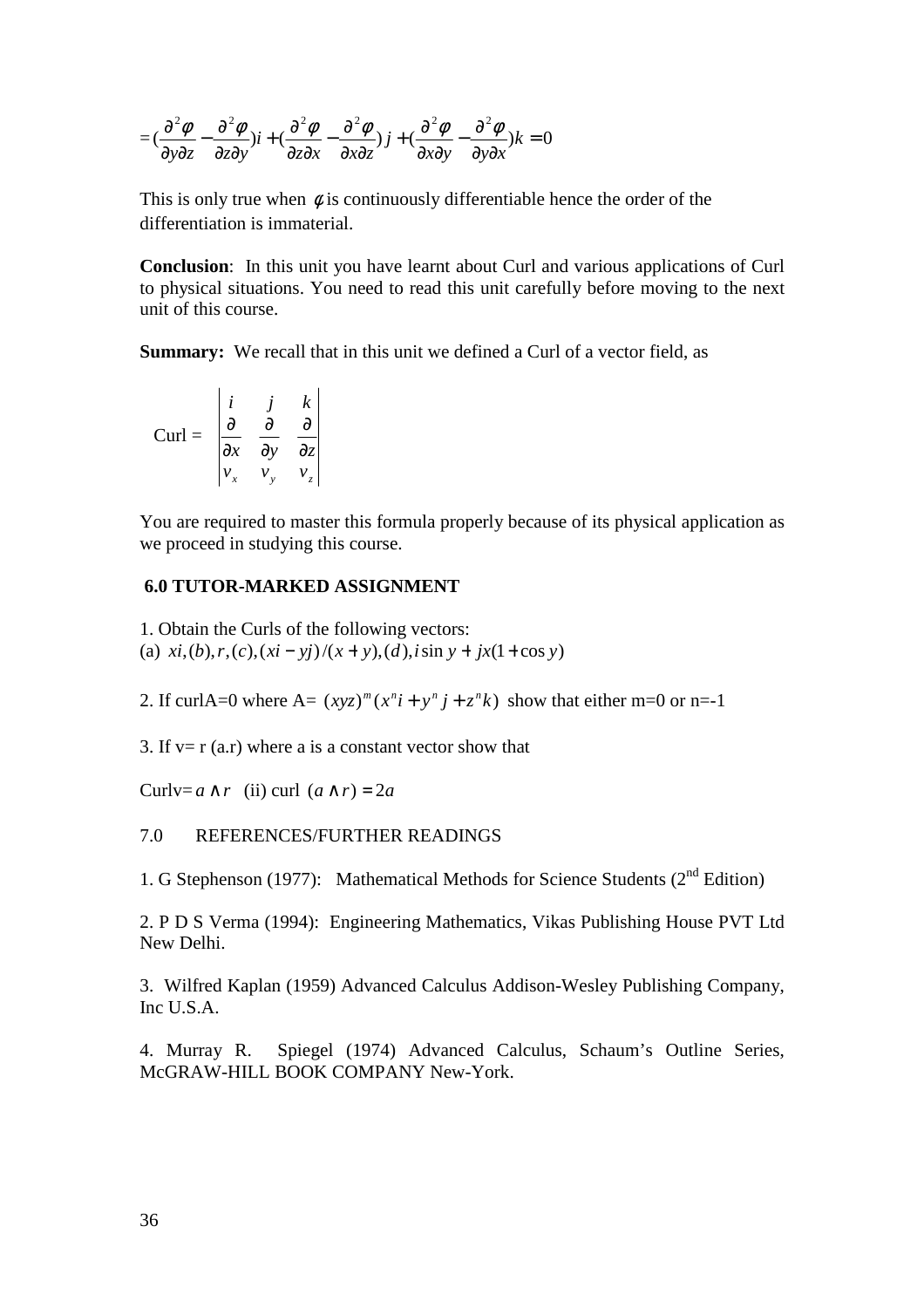# MODULE THREE: **ORTHOGONAL CURVILINEAR CO-ORDINATES**

### UNIT 1- **JACOBIANS**

1.0 Introduction

- 2.0 Objectives
- 3.0 Main Body
	- 3.1 Jacobian Defined
	- 3.1.2. Properties of Jacobian
	- 3.2 Jacobian and Curvilinear Coordinates: Change of Variables in Integrals.
- 4.0 Conclusion
- 5.0 Summary
- 6.0 Tutor Marked Assignment
- 7.0 Further Reading/ References

1.0 **Introduction**: A useful tool for the operation on orthogonal curvilinear coordinate systems is the Jacobian. Since most of the co-ordinate systems are different from the Cartesian co-ordinate some transformations are usually required which will necessitate the need to find the scale factors of these transformation , in doing this we may need to find the Jacobian of the transformation before we can able to find the required scale factors.

2.0 **Objectives**: At the end of this unit you should be able to define

- Jacobian and use it.
- Solve correctly, exercises involving the use of Jacobian.

# 3.0 **MAIN BODY**

### 3.1 **Jacobian Defined**:

The Jacobian of *x* and *y* for two independent variables *m* and *n* is the determinant

$$
\begin{vmatrix}\n\frac{\partial x}{\partial m}\n\end{vmatrix}_n \quad\n\begin{pmatrix}\n\frac{\partial x}{\partial n}\n\end{pmatrix}_m
$$
\n
$$
\begin{pmatrix}\n\frac{\partial y}{\partial m}\n\end{pmatrix}_n \quad\n\begin{pmatrix}\n\frac{\partial y}{\partial n}\n\end{pmatrix}_m
$$

Where  $x = f_1(m, n)$  and  $y = f_2(m, n)$ . The customary notation is

$$
\frac{\partial(x,y)}{\partial(m,n)} = \begin{vmatrix}\n\frac{\partial x}{\partial m}\n\end{vmatrix}_n \quad \frac{\partial x}{\partial n}\n\begin{vmatrix}\n\frac{\partial x}{\partial n}\n\end{vmatrix}_m \dots (1)
$$

It is obvious from (1) that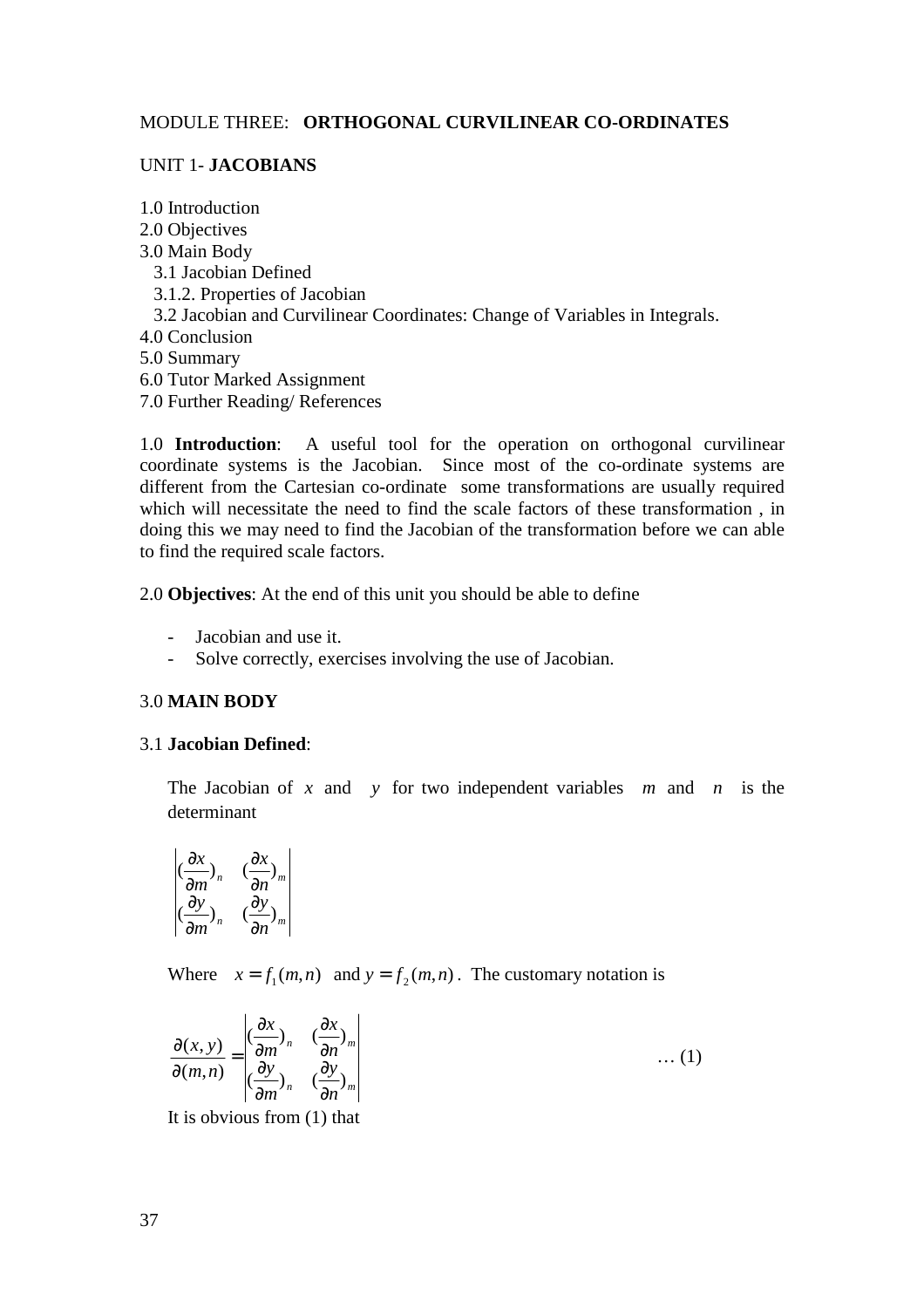$$
\frac{\partial(x,y)}{\partial(m,n)} = \left(\frac{\partial x}{\partial m}\right)_n \left(\frac{\partial y}{\partial n}\right)_m - \left(\frac{\partial x}{\partial n}\right)_m \left(\frac{\partial y}{\partial m}\right)_n \tag{2}
$$

# 3.1.2 **Properties of Jacobians**

Jacobians have the following basic properties.

# (a) We note from (1) that

$$
\frac{\partial(y,x)}{\partial(m,n)} = \begin{vmatrix} (\frac{\partial y}{\partial m})_n & (\frac{\partial y}{\partial n})_m \\ (\frac{\partial x}{\partial m})_n & (\frac{\partial x}{\partial n})_m \end{vmatrix}
$$
...(3)

And, therefore

$$
\frac{\partial(y,x)}{\partial(m,n)} = \left(\frac{\partial y}{\partial m}\right)_n \left(\frac{\partial x}{\partial n}\right)_m - \left(\frac{\partial y}{\partial n}\right)_m \left(\frac{\partial x}{\partial m}\right)_n \qquad \qquad \dots (4)
$$

If we compare (2) and (3) we see that

$$
\frac{\partial(y,x)}{\partial(m,n)} = -\frac{\partial(x,y)}{\partial(m,n)}
$$
 (5)

# (b) Similarly according to (1)

$$
\frac{\partial(y,z)}{\partial(x,z)} = \begin{vmatrix} \frac{\partial y}{\partial x} \\ \frac{\partial z}{\partial x} \end{vmatrix}_{z} \quad \left(\frac{\partial y}{\partial z}\right)_{x} \quad \cdots \quad (6)
$$
\n
$$
\frac{\partial(y,z)}{\partial(x,z)} = \begin{vmatrix} \frac{\partial y}{\partial x} \\ \frac{\partial y}{\partial x} \end{vmatrix}_{z} \quad \left(\frac{\partial y}{\partial z}\right)_{x} \quad \cdots \quad (7)
$$

We see that

$$
\frac{\partial(y,z)}{\partial(x,z)} = \left(\frac{\partial y}{\partial x}\right)_z \tag{8}
$$

From (8) it is obvious that all partial derivatives can be represented by Jacobians.

(c) It is easy to see that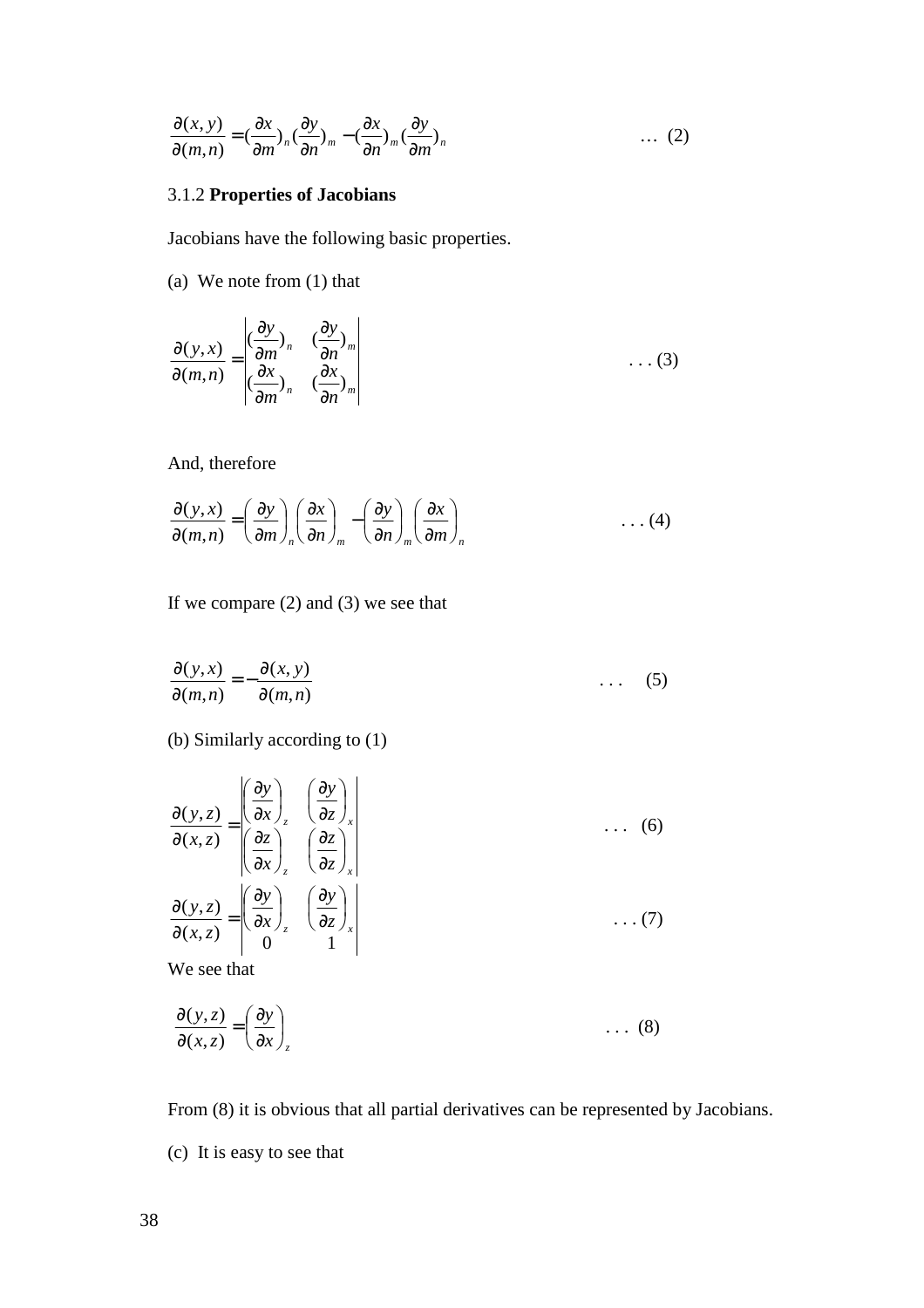$$
\frac{\partial(y,x)}{\partial(a,b)}\frac{\partial(a,b)}{\partial(m,n)} = \frac{\partial(y,x)}{\partial(m,n)}
$$
 (9)

(d) From (1) it follows that

$$
\frac{\partial(m,n)}{\partial(m,n)} = 1, \quad \frac{\partial(x,x)}{\partial(m,n)} = 0 \text{ and if k is constant, then}
$$

$$
\frac{\partial(k,x)}{\partial(m,n)} = 0 \tag{10}
$$

It is possible using equations (8), (9) and (10) to transform partial derivatives.

To see this , consider the quantity defined by:

$$
\left(\frac{\partial T}{\partial p}\right)
$$
, which we can express as  

$$
\left(\frac{\partial T}{\partial p}\right) = \frac{\partial (T, s)}{\partial (p, s)} \qquad \qquad \dots (11)
$$

While

$$
\frac{\partial(s,T)}{\partial(p,s)} = \frac{\partial(s,T)}{\partial(p,T)} / \frac{\partial(p,s)}{\partial(p,T)} \qquad \qquad \dots (12)
$$

This is in conformity with equation (11) we note that

$$
\frac{\partial(s,T)}{\partial(p,T)} = \left(\frac{\partial s}{\partial p}\right)_T \tag{13}
$$

Notationaly we may write Jacobian as follows:

To find the Jacobian of the function  $u(x, y, z), v(x, y, z), w(x, y, z)$  we express it as

$$
\frac{\partial(u, v, w)}{\partial(x, y, z)} = J\left(\frac{u, v, w}{x, y, z}\right) = \begin{pmatrix} \frac{\partial u}{\partial x} & \frac{\partial u}{\partial y} & \frac{\partial u}{\partial z} \\ \frac{\partial v}{\partial x} & \frac{\partial v}{\partial y} & \frac{\partial v}{\partial z} \\ \frac{\partial w}{\partial x} & \frac{\partial w}{\partial y} & \frac{\partial w}{\partial z} \end{pmatrix}
$$
 ... (14)

We should also note that in general: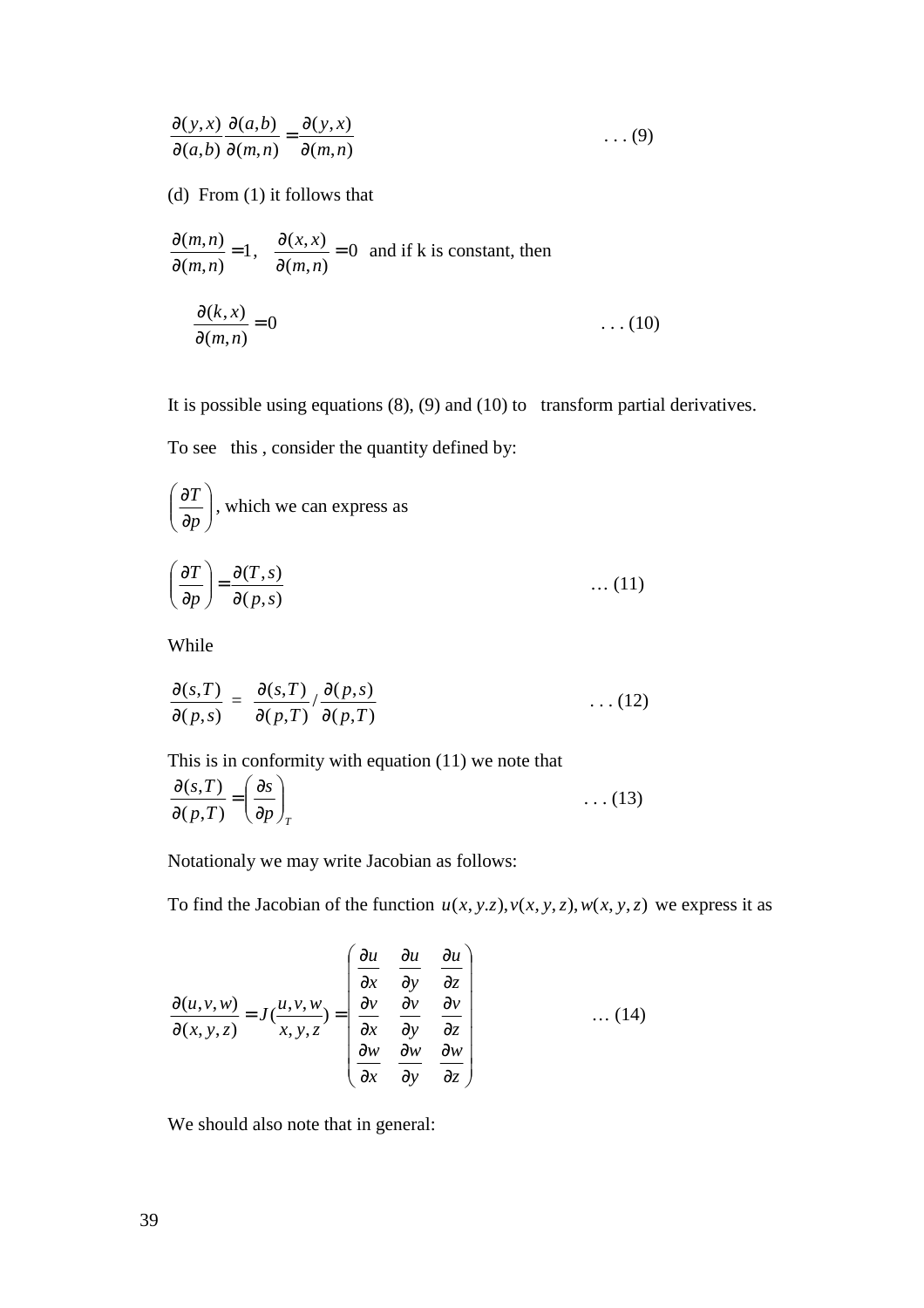$$
\frac{\partial(x_1, x_2, \dots, x_n)}{\partial(u_1, u_2, \dots, u_n)} \cdot \frac{\partial(u_1, u_2, \dots, u_n)}{\partial(x_1, x_2, \dots, x_n)} = 1
$$
\n(15)

Self Assessment Exercise

1. Consider the two functions defined as

$$
u_1 = ax + by + c
$$
  

$$
u_2 = dx + ey + f
$$

Investigate weather they are functionally dependent

2. If *u* and *v* are functions of *r* and *s* also r and *s* are functions of *x* and *y*, prove that :

$$
\frac{\partial(u,v)}{\partial(r,s)} \cdot \frac{\partial(r,s)}{\partial(x,y)} = \frac{\partial(u,v)}{\partial(x,y)}
$$

3.2. Jacobian and Curvilinear Coordinates: Change of Variables in Integrals. .

Given the equations:

$$
x = x(u_1, u_2, u_3), y = y(u_1, u_2, u_3), z = z(u_1, u_2, u_3)
$$
\n(16)

which defines curvilinear coordinates,  $u_1, u_2$ , and  $u_3$  in space. Suppose we write :

$$
U_k = i\frac{\partial x}{\partial u_k} + j\frac{\partial y}{\partial u_k} + k\frac{\partial z}{\partial u_k} \qquad (k=1, 2, 3),
$$
 (17)

Then for  $u_1, u_2, u_3$  the volume element in the new coordinate is given as  $d\tau = (U_1, U_2, U_3) du_1 du_2 du_3$  (18)

If the coordinates are so ordered that the right –hand member is positive. Now we define

$$
U_1 U_2 \times U_3 = \begin{vmatrix} \frac{\partial x}{\partial u_1} & \frac{\partial y}{\partial u_1} & \frac{\partial z}{\partial u_1} \\ \frac{\partial x}{\partial u_2} & \frac{\partial y}{\partial u_2} & \frac{\partial z}{\partial u_3} \\ \frac{\partial x}{\partial u_3} & \frac{\partial y}{\partial u_3} & \frac{\partial z}{\partial u_3} \end{vmatrix} = \frac{\partial(x, y, z)}{\partial(u_1, u_2 u_3)}
$$
(19)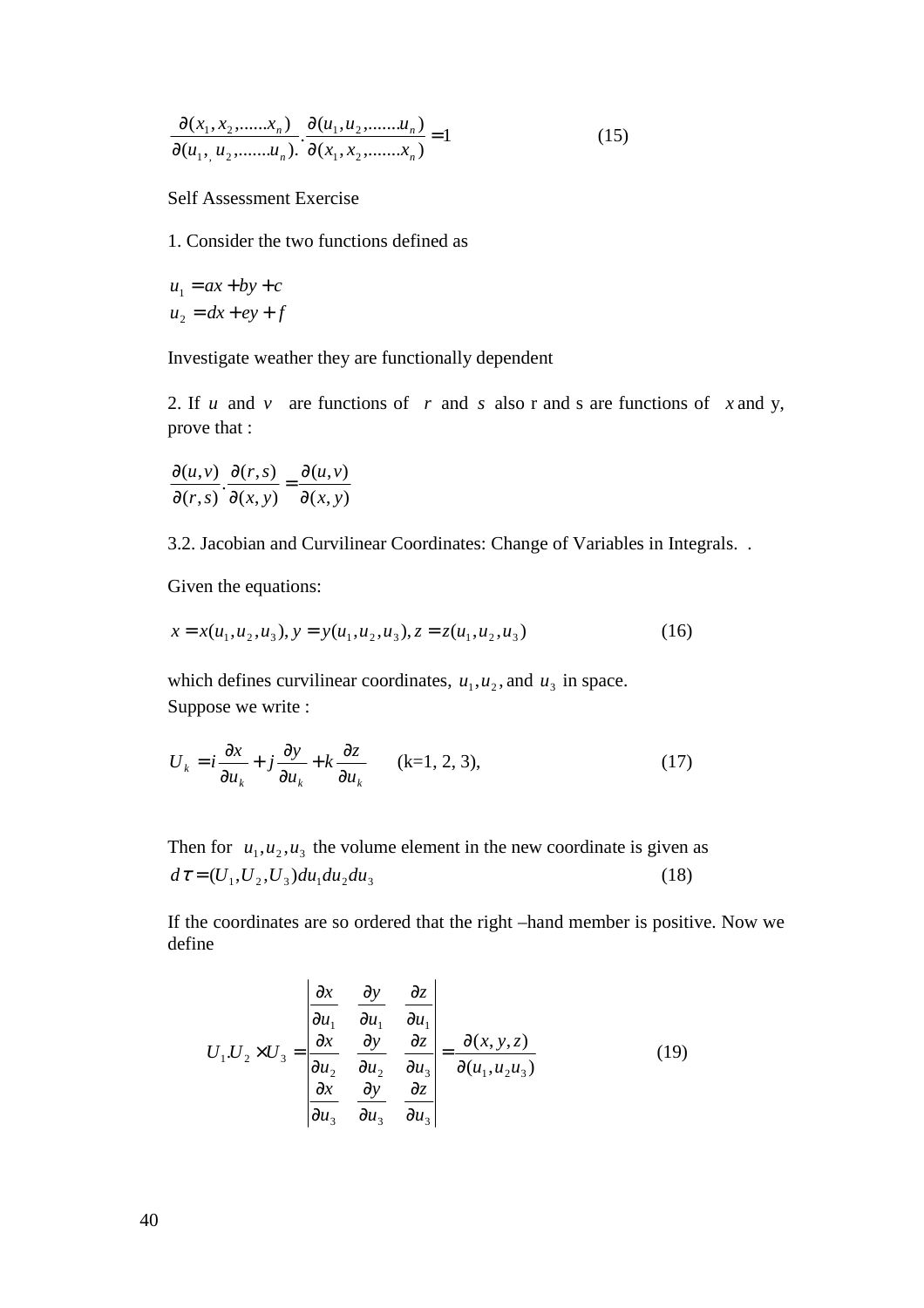Now since the determinant is unchanged if the row and column are interchanged then we may write

$$
d\tau = \left| \frac{\partial(x, y, z)}{\partial(u_1, u_2, u_3)} \right| du_1 du_2 du_3 \tag{20}
$$

We now present the change of variable formula as

$$
\iiint_{R} w(x, y, z) dx dy dz = \iiint_{R^*} W(u_1, u_2, u_3) \left| \frac{\partial(x, y, z)}{\partial(u_1, u_2, u_3)} \right| du_1 du_2 du_3 \tag{21}
$$

Where

 $W(u_1, u_2, u_3) = w[x(u_1, u_2, u_3), y(u_1, u_2, u_3), z(u_1, u_2, u_3)]$ , and  $R^*$  is the  $u_1, u_2, u_3$ region into which we transform the *x*, *y*,*z*, region R.

The Jacobian  $\partial(x, y, z) / \partial(u_1, u_2, u_3)$  is continuous and nonzero in  $R^*$ 

If we are given equations in two dimensions such as

$$
x = x(u_1, u_2), \quad y = y(u_1, u_2) \tag{22}
$$

 Note that (22) can be interpreted as defining curvilinear coordinates in the *xy* − *plane*

The vectors:

$$
U_1 = i\frac{\partial x}{\partial u_1} + j\frac{\partial y}{\partial u_1} \quad , \quad U_2 = i\frac{\partial x}{\partial u_2} + j\frac{\partial y}{\partial u_2} \tag{23}
$$

are the tangent to the coordinate curves, with the lengths  $ds_1 / du_1$  and  $ds_2 / du_2$ 

The vector element of plane are is then given by  $\overline{\phantom{a}}$ 

$$
dA = (U_1 \times U_2) du_1 du_2 = \begin{vmatrix} i & j & k \\ \frac{\partial x}{\partial u_1} & \frac{\partial y}{\partial u_1} & 0 \\ \frac{\partial x}{\partial u_2} & \frac{\partial y}{\partial u_2} & 0 \end{vmatrix} du_1 du_2
$$

This relation gives the result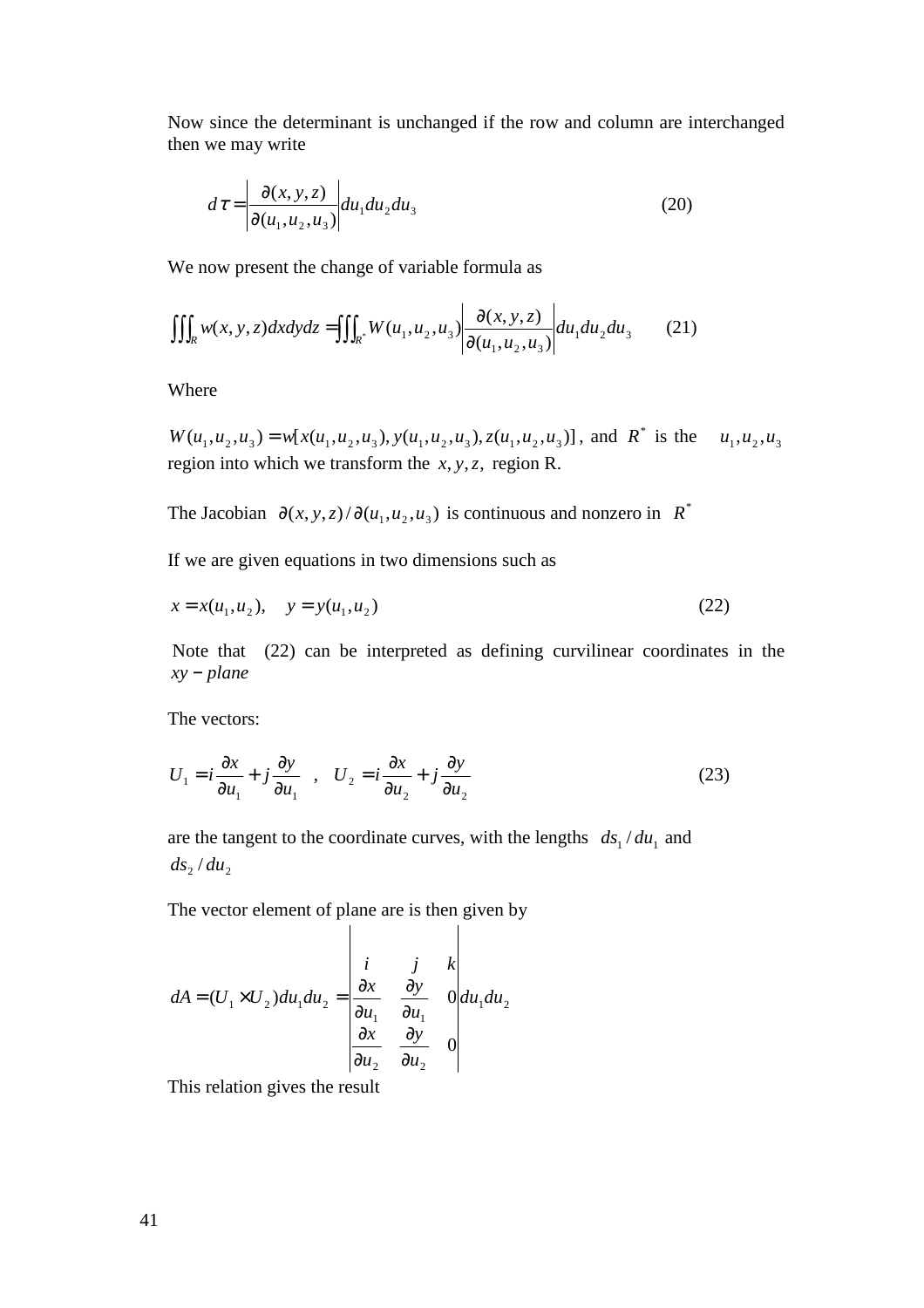$$
dA = |dA| = \left| \frac{\partial(x, y)}{\partial(u_1, u_2)} \right| du_1 du_2 \tag{24}
$$

Hence

$$
\iint_D w(x, y) dx dy = \iint_D W(u_1, u_2) \left| \frac{\partial(x, y)}{\partial(u_1, u_2)} \right| du_1 du_2 \tag{25}
$$

4.0 Conclusion: In this unit we have defined Jacobians as a preparatory for us to study curvilinear coordinate systems.

5.0 Summary : Re call that we studied Jacobian as a useful tool for determining transformation from one space to another . You are to read and understand this unit carefully so that you be able to understand the content of the next unit.

6.0 Tutor Marked Assignment

(1). The transformation from rectangular to cylindrical coordinates is defined by the transformation;

 $x = \rho \cos \phi$ ,  $y = \rho \sin \phi$ ,  $z = z$ 

Find the Jacobian of the transformation.

(2) If *u* and *v* are functions of *r* and *s* also r and s are functions of *x* and y, prove that :

 $(x, y)$  $(u,v)$  $(x, y)$  $\cdot \frac{\partial(r,s)}{\partial s}$  $(r,s)$  $(u,v)$ *yx vu yx sr sr*  $u, v$ ∂  $=\frac{5}{2}$ ∂ ∂ ∂ ∂

### 7.0 REFERENCES/FURTHER READINGS

1. G Stephenson (1977): Mathematical Methods for Science Students (2<sup>nd</sup> Edition)

2. P D S Verma (1994): Engineering Mathematics, Vikas Publishing House PVT Ltd New Delhi.

3. Wilfred Kaplan (1959) Advanced Calculus Addison-Wesley Publishing Company, Inc U.S.A.

4. Murray R. Spiegel (1974) Advanced Calculus, Schaum's Outline Series, McGRAW-HILL BOOK COMPANY New-York .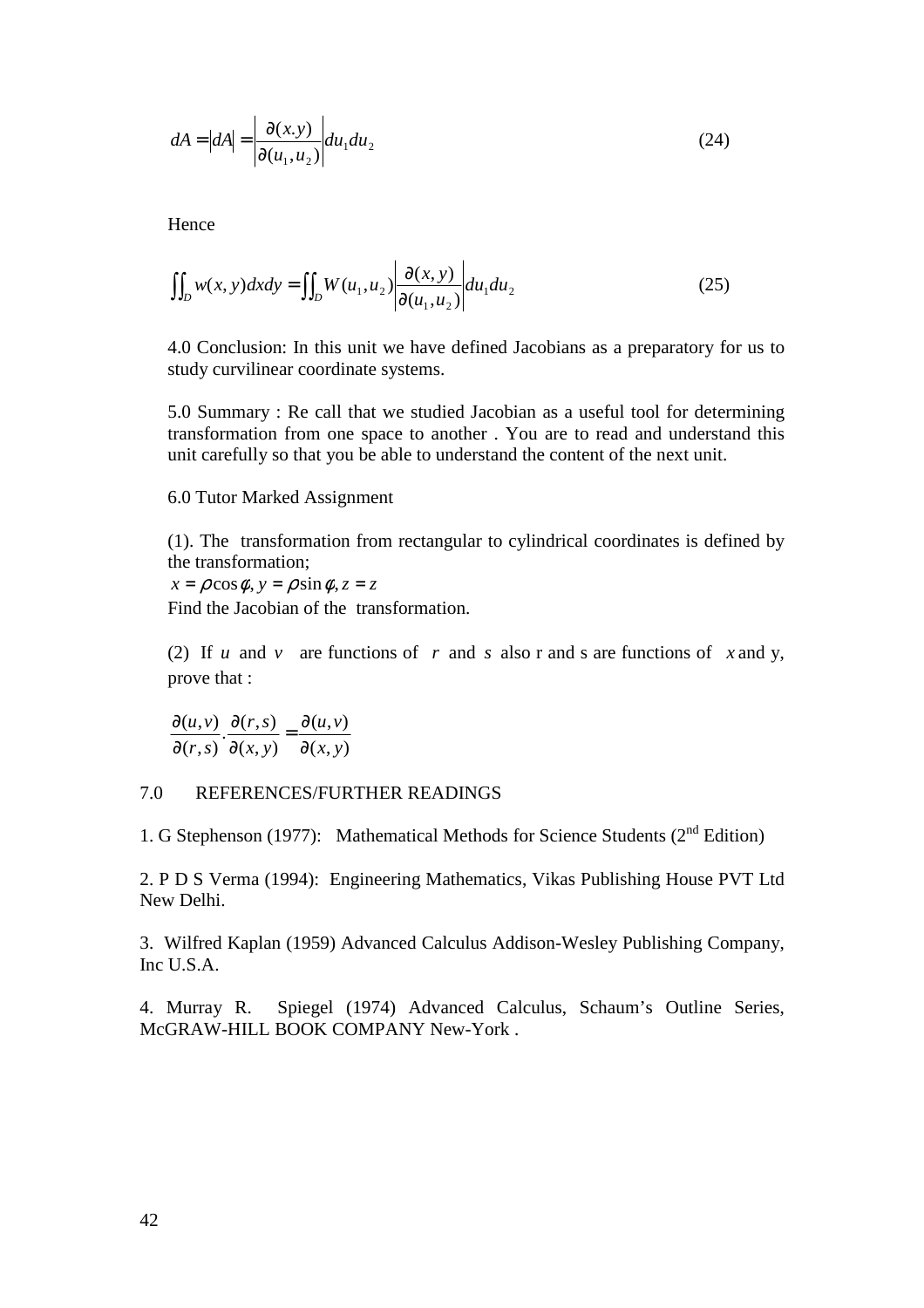UNIT 2. Orthogonal Curvilinear Coordinates

1.0 Introduction

- 2.0 Objectives
- 3.0 Main Content
- 3.1 Transformation of Co-ordinates
	- 3.1.1. Orthogonal Curvilinear Co-ordinates
	- 3.1.2. The scale factors
	- 3.1.3. The elemental volume.

3.2 Gradient, Divergence, Curl and Laplacian in Orthogonal Curvilinear **Coordinates** 

- 3.2.1. Special Orthogonal Coordinate Systems.
- 4.0. Conclusion
- 5.0. Summary
- 6.0. Tutor-Marked Assignment
- 7.0. References/Further Readings.

1.0 INTRODUCTION: In our elementary mathematics, we learnt about coordinate system namely  $(x, y, z)$ , in the rectangular co-ordinates. In this unit we will show that it is possible to work in other co-ordinate system apart from the rectangular co-ordinate if we make the appropriate transformation. This is what we set to achieve in this unit.

# 2.0 OBJECTIVES

At the end of this unit you should be able to :

- define the orthogonal curvilinear co-ordinates
- determine the scale factors of transformation
- determine the elemental volume
- be able to solve problems in other co-ordinate systems such as circular cylindrical and spherical co-ordinates.

# 3.0 MAIN CONTENT

# 3.1. Transformation of Co-ordinates

Given the rectangular coordinates  $x, y, z$  we can define a new coordinate system by the following equations expressible as

$$
x = x(u_1, u_2, u_3), y = y(u_1, u_2, u_3), z = z(u_1, u_2, u_3)
$$
 ....(1)

Conversely the relations as defined in (1) can be inverted to express

 $u_1, u_2, u_3$  in terms of *x*, *y*, *z*, whenever *x*, *y*, *z*, and are suitably restricted

Thus at least in some region any point with the coordinates  $(x, y, z)$  has corresponding co-ordinates  $(u_1, u_2, u_3)$ . We shall assume that the correspondence is unique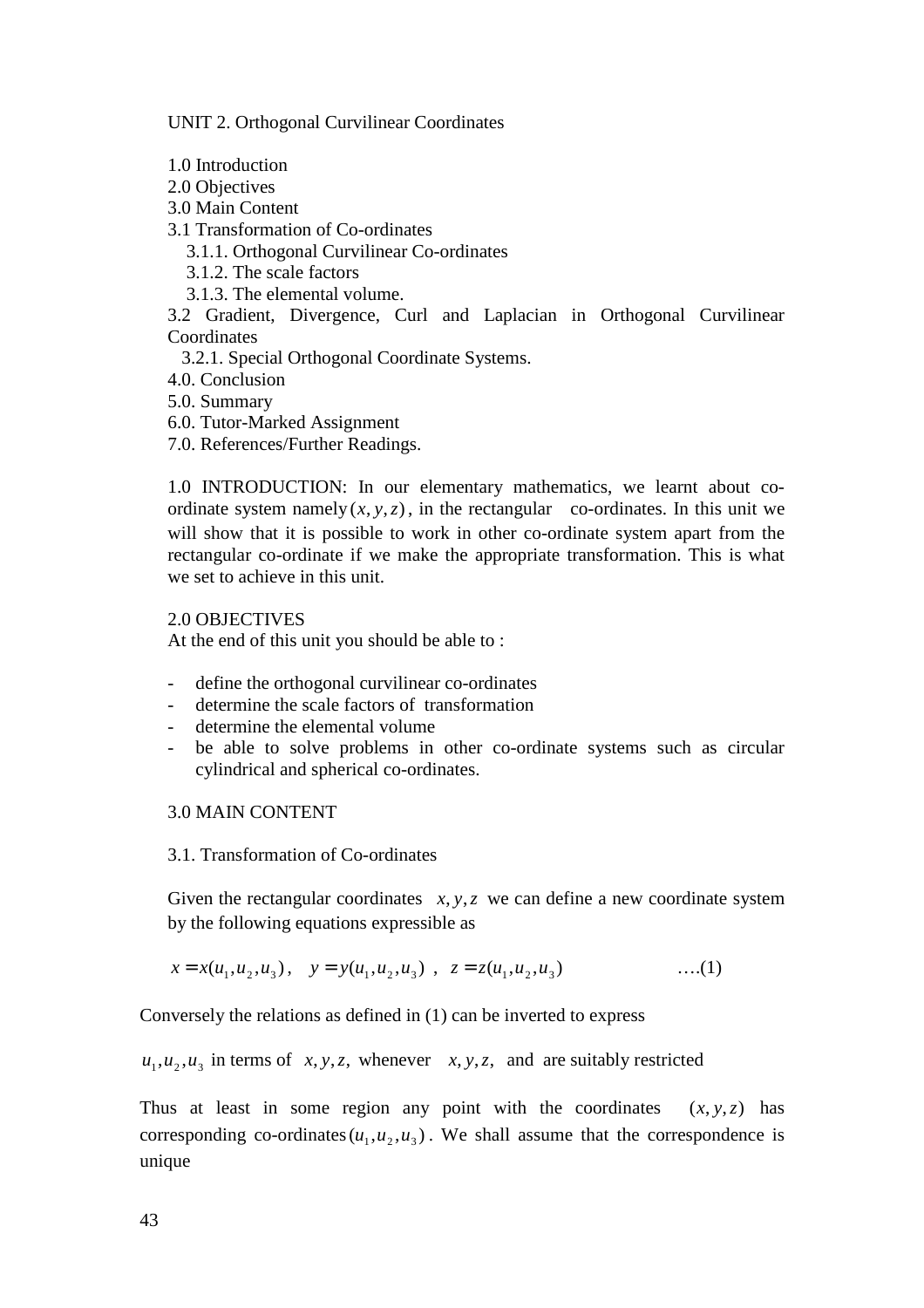Suppose a particle moves from point P in such a way that only  $u_1$  is allowed to vary while  $u_2, u_3$  are held constant, then it would generate a curve in space which is called  $u_1$  – *curve* . Other curves  $u_2$ , *and*,  $u_3$  are similarly generated.

#### 3.1.1. Orthogonal Curvilinear co-ordinates:

If one co-ordinate is held constant, we can determine successively three surfaces passing a point of space, these surfaces intersecting in the coordinate curves. When we chose a new coordinate in such a way that the coordinate curves are mutually perpendicular at each point in we call such coordinates Orthogonal Curvilinear coordinates.

3.1.2. The Scale Factors

 $\mathbf{r}$ 

Let  

$$
r = xi + yj + zk
$$
...(2)

Represent the position vector of a point P in space. Then a tangent vector to the  $u_1$  – *curve* at P is given by

$$
U_1 = \frac{\partial r}{\partial u_1} = \frac{\partial r}{\partial s_1} \frac{ds_1}{du_1} \qquad \qquad \dots \quad (3)
$$

Where  $s_1$  arc length along the  $u_1$  curve. Since 1 *s r*  $\frac{\partial r}{\partial s_1}$  is a unit vector. We now write

$$
U_1 = h_1 u_1 \tag{4}
$$

Where  $u_1$ , is the unit vector tangent to the  $u_1$  curve in the direction of increasing arc length and  $h_1 = ds_1 / du_1$  is the length of  $U_1$ . If we consider the other coordinate curves similarly, we thus write

$$
U_1 = h_1 u_1, \qquad U_2 = h_2 u_2 \ , \quad U_3 = h_3 u_3 \tag{5}
$$

Where  $u_k$  ( $k = 1,2,3$ ) is the unit vector tangent to the  $u_k$  curve, and

$$
h_1 = \frac{ds_1}{du_1} = \left| \frac{\partial r}{\partial u_1} \right|, \qquad h_2 = \frac{ds_2}{du_2} = \left| \frac{\partial r}{\partial u_2} \right|, \quad h_3 = \frac{ds_3}{du_3} = \left| \frac{\partial r}{\partial u_3} \right| \tag{6}
$$

Putting these equations in the differential forms we have the following expressions:

$$
ds_1 = h_1 du_1, \quad ds_2 = h_2 du_2, \ ds_3 = h_3 du_3 \tag{7}
$$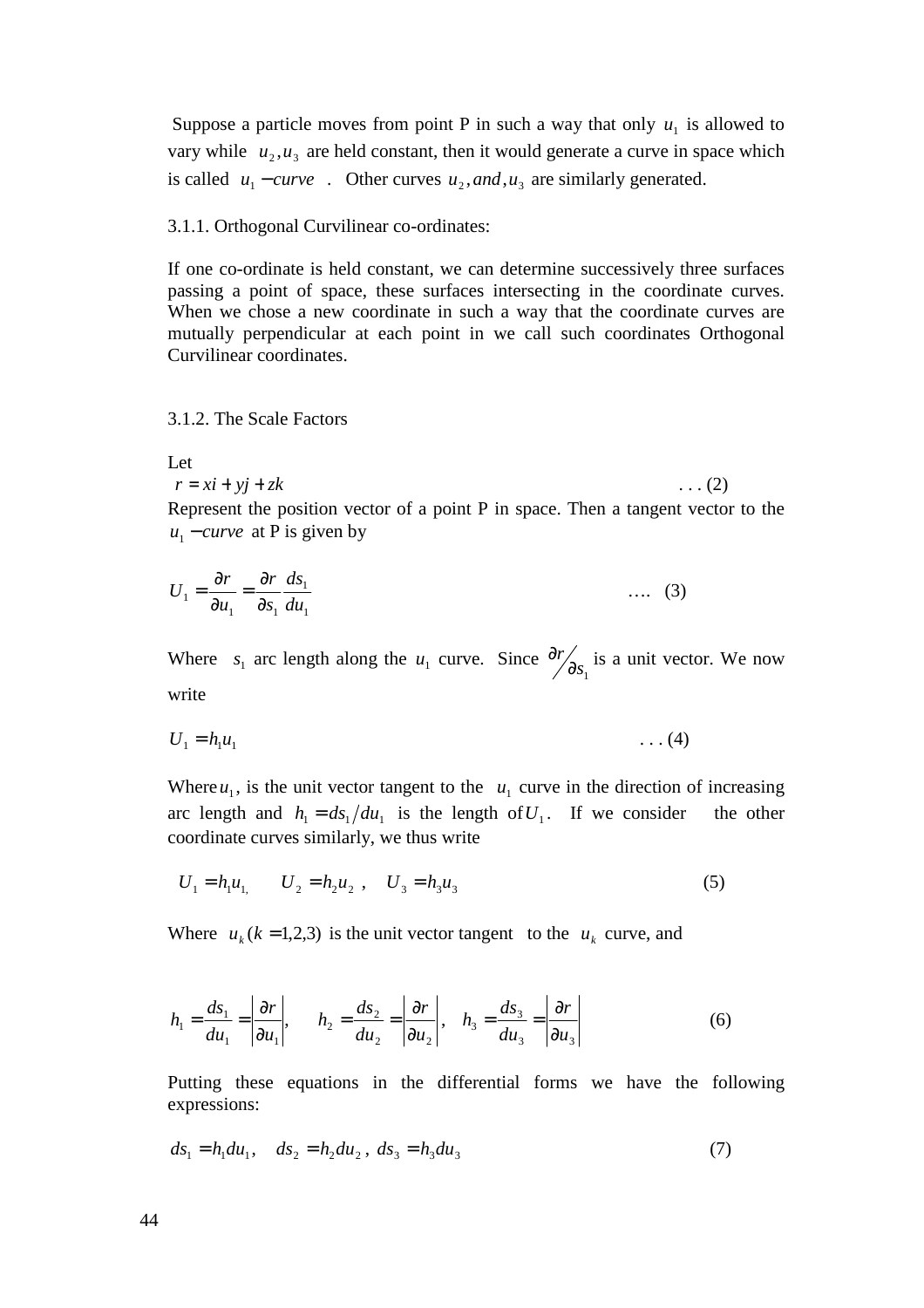$h_1$ ,  $h_2$ , *and*,  $h_3$  are called the scale factors.

The coordinates curves are said to be orthogonal if

$$
U_1 U_2 = U_2 U_3 = U_3 U_1 = 0
$$
\n<sup>(8)</sup>

# 3.1.3 The Elemental Volume

The elemental volume is defined as

$$
d\tau = h_1 h_2 h_3 du_1 du_2 du_3 \tag{9}
$$

Example: The transformation from rectangular to cylindrical coordinates is defined by the transformations

$$
x = \rho \cos \phi, y = \rho \sin \phi, z = z
$$

- (a) Prove that the system is orthogonal
- (b) Find  $ds^2$  and the scale factors
- (c) Find the Jacobian of the transformation and the volume element.

Solution: Let  $e = (e_1, e_2, e_3)$  be a unit vector in the cylindrical coordinates

We have

$$
dr = \frac{\partial r}{\partial \rho} d\rho + \frac{\partial r}{\partial \phi} d\phi + \frac{\partial r}{\partial z} dz
$$

$$
= h_1 d\rho e_1 + h_2 d\phi e_2 + h_3 dze_3
$$

But

$$
dr. dr = \left( \left( \frac{\partial r}{\partial \rho} d\rho \right)^2 + \left( \frac{\partial r}{\partial \phi} d\phi \right)^2 + \left( \frac{\partial r}{\partial z} dz \right)^2 \right) + 2 \frac{\partial r}{\partial \rho} \cdot \frac{\partial r}{\partial \phi} d\rho d\phi + 2 \frac{\partial r}{\partial \rho} \cdot \frac{\partial r}{\partial z} d\rho dz + 2 \frac{\partial r}{\partial \phi} \cdot \frac{dr}{dz} d\phi dz
$$
  
= 
$$
h_1^2 (d\rho)^2 + h_2^2 (d\phi)^2 + h_3^2 (dz)^2 + 2h_1 h_2 d\rho d\phi e_1 e_2 + 2h_2 h_3 d\phi dz e_2 e_3
$$

$$
+ 2h_1 h_3 d\phi dz e_1 e_3
$$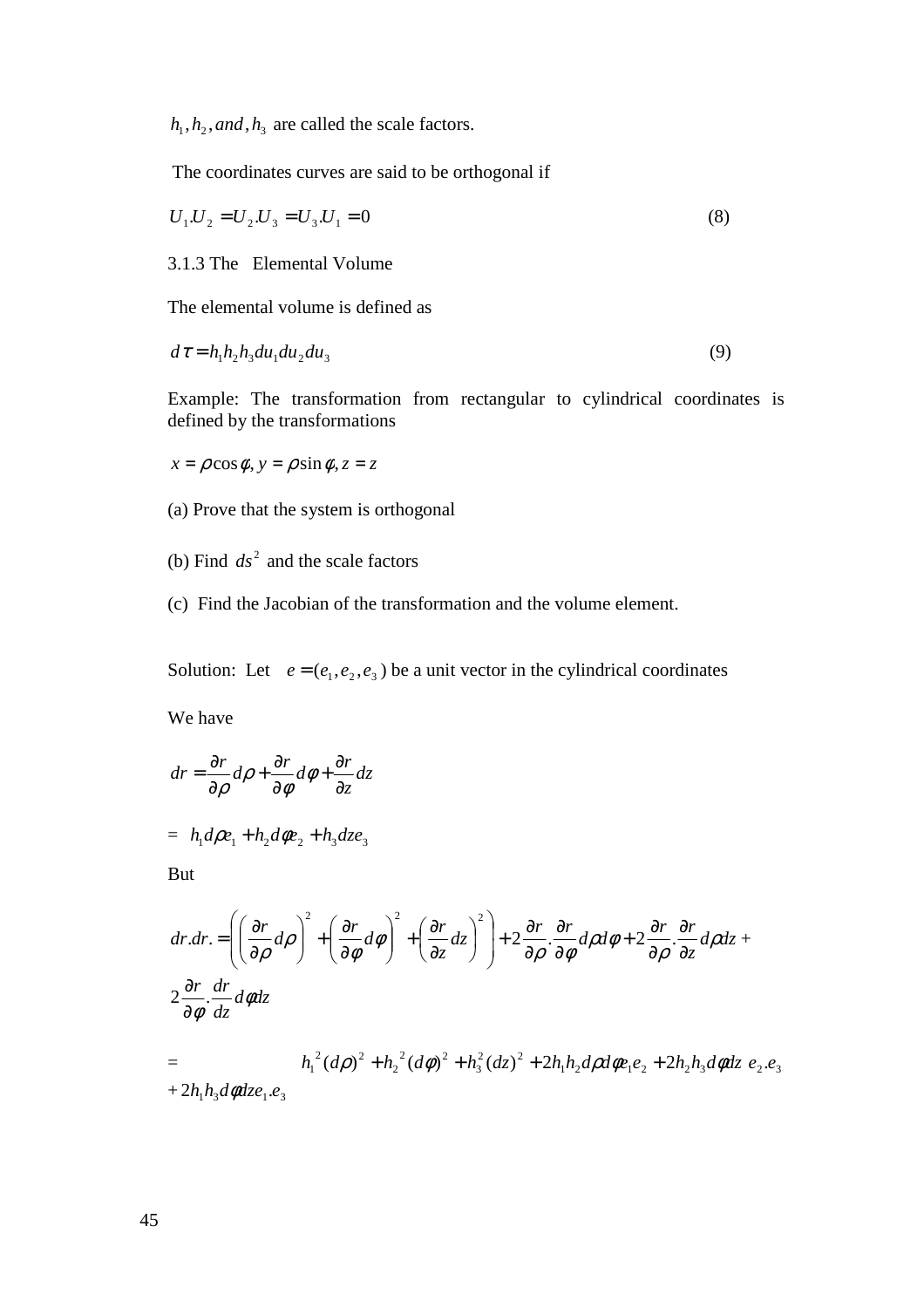# Consider

$$
r = \rho \cos \phi i + \rho \sin \phi j + zk
$$
  
\n
$$
\frac{\partial r}{\partial \rho} = \cos \phi i + \sin \phi j
$$
  
\n
$$
\frac{\partial r}{\partial \phi} = -\rho \sin \phi i + \rho \cos j
$$
  
\n
$$
\frac{\partial r}{\partial z} = k
$$

Now

$$
\frac{\partial r}{\partial \rho} \cdot \frac{\partial r}{\partial \phi} = -\rho \cos \phi \sin \phi + \rho \cos \phi \sin \phi = 0
$$

Also.

$$
\frac{\partial r}{\partial \rho} \cdot \frac{\partial r}{\partial z} = \frac{\partial r}{\partial \phi} \cdot \frac{\partial r}{\partial z} = 0
$$

From (a) part we have ,

$$
dr dr = ds2 = h12 (d\rho)2 + h22 (d\phi)2 + h32 (dz)2
$$

$$
h1 = \left| \frac{\partial r}{\partial \rho} \right|, h2 = \left| \frac{\partial r}{\partial \phi} \right|, h3 = \left| \frac{\partial r}{\partial z} \right|
$$

$$
h1 = 1, h2 = \rho, h3 = 1
$$

$$
ds^{2} = (d\rho)^{2} + \rho^{2} (d\phi)^{2} + (dz)^{2}
$$

(c) The Jacobian of the transformation is

$$
\left|\frac{\partial(x, y, z)}{\partial(\rho, \phi, z)}\right| = \begin{vmatrix} \frac{\partial x}{\partial \rho} & \frac{\partial x}{\partial \phi} & \frac{\partial x}{\partial z} \\ \frac{\partial y}{\partial \rho} & \frac{\partial y}{\partial \phi} & \frac{\partial y}{\partial z} \\ \frac{\partial z}{\partial \rho} & \frac{\partial z}{\partial \phi} & \frac{\partial z}{\partial z} \end{vmatrix}
$$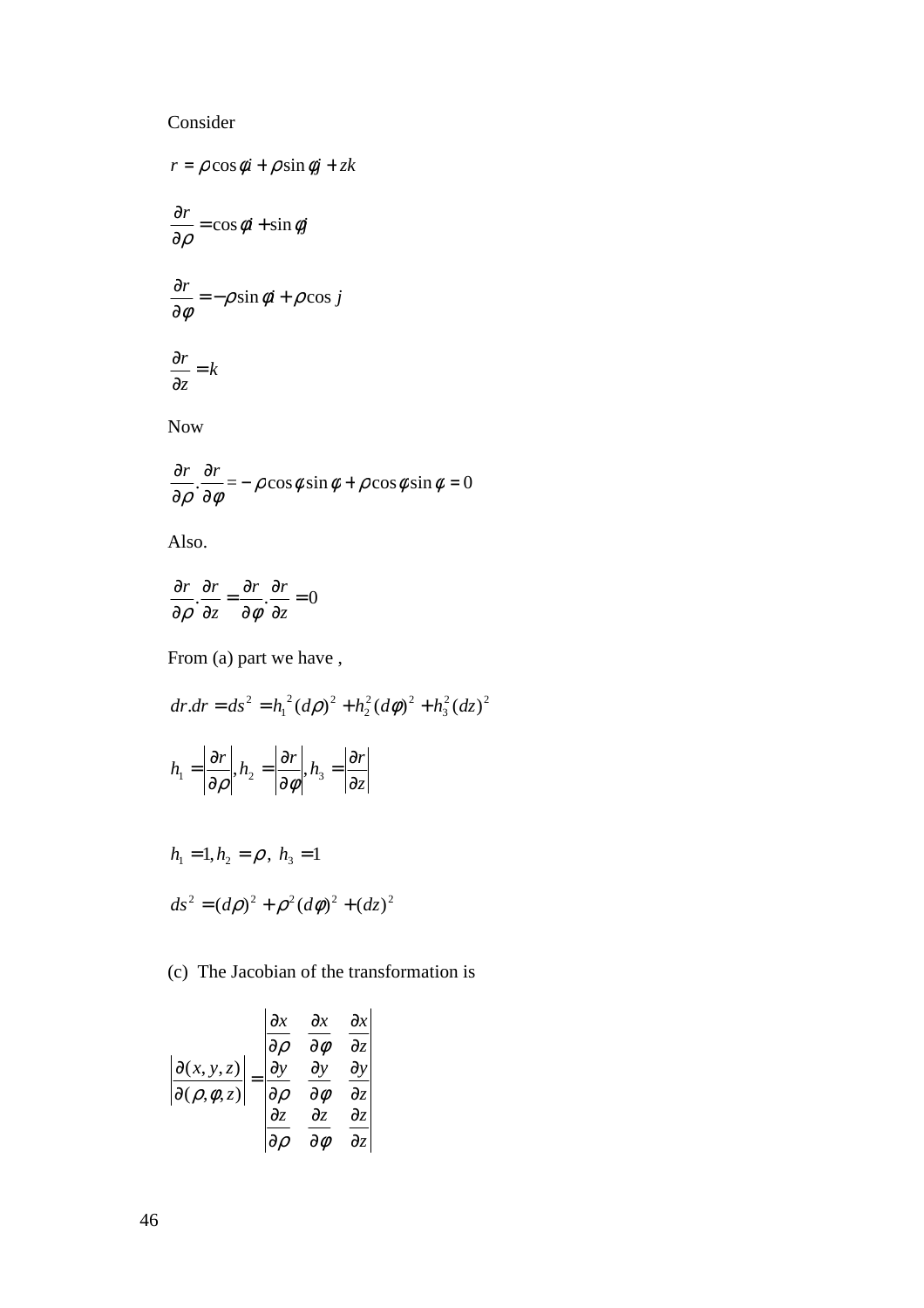Thus the volume element *dV* is given as

$$
dV = \left| \frac{\partial(x, y, z)}{\partial(\rho, \phi, z)} \right| d\rho d\phi dz = \rho d\rho d\phi dz
$$

3.2. Gradient, Divergence, Curl and Laplacian in Orthogonal Curvilinear Coordinates

If  $\phi$  is a scalar function and

$$
A = A_1 e_1 + A_2 e_2 + A_3 e_3
$$

 $=$ 

is a vector function of orthogonal curvilinear coordinates

 $u_1, u_2, u_3$  then we have the following results:

(1) Gradient: 
$$
\nabla \phi = \text{grad } \phi = \frac{1}{h_1} \frac{\partial \phi}{\partial u_1} e_1 + \frac{1}{h_2} \frac{\partial \phi}{\partial u_2} e_2 + \frac{1}{h_3} \frac{\partial \phi}{\partial u_3} e_3
$$

(2) Divergence of A: 
$$
\nabla A = divA
$$
 =  
\n
$$
\frac{1}{h_1 h_2 h_3} \left( \frac{\partial}{\partial u_1} (h_2 h_3 A_1) + \frac{\partial}{\partial u_2} (h_1 h_3 A_2) + \frac{\partial}{\partial u_3} (h_1 h_2 A_3) \right)
$$

(3) Curl A= 
$$
\frac{1}{h_1 h_2 h_3} \begin{vmatrix} h_1 e_1 & h_2 e_2 & h_3 e_3 \\ \frac{\partial}{\partial} u_1 & \frac{\partial}{\partial u_2} & \frac{\partial}{\partial u_3} \\ h_1 A_1 & h_2 A_2 & h_3 A_3 \end{vmatrix}
$$

(4)  $\nabla^2 \phi = \text{Laplacian of } \phi$ 

$$
= \frac{1}{h_1h_2h_3} \left[ \frac{\partial}{\partial u_1} \left( \frac{h_2h_3}{h_1} \frac{\partial \phi}{\partial u_1} \right) + \frac{\partial}{\partial u_2} \left( \frac{h_1h_3}{h_2} \frac{\partial \phi}{\partial u_2} \right) + \frac{\partial}{\partial u_3} \left( \frac{h_1h_2}{h_3} \frac{\partial \phi}{\partial u_3} \right) \right]
$$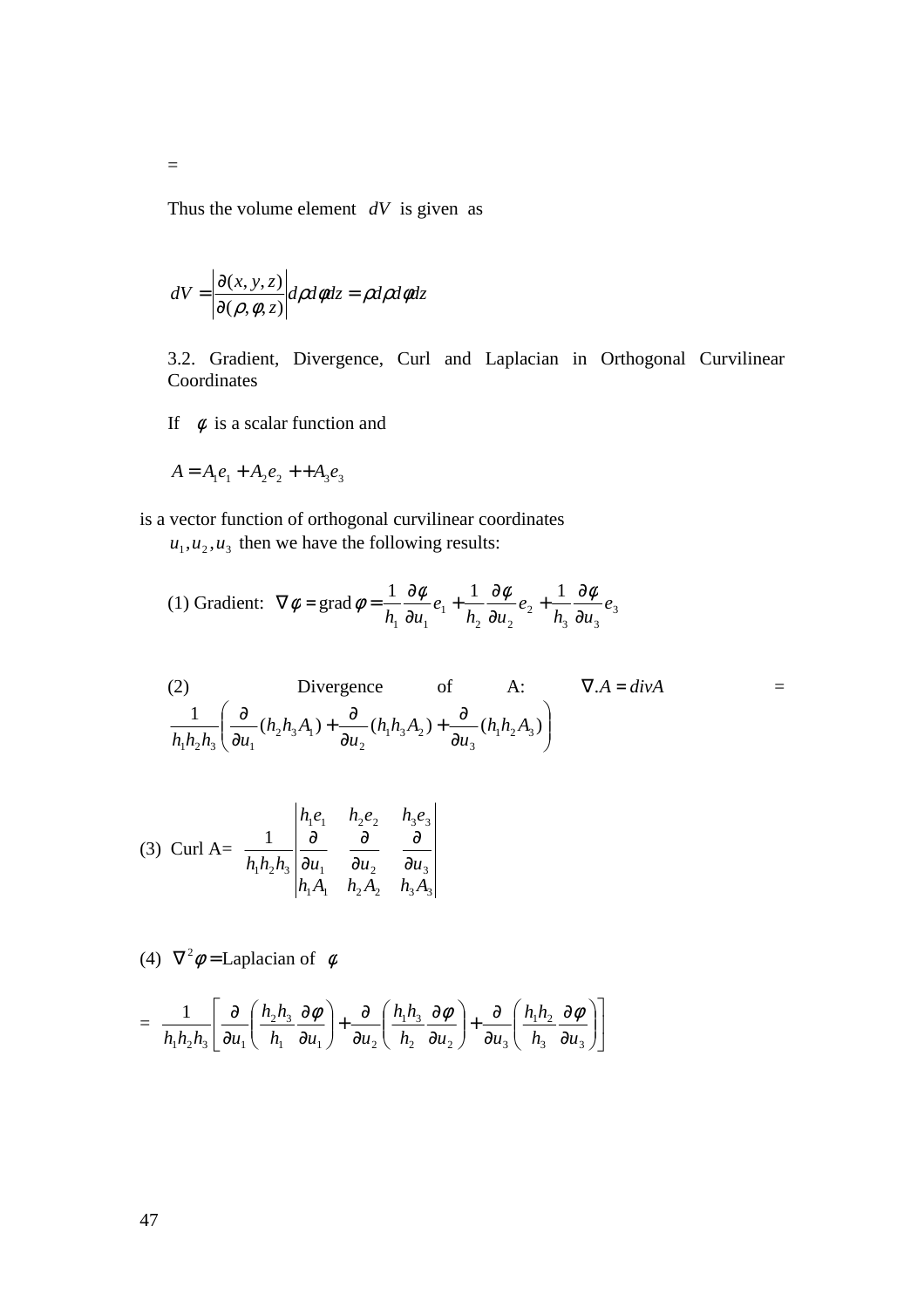#### 3.2.1. Special Orthogonal Coordinate Systems

In this section we shall mention some special orthogonal coordinate systems we usually come across in mathematics.

1. Cylindrical Coordinates ( $\rho$ , $\phi$ , $z$ ). Here our transformation is the form

 $x = \rho \cos \phi$   $y = \rho \sin \phi$ ,  $z = z$ 

Where  $\rho \ge 0$ ,  $0 \le \phi < 2\pi$ ,  $-\infty < z < \infty$ 

$$
h_{\rho}=1, h_{\phi}=\rho, h_{z}=1
$$

2. Spherical Coordinates  $(r, \theta, \phi)$  Here the transformation is of the form

 $x = r \sin \theta \cos \phi$ ,  $y = r \sin \theta \sin \phi$   $z = r \cos \theta$ , where  $r \ge 0$ ,

 $0 \leq \phi < 2\pi$ ,  $0 \leq \phi \leq \pi$ 

$$
h_r = 1, h_\theta = r, h_\phi = r \sin \theta
$$

3. Parabolic Cylindrical Coordinates  $(u, v, z)$ 

$$
x = \frac{1}{2}(u^2 - v^2), y = uv, z = z
$$
, where  $-\infty < u < \infty, v \ge 0$ ,

 $-$  ∞ < *z* < ∞,  $h_u = h_v = \sqrt{u^2 + v^2}$ ,  $h_z = 1$  In cylindrical coordinates,

4. Paraboloidal Coordinates 
$$
(u, v, \phi)
$$
.: Here the transformations are given by  
\n $x = uv \cos \phi$ ,  $y = uv \sin \phi$ ,  $z = \frac{1}{2} (u^2 - v^2)$ ,  $u \ge 0$ ,  $v \ge 0$ ,  $0 \le \phi < 2\pi$   
\n $h_u = h_v = \sqrt{u^2 + v^2}$ ,  $h_\phi = uv$ 

Other special coordinates exist which include, Elliptic Cylindrical Coordinates, Prolate Spheroidal Coordinates, Bipolar Coordinates , Ellipsoidal Coordinates e.t.c.

Consideration of the details of these coordinates will be left as exercise.

4.0. Conclusion: We have studied orthogonal coordinate systems in this unit , we have also identify some special coordinates system that are orthogonal. Study this unit carefully before proceeding to the next unit of this course

5.0. Summary: Recall that, If one co-ordinate is held constant, we can determine successively three surfaces passing a point of space, these surfaces intersecting in the coordinate curves. When we chose a new coordinate in such a way that the coordinate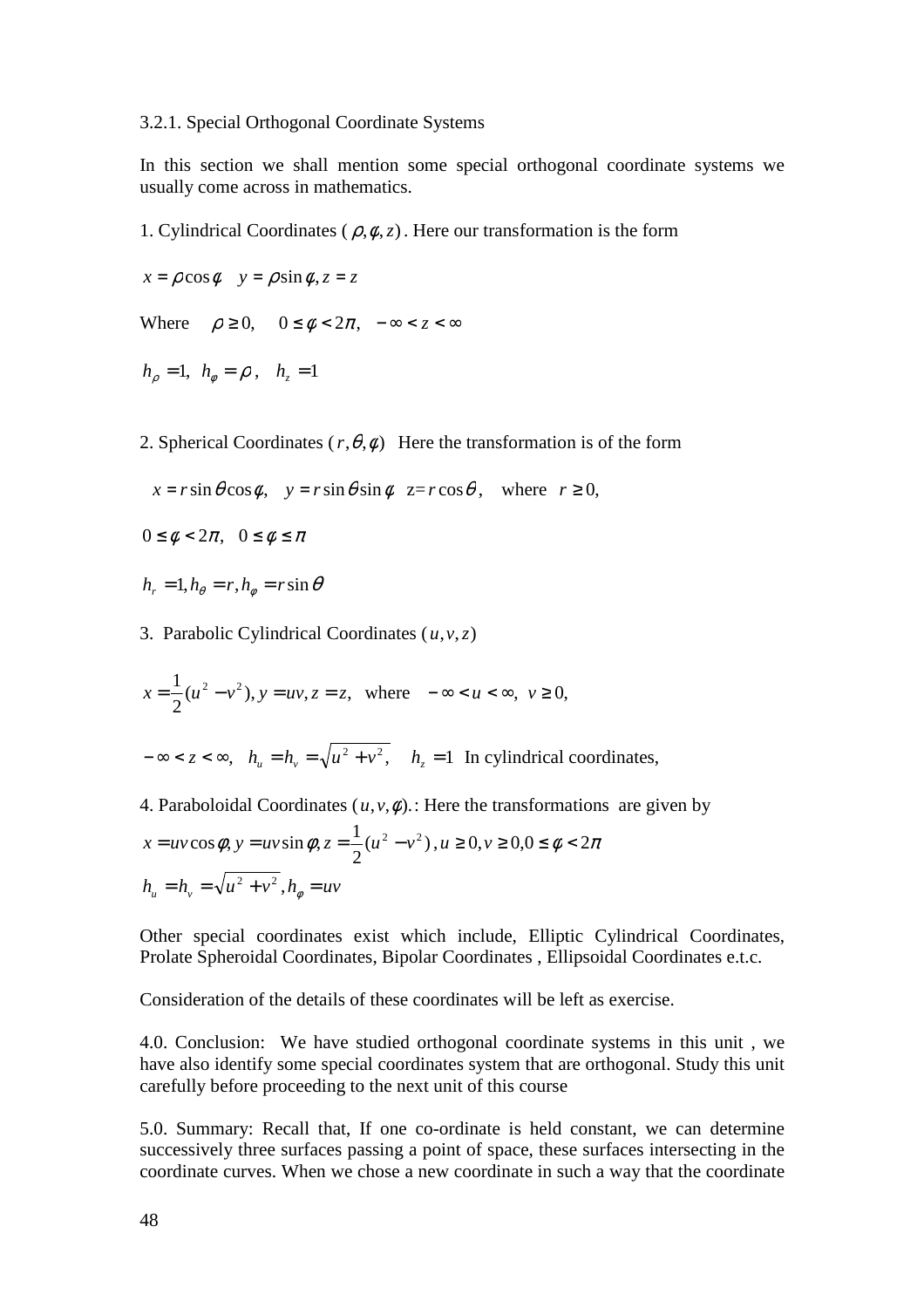curves are mutually perpendicular at each point in we call such coordinates Orthogonal Curvilinear coordinates. We have also considered various types of these Orthogonal systems particularly those for practical applications .You are to study them properly for better understanding.

6.0. Tutor Marked Assignment:

(1) Prove that a cylindrical coordinate system is orthogonal

(2) Express the velocity v and acceleration of a particle in cylindrical coordinates

(3) Find the square of the element of arc length in cylindrical coordinates and determine the corresponding scale factors

### 7.0. REFERENCES/FURTHER READINGS

1. G Stephenson (1977): Mathematical Methods for Science Students ( $2<sup>nd</sup>$  Edition)

2. P D S Verma (1994): Engineering Mathematics, Vikas Publishing House PVT Ltd New Delhi.

3. Wilfred Kaplan (1959) Advanced Calculus Addison-Wesley Publishing Company, Inc U.S.A.

4. Murray R. Spiegel (1974) Advanced Calculus, Schaum's Outline Series, McGRAW-HILL BOOK COMPANY New-York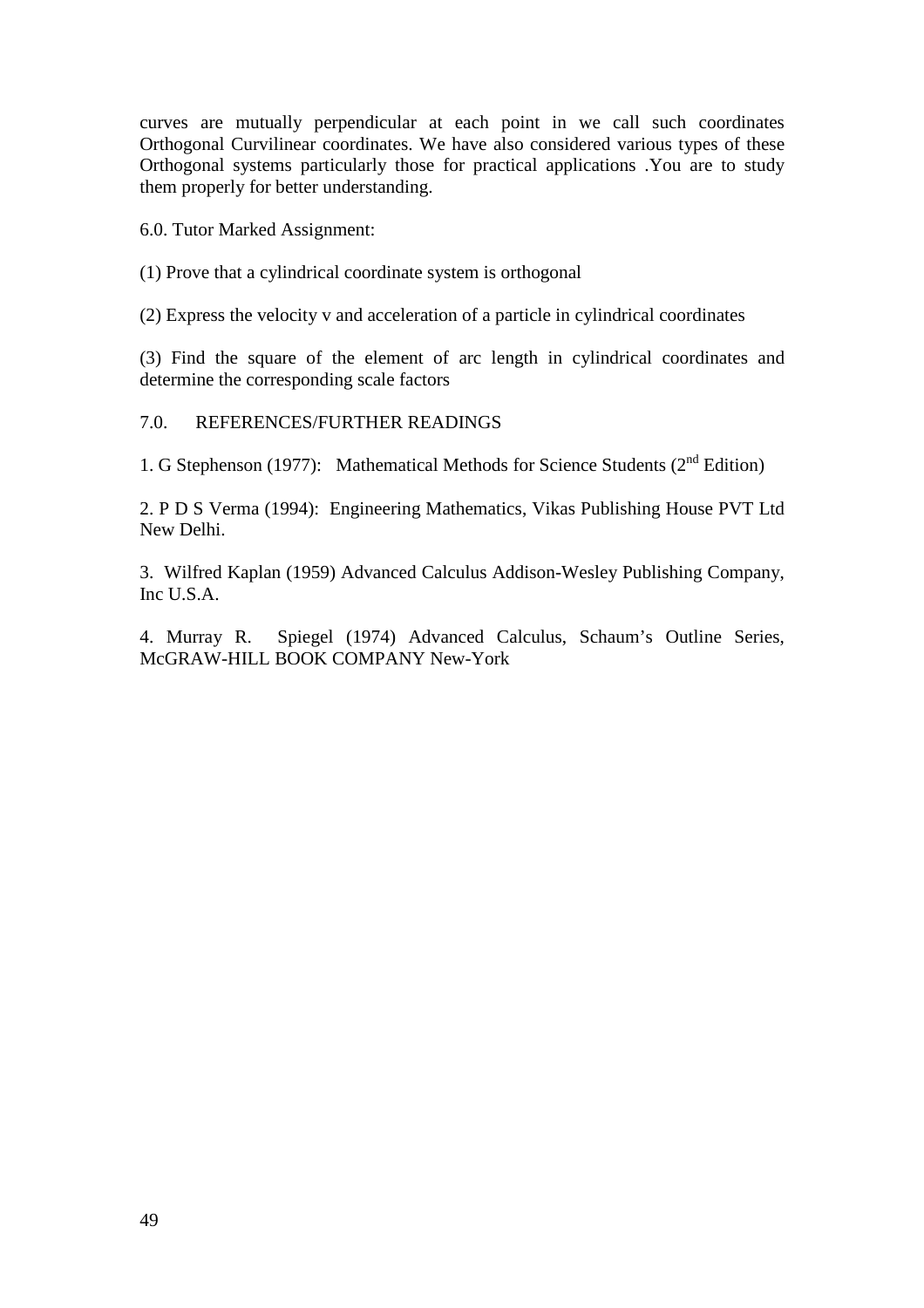# MODULE 4- COMPLEX VARIABLES

Unit1- Complex Numbers Unit2-Polar Operations with Complex Numbers Unit3- The nth root of Unity

# Unit 1- COMPLEX NUMBERS

1.0 Introduction

2.0 Objectives 3.0 Main Content 3.1. Definition of Complex Number 3.2 Operations with Complex Numbers 3.3 Modulus and argument of Complex Numbers 4.0 Conclusion. 5.0 Summary 6.0 Tutor-Marked Assignments 7.0 References/Further Readings 1.0 INTRODUCTION

The solution to the equation  $x^2 + 1 = 0$  has no real roots because there is no real number whose square root is -1. In order to solve problem such as this mathematicians evolves a way out of this logjam by assuming that there exist a number  $i = \sqrt{-1}$ . With this we can conclude that the roots of the equation  $x^2 + 1 = 0$ are  $x = \pm i$ . Similarly we find that the roots of the equation  $x^2 - 2x + 5 = 0$  are  $x = 1 + 2i$ 

2.0 OBJECTIVES: At the end of this unit you should be able to

- define complex numbers
- perform mathematical operations with complex numbers
- find modulus and argument of complex numbers
- solve exercises correctly on complex numbers

# 3.0 MAIN CONTENTS

# 3.1. Definition of Complex Numbers

Given that *a* and *b* are real numbers then the number  $c = a + ib$  is called a complex number. *a* and *b* are known as the real and imaginary parts of the complex number respectively. When  $a = 0$  the complex number is purely imaginary and when  $b = 0$ then the complex number is real. The conjugate of the complex number  $c$  is denoted by

 $\overline{c} = a - ib$ 

Self Assessment Exercise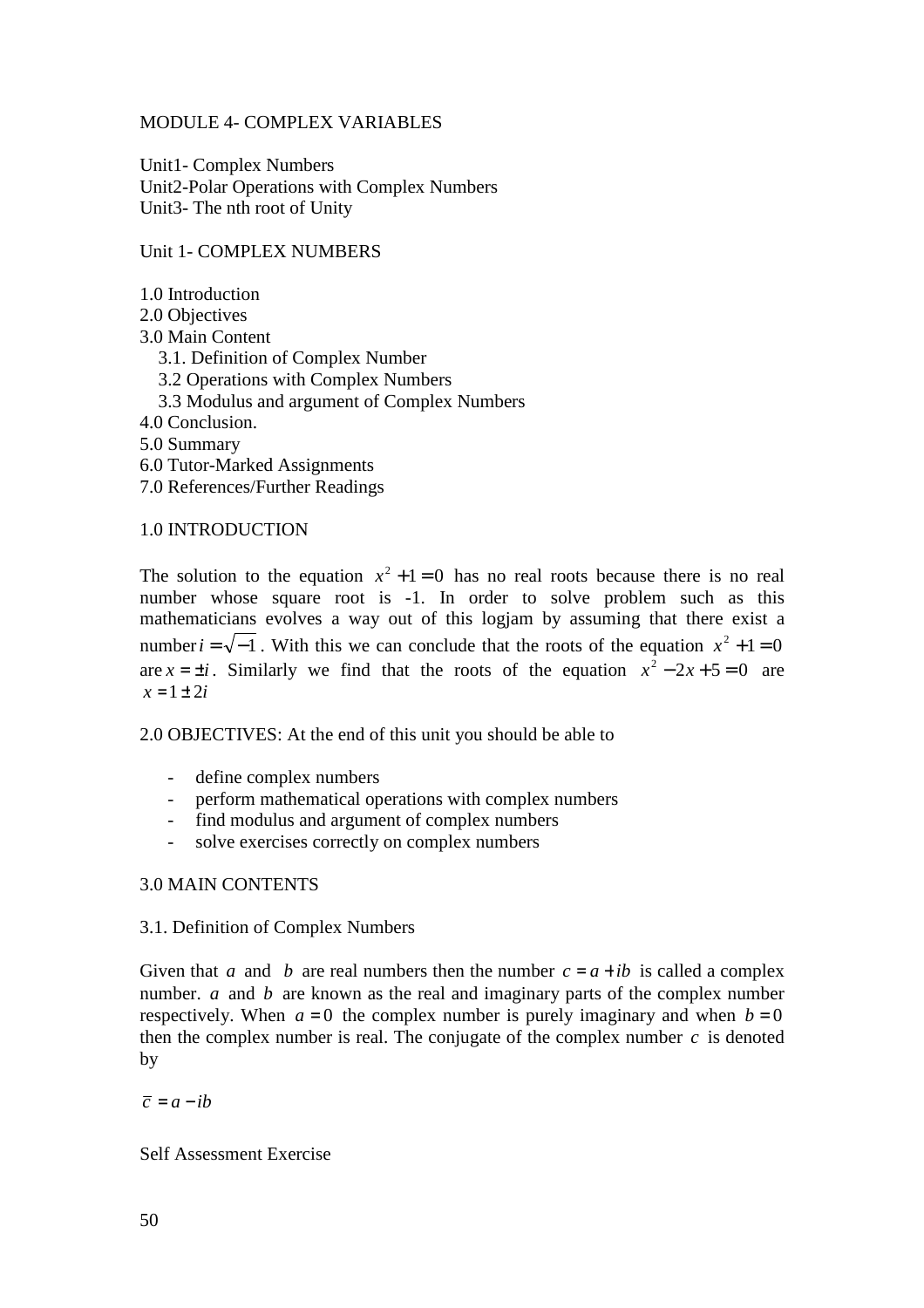Find the conjugate of the following expressions:

(a) 3-3i (b) 2i (c) -3+4i (d) 3-4i

3.2 Operations with Complex Numbers

In this section we consider some mathematical operations on complex numbers.

(1) Note that in complex number,

$$
(a+ib)+(c+id) = (a+c)+i(b+d)
$$

(2) 
$$
(a+ib)-(c+id)=(a-c)+i(b-d)
$$

- (3)  $(a+ib)(a-ib) = a^2 + b^2$  since  $i^2 = -1$
- (4) If  $a + ib = c + id$  then  $a = c$  and  $b = d$

(5) 
$$
\frac{a+ib}{c+id} = \frac{(a+ib)}{(c+id)} \cdot \frac{(c-id)}{(c-id)} = \frac{(a+ib)(c-id)}{c^2 + d^2}
$$

=

$$
\frac{(ac+bd)+i(bc-ad)}{c^2+d^2}
$$

Self Assessment Exercises

(1) Find the real and imaginary parts of

$$
z = \frac{(1+i)(2+i)}{(3-i)}
$$

2) Let 
$$
z_1 = 3 - 6i
$$
 and  
Find (a)  $z_1 z_2$  (b)  $\frac{z_1}{z_2}$ , (c)  $\frac{z_2}{z_1}$ 

# 3) Simplify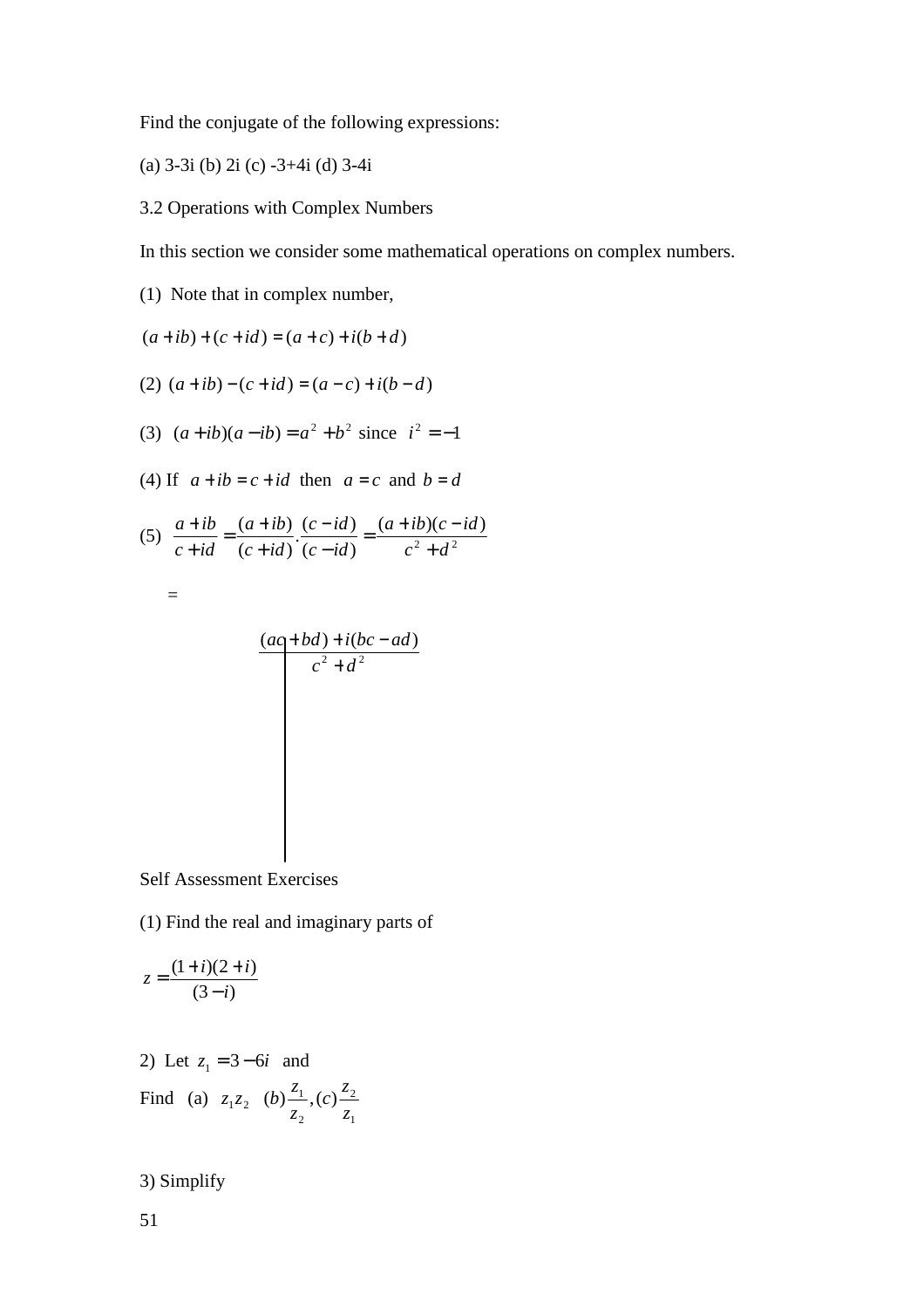(a) 
$$
(5-9i)-(2-6i)+(3-4i)
$$

(b) 
$$
(4+7i)(2+5i)
$$

(4) Multiply  $(4 - 3i)$  by an appropriate factor to give a product that is entirely real. What is the result?

#### **Modulus and Argument of a Complex Number**

Let r be the length of OP, suppose the  $\langle XOP = = \theta$ , then  $r = \sqrt{x^2 + y^2}$  and *x*  $tan \theta = \frac{y}{x}$ , *r* is called the modulus of *z* and written  $|z|$ ,  $\theta$  is called the argument or amplitude of and written as arg *z* or amz .

Example: Find the modulus and argument of the complex number

$$
z = \frac{(1+i)(2+i)}{(3-i)}
$$

Solution: 
$$
z = \frac{(1+i)(2+i)}{(3-i)} = \frac{2+2i+i-1}{3-i} = \frac{1+3i}{3-i}
$$

Therefore 
$$
z = \frac{1+3i}{3-i} \frac{(3+i)}{(3+i)} = \frac{(3+9i+i-3)}{10} = \frac{10i}{10}
$$

Hence  $z = i$  therefore  $|z| = 1$  and argz= 2 π

2. If  $(1 - it)$  $(1+it)$ *it*  $x + iy = a + \frac{b(1+it)}{a}$ −  $+ iy = a + \frac{b(1+it)}{i}$  where a and b are real constant and *x*, *y*,*t*, are real variables show that the locus of the point  $(x, y)$  as t, varies as a circle.

Solution: Let  $(1 - it)$  $(1+it)$ *it*  $x + iy = a + \frac{b(1+it)}{a}$ −  $+ iy = a + \frac{b(1 + b)}{b}$ 

$$
= a + \frac{b(1+it)}{(1-it)} \cdot \frac{(1+it)}{(1+it)}
$$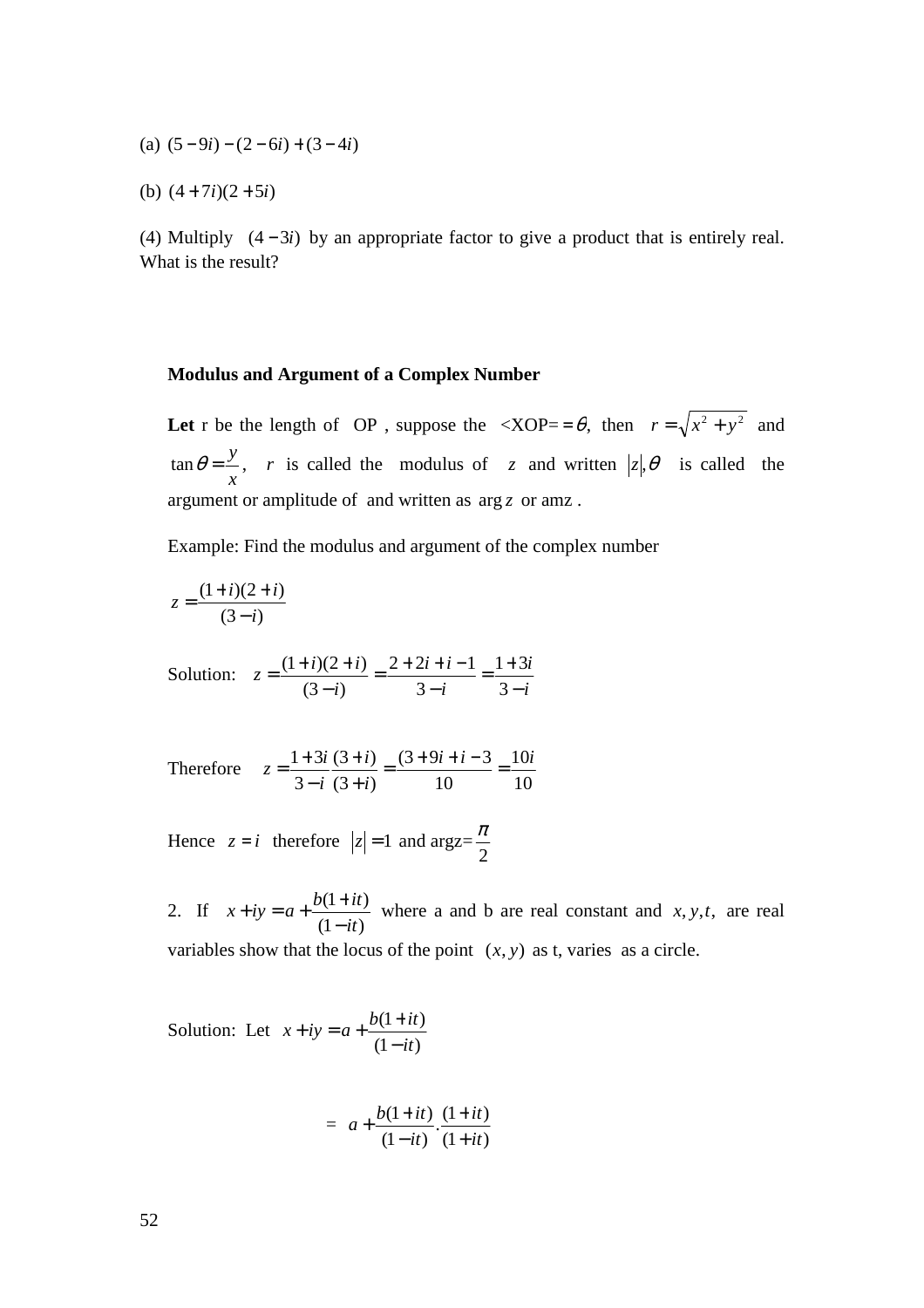$$
= a + \frac{b(1-t^2)}{1+t^2} + \frac{2bit}{1+t^2}
$$

Equating the real parts and the imaginary parts in each side of the equation we have

$$
x = \frac{b(1 - t^2)}{1 + t^2}, y = \frac{2bt}{1 + t^2}
$$

Thus  $(x-a)^2 + y^2 = b^2$ 

Hence the locus of the point  $(x, y)$  is a circle centre  $(a, 0)$  and radius b.

We may represent complex numbers in the polar form as follows:

 $z = x + iy = r\cos\theta + ir\sin\theta$ 

Compare coefficients then

 $x = r \cos \theta$ ,  $y = r \sin \theta$ 

We refer to this as the polar representation of the complex numbers.

4.0 Conclusion: We have shown the way to handle complex numbers in what now follows we shall deal with some problems into detail in complex variables.

5.0Summary: Recall that with clearly defined notation you can handle complex number as we handle real numbers ordinarily in algebra. You should real carefully before moving to the next unit.

Tutor Marked Assignment:

(1) Establish the following results:  $(a) \text{Re}(z_1 + z_2) = \text{Re}(z_1) + \text{Re}(z_2)$ , *but*,  $\text{Re}(z_1 z_2) \neq \text{Re}(z_1) \text{Re}(z_2)$  in general (b)  $\text{Im}(z_1 + z_2) = \text{Im}(z_1 \text{Im}(z_2), but, \text{Im}(z_1 z_2) \neq \text{Im}(z_1) \text{Im}(z_2)$  in general (c)  $|z_1 z_2| = |z_1| |z_2|, but, |z_1 + z_2| \neq |z_1| + |z_2|,$ in general

(2) Express the following quantities in the form a+ib where a and b are real

(a) 
$$
(1+i)^3
$$
 (b)  $\frac{1+i}{1-i}$  (c)  $\sin(\frac{\pi}{4}+2i)$ 

- (3) Prove the following
	- (a)  $z + \overline{z} = 2 \text{Re}(z)$  (b)  $z \overline{z} = 2i \text{Im}(z)$  (c)  $\text{Re}(z) \le |z|$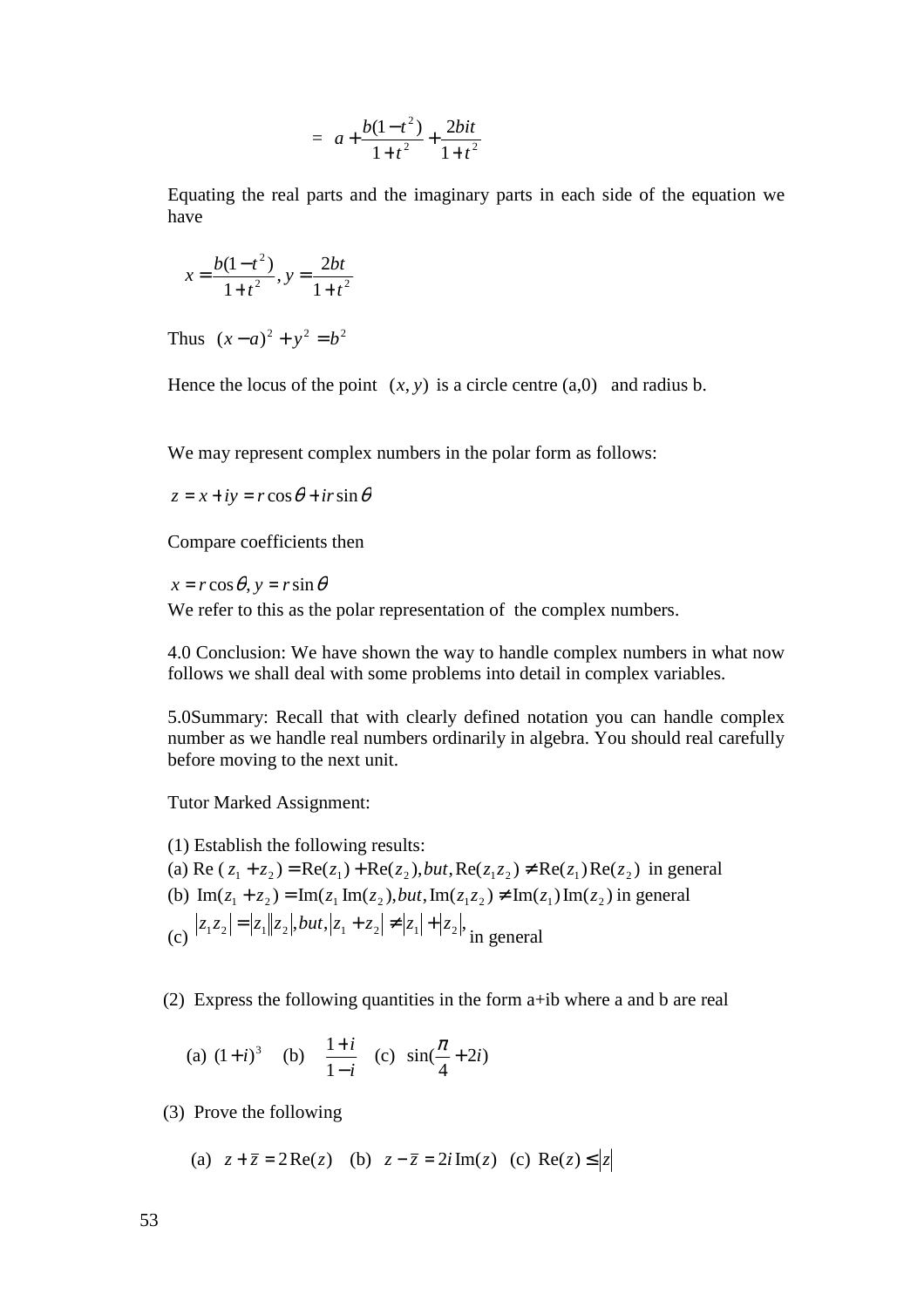# 7.0 REFERENCES/FURTHER READINGS

1. G Stephenson (1977): Mathematical Methods for Science Students ( $2<sup>nd</sup>$  Edition)

2. P D S Verma (1994): Engineering Mathematics, Vikas Publishing House PVT Ltd New Delhi.

3. Wilfred Kaplan (1959) Advanced Calculus Addison-Wesley Publishing Company, Inc U.S.A.

4. Murray R. Spiegel (1974) Advanced Calculus, Schaum's Outline Series, McGRAW-HILL BOOK COMPANY New-York.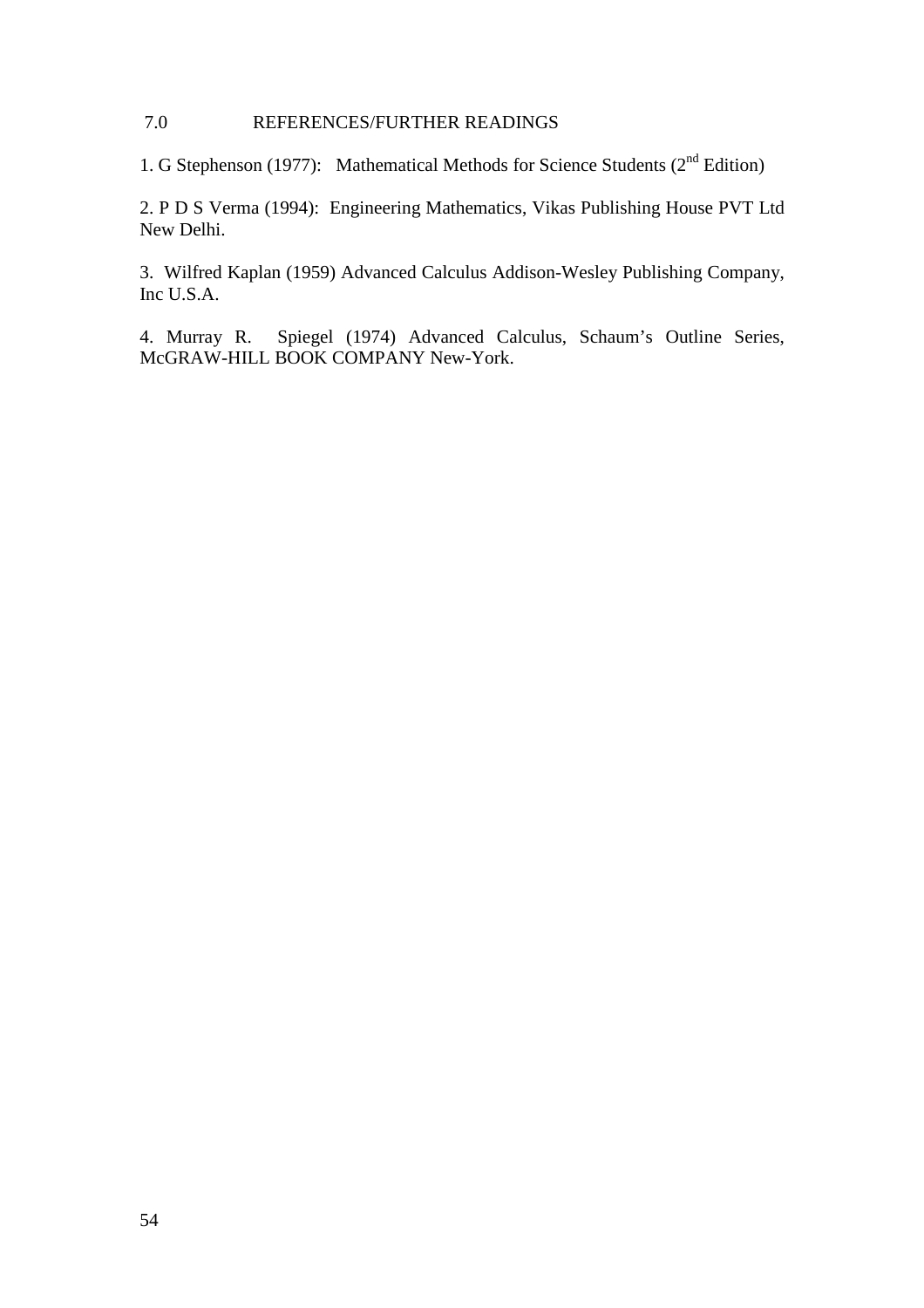#### Unit 2: POLAR OPERATIONS WITH COMPLEX NUMBERS

- 1.0 Introduction 2.0 Objective 3.0 Main Contents 3.1 Multiplications and Division of Complex Numbers 3.2 Demoivre's Theorem 3.3 Roots and Fractional Powers of a Complex Number 3.4 The nth Root of Unity 4.0 Conclusion 5.0 Summary 6.0 Tutor Marked Assignment
- 7.0 References/Further Readings

1.0 Introduction: In this unit we shall examine complex numbers in polar forms. The polar form of complex numbers, present interesting results which will be examined in this unit.

2.0 Objectives: At the end of this unit you should be able

- to express complex numbers in polar form

- to carry out multiplication and division of complex numbers

-to recall the Demoivre's Theorem and apply it appropriately

-to find roots and work with fractional powers of complex numbers

- to solve correctly the exercises that follows after the unit

### 3.0 MAIN CONTENT

3.1 Multiplication and Division of Complex Numbers

Let  $z_1 = r_1(\cos \theta_1 + i \sin \theta_1)$   $z_2 = r_2(\cos \theta_2 + i \sin \theta_2)$  then

 $z_1 z_2 = r_1 r_2 (\cos \theta_1 + i \sin \theta_1)(\cos \theta_2 + i \sin \theta_2)$ 

 $= r_1 r_2 (\cos \theta_1 \cos \theta_2 - \sin \theta_1 \sin \theta_2) + i (\sin \theta_1 \cos \theta_2 + \cos \theta_1 \sin \theta_2)$ 

 $= r_1 r_2 [\cos(\theta_1 + \theta_2) + i \sin(\theta_1 + \theta_2)]$ 

From the above we see that

 $|z_1 z_2| = |z_1| \cdot |z_2|$ 

We also note that

 $\arg(z_1 z_2) = \arg z_1 + \arg z_2$ , and that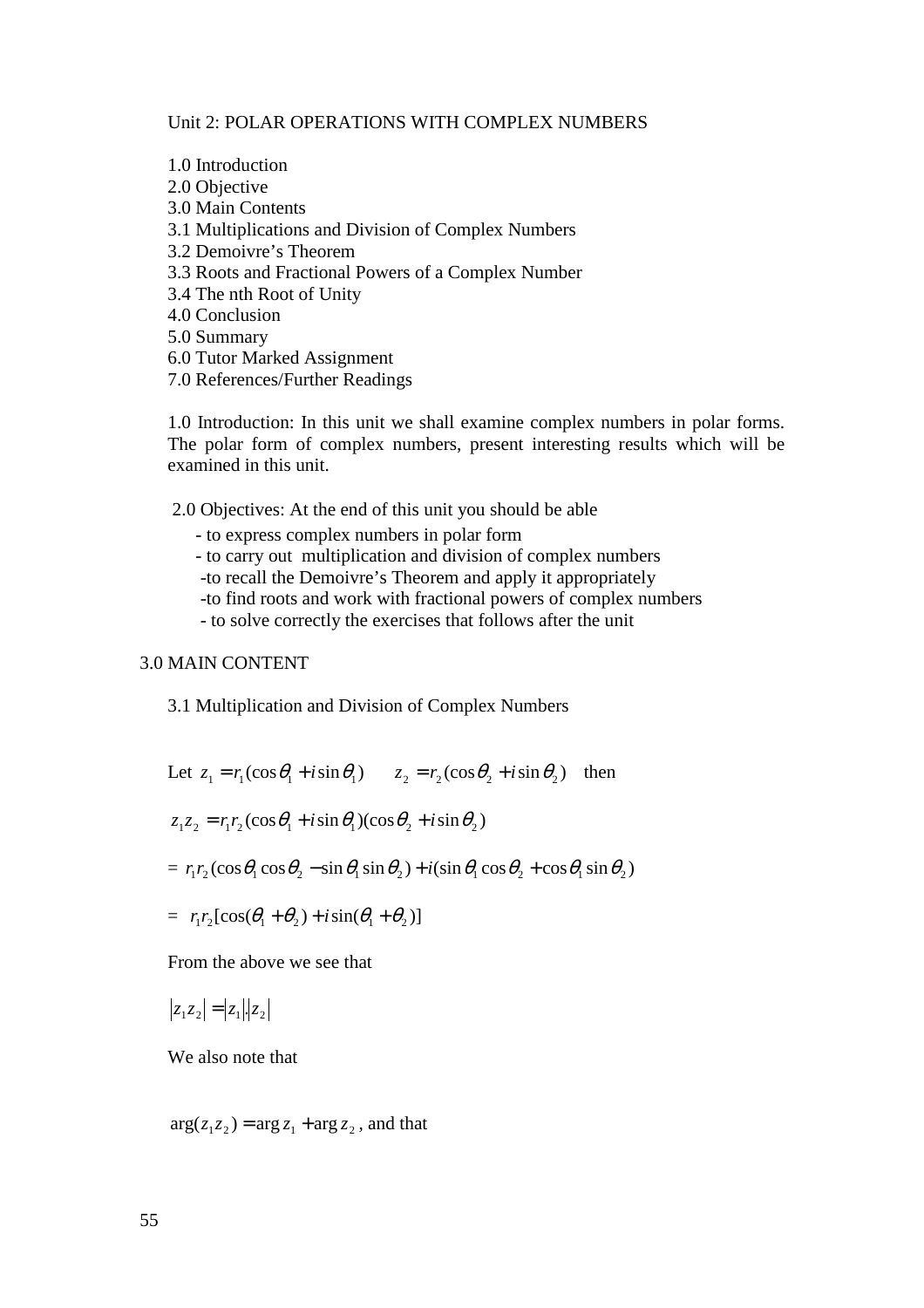$$
\frac{z_1}{z_2} = \frac{r_1(Cos\theta_1 + iSin\theta_1)}{r_2(Cos\theta_2 + iSin\theta_2)}
$$
  
=  

$$
\frac{r_1}{r_2} [(Cos\theta_1 + iSin\theta_1)(Cos\theta_2 - iSin\theta_2)]
$$
  
=
$$
\frac{r_1}{r_2} [Cos(\theta_1 - \theta_2) + iSin(\theta_1 - \theta_2)]
$$

Therefore

$$
\left|\frac{z_1}{z_2}\right| = \frac{|z_1|}{|z_2|}
$$
 and  $\arg(\frac{z_1}{z_2}) = \arg z_1 - \arg z_2$ 

### 3.2 Demoivre's Theorem

Recall that

$$
(Cos \theta_1 + iSin \theta_1)(Cos \theta_2 + iSin \theta_2) = Cos(\theta_1 + \theta_2) + iSin(\theta_1 + \theta_2)
$$

Note that

$$
(Cos \theta_1 + iSin \theta_1)(Cos \theta_1 + iSin \theta_1) = Cos 2\theta_1 + iSin 2\theta_1
$$

This is equivalence to saying that

$$
(Cos \theta_1 + iSin \theta_1)^2 = Cos 2\theta_1 + iSin 2\theta_1
$$

Also

$$
(Cos\theta_1 + iSin\theta_1)^3 = Cos3\theta_1 + iSin3\theta_1
$$

If we continue in this way we find that

 $Cos\theta_1 + iSin\theta_1$ <sup>n</sup> =  $Cosn\theta_1 + iSinn\theta_1$ 

This is known as the Demoivre's theorem for positive integer index.

It can be shown that the theorem is true for all rational values of n.

Now suppose n is a negative integer and we let n=-m where m is a positive integer then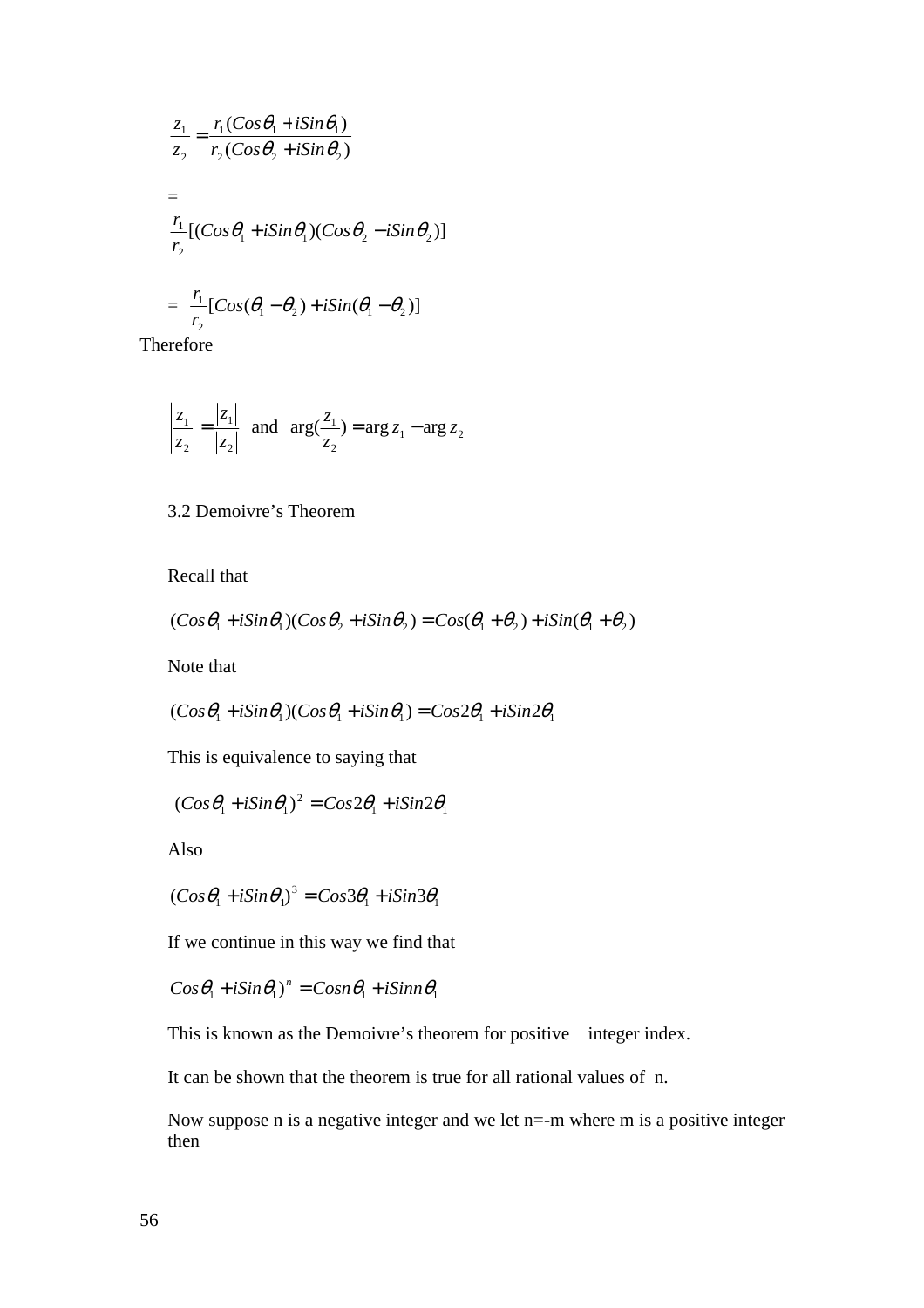$$
(Cos\theta + iSin\theta)^{-m} = \frac{1}{(Cos\theta + iSin\theta)^{m}}
$$

$$
= Cos(-m\theta) + iSin(-m\theta) = Cos(n\theta) + iSin(n\theta)
$$

We can also prove for fractions. Recall that by Demoivre's theorem

$$
(\cos\frac{p}{q}\theta + i\sin\frac{p}{q}\theta)^q = Cosp\theta + iSinp\theta = (Cos\theta + iSin\theta)^p
$$

It follows that  $Cos \angle \theta + iSin \angle \theta$ *q p iSin q*  $\cos \frac{p}{\theta} + i \sin \frac{p}{\theta}$  is a *qth* root of  $(Cos \theta + i \sin \theta)^p$ 

Demoivre's theorem has been proved for all rational values of n.

We need to find other values of  $(Cos\theta + iSin\theta)^q$ *p*  $(Cos\theta + iSin\theta)^q$ .

To do this, suppose that:

$$
(Cos\theta + iSin\theta)^{\frac{p}{q}} = \rho(Cos\phi + iSin\phi)
$$
 then

$$
(\cos\theta + i\sin\theta)^p = \rho^q(\cos\phi + i\sin\phi)^q \Rightarrow \cos p\theta + i\sin p\theta = \rho^q(\cos q\phi + i\sin q\theta)
$$

Equating the real and imaginary parts we have

$$
\cos p\theta = \rho^q \cos q\phi; \sin p\theta = \sin q\phi
$$

Squaring and adding , we obtain

 $\rho^{2q} = 1$  and since  $\rho$ , the modulus of a complex number is +ve  $\rho = 1$  therefore

 $\cos \rho \phi = \cos q \phi$ ;  $\sin \rho \phi = \sin q \phi$ , and these equation are satisfied by

 $q\phi = p\theta + 2k\pi$ ;  $k = 0$  or any integer. Therefore

$$
\phi = \frac{p\theta + 2k\pi}{q}
$$

3.3 Roots and Fractional Power of a Complex Number

When n is a positive integer the nth roots of a complex number are by definition the value of  $\omega$  which satisfy the equation

$$
\boldsymbol{\omega}^n=z
$$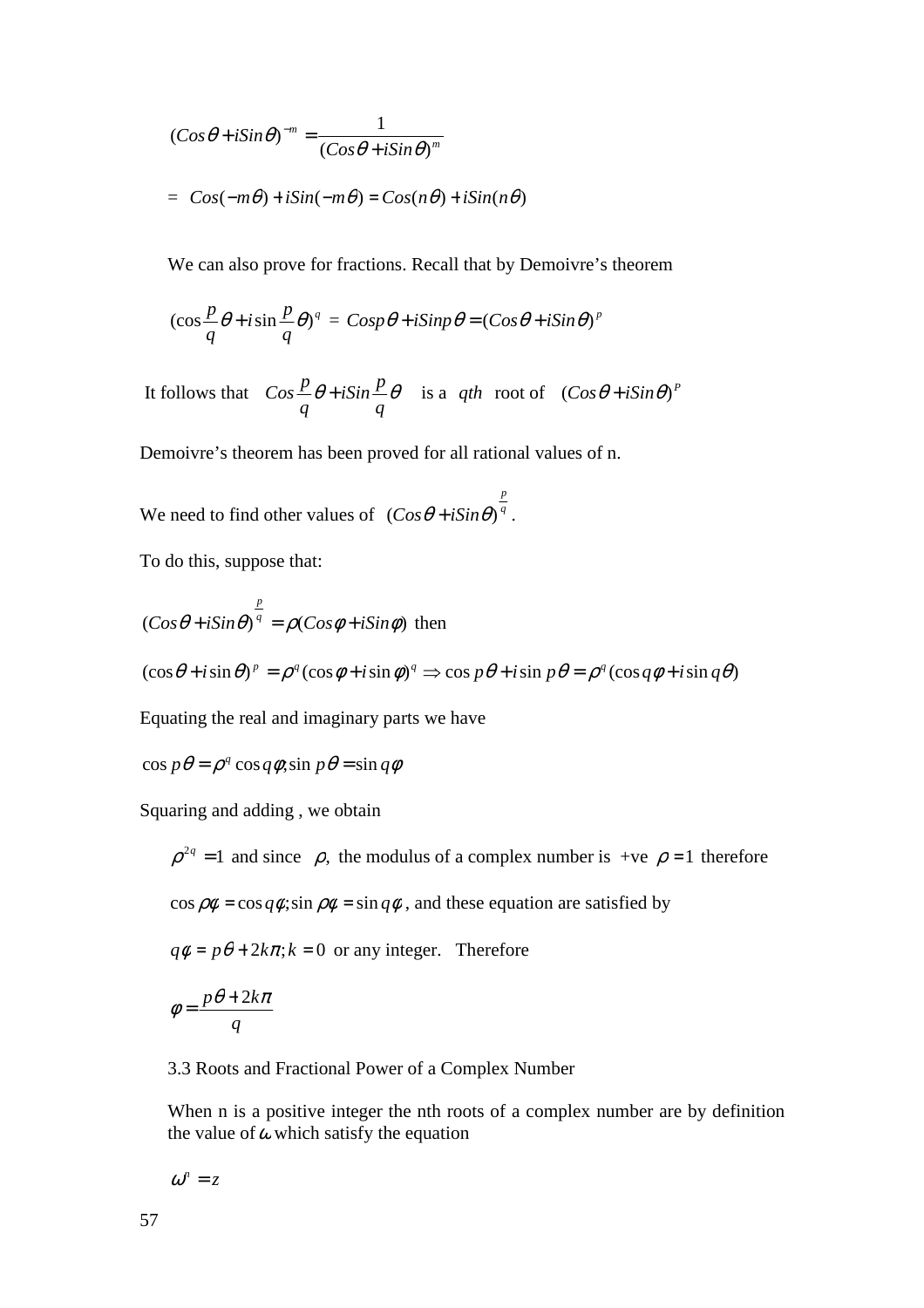If  $\omega = \rho(\cos\phi + i\sin\phi)$  and  $z = r(\cos\theta + i\sin\theta)$  then

$$
\rho^{n}(\cos^{n} \phi + i \sin^{n} \phi) = r(\cos \theta + i \sin \theta)
$$
 where

 $\rho^n = r$  and  $n\phi = \theta + 2k\pi$  k is an integer or zero. By definition  $\rho$ , *and*, *r* are +ve, so that  $\rho = \sqrt[n]{r}$  also, *n*  $\phi = \frac{\theta + 2k\pi}{h}$ 

Taking in succession the values of  $k=0, 1, 2, 3...$  n, we find that

*n*  $i \frac{\sin \theta + 2k}{h}$ *n*  $\frac{\cos\theta + 2k\pi}{i} + i\frac{\sin\theta + 2k\pi}{i}$  has n distinct values,. Hence there are n distinct nth roots of z given by the formula

$$
\omega_k = \sqrt[n]{r} \left[ \frac{\cos \theta + 2\pi k}{n} + i \frac{\sin \theta + 2\pi k}{n} \right], \quad k = 0, 1, 2, 3, \dots, n-1
$$

In a situation where n is a rational number say  $n = \frac{P}{q}$ , p, and, q *q*  $p = \frac{p}{q}$ , *p*, *and*, *q* are integers and q is +ve, the value of  $z^n$  are the values of  $\omega$  which satisfy the equation

$$
\boldsymbol{\omega}^q=z^p
$$

Hence if  $z = r(\cos\theta + i\sin\theta)$  then there q values of  $z^q$ *p z* given by the formula

$$
\omega_m = \sqrt[q]{r^p} \left[ \frac{\cos \theta + 2m\pi}{q} + i \frac{\sin \theta + 2m\pi}{q} \right], \text{ where}
$$

 $q \sqrt[p]{r^p}$  is the unique positive qth root of  $r^p$ 

Example: Find the fifth roots of -1

Solution: Recall that

 $-1 = \cos \pi + i \sin \pi$ 

Now if

$$
z^{5} = -1 = [\cos(\pi + 2k\pi) + i\sin(\pi + 2k\pi)], \ \ k = 0, 1, 2, 3, \dots,
$$

Therefore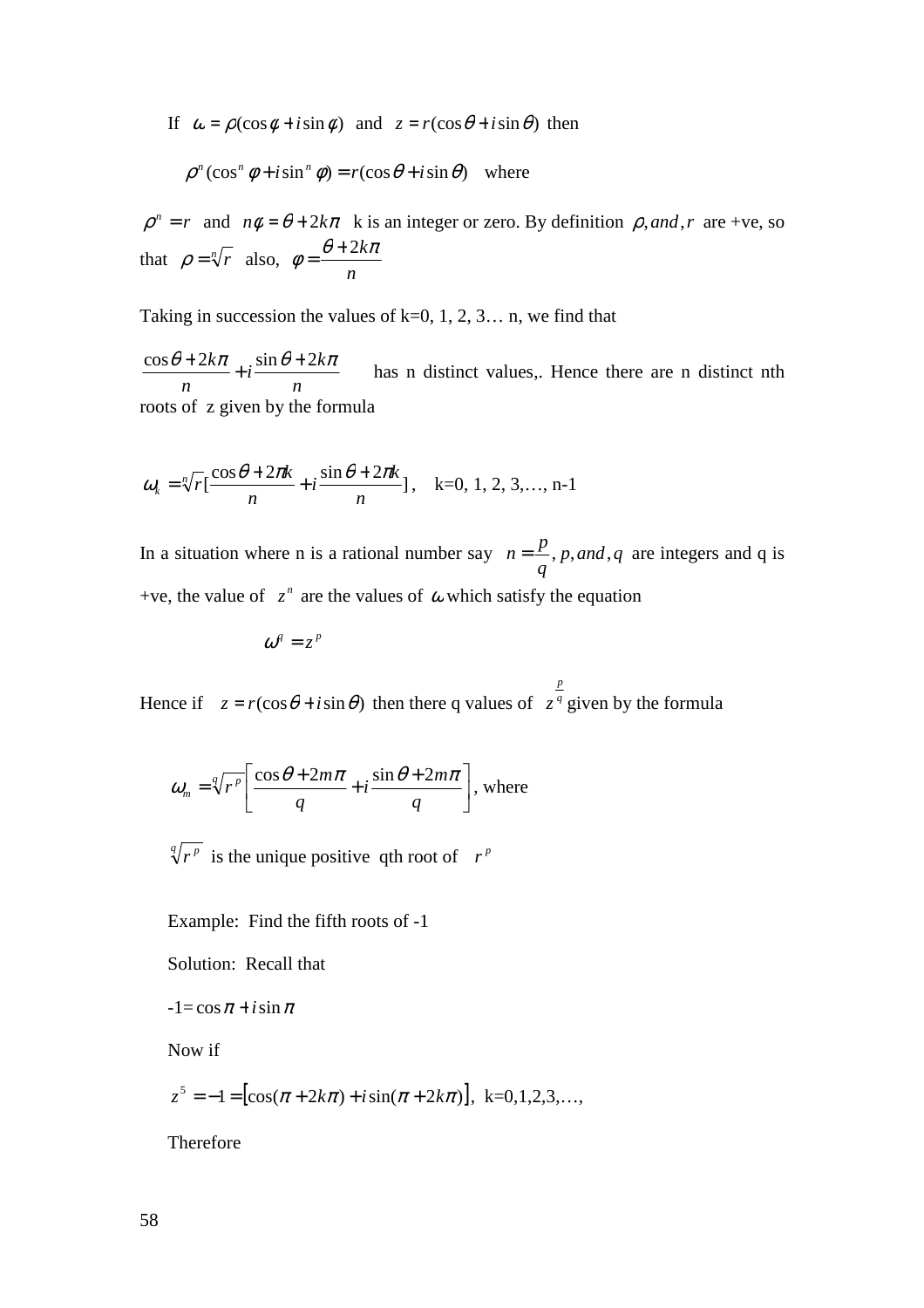$$
z = \frac{\cos(\pi + 2k\pi)}{5} + i\frac{\sin(\pi + 2k\pi)}{5}
$$

 $k = 0,1,2,3,4$ , hence the solution are:

$$
z = \cos\frac{\pi}{5} + i\sin\frac{\pi}{5}
$$
  
\n
$$
z = \cos\frac{3\pi}{5} + i\sin\frac{3\pi}{5}
$$
  
\n
$$
z = \cos\frac{5\pi}{5} + i\sin\frac{5\pi}{5}
$$
  
\n
$$
z = \cos\frac{7\pi}{5} + i\sin\frac{7\pi}{5}
$$
  
\n
$$
z = \cos\frac{9\pi}{5} + i\sin\frac{9\pi}{5}
$$

3.4. The nth Roots of Unity

We recall that  $\cos 0 + i \sin 0 = 1$  this implies that

 $1 = \cos 2\pi k + i \sin 2\pi k$ , k=0, 1, 2, 3...

If  $\omega$  denotes the root *n*  $i \sin \frac{2\pi k}{2}$ *n*  $\cos \frac{2\pi k}{n} + i \sin \frac{2\pi k}{n}$ , k=0, 1, 2, 3..., then nth root of unity may be written in the form

$$
1, \omega, \omega^2, \omega^3, \ldots, \omega^{n-1}
$$

We see that they form a geometric progression whose sum  $\frac{1-\omega}{1-\omega}$ ω − − 1  $1-\omega^n$ is equal to 0

We also note that the nth root of unity are represented in the Argand diagram by points which are vertices of a regular polygon of n sides inscribed in the circle.

Example: Solve the equation  $z^6 + z^5 + z^4 + z^3 + z^2 + z + 1 = 0$  and deduce that

$$
\cos\frac{2\pi}{7} + \cos\frac{4\pi}{7} + \cos\frac{6\pi}{7} = -\frac{1}{2}
$$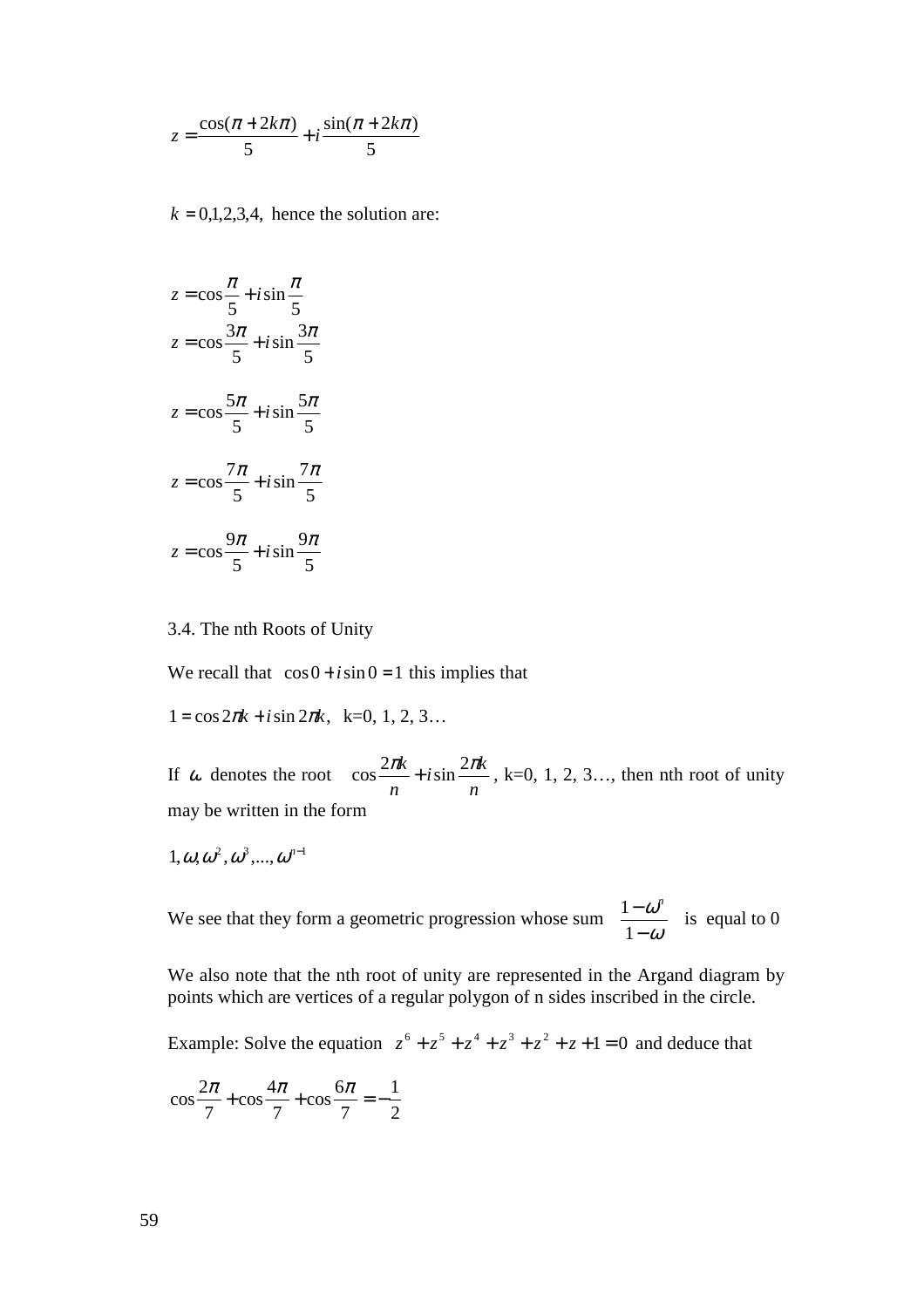Solution: We know that

1  $1 = \frac{z^7 - 1}{1}$ 6  $\sqrt{5}$   $\sqrt{4}$   $\sqrt{3}$   $\sqrt{2}$   $\sqrt{2}$   $\sqrt{1}$   $\sqrt{2}$ −  $+z^5 + z^4 + z^3 + z^2 + z + 1 = \frac{z^7 - z^7}{z^7}$ *z*  $z^{6} + z^{5} + z^{4} + z^{3} + z^{2} + z + 1 = \frac{z^{7} - 1}{z}$ , hence we consider the equation

 $z^7 - 1 = 0$  We also note that

 $1 = \cos 0 + i \sin 0 = \cos 2\pi k + i \sin 2\pi k$ , hence

$$
z = \frac{\cos 2\pi k}{7} + i \sin \frac{2\pi k}{7}, k = 0,1,2,3,4,5,6
$$

Equation  $z^7 - 1 = 0$  is satisfied by

7 sin 2 7  $z = 1$ , and, by,  $z = \frac{\cos 2\pi k}{\pi} + i \frac{\sin 2\pi k}{\pi}$ , therefore the given equation is satisfied by  $, k = 1,2,3,4,5,...$ 7  $\sin \pm \frac{2}{3}$ 7  $z = \cos \pm \frac{2\pi k}{l} + i \sin \pm \frac{2\pi k}{l}$ ,  $k =$ 

The sum of these roots is

$$
2\left[\cos\frac{2\pi}{7} + \cos\frac{4\pi}{7} + \cos\frac{6\pi}{7}\right]
$$

But from the given equation the sum of the roots is also -1. Therefore

$$
\cos\frac{2\pi}{7} + \cos\frac{4\pi}{7} + \cos\frac{6\pi}{7} = -\frac{1}{2}
$$

4.0.Conclusion: In this unit we have studied some theorems and determine the roots of equation using complex variables. You are required to study this unit properly before attempting to answer questions under the tutor marked assignment

5.0 Summary : You recall that you learnt about Demoivre's theorem, both for integer quantity and fractional quantity, also you learnt about roots of unity among others. You are to study them properly in order to be well equipped for the next course in mathematical methods.

6.0 Tutor Marked Assignment:

1.Obtain the roots of the equation

 $3z^2 - (2+11i)z + 3 - 5i = 0$  in the form a+ib where a and b are real.

2. Express  $\cos^3 \theta \sin^4 \theta$  as a sum of cosines of multiple of  $\theta$